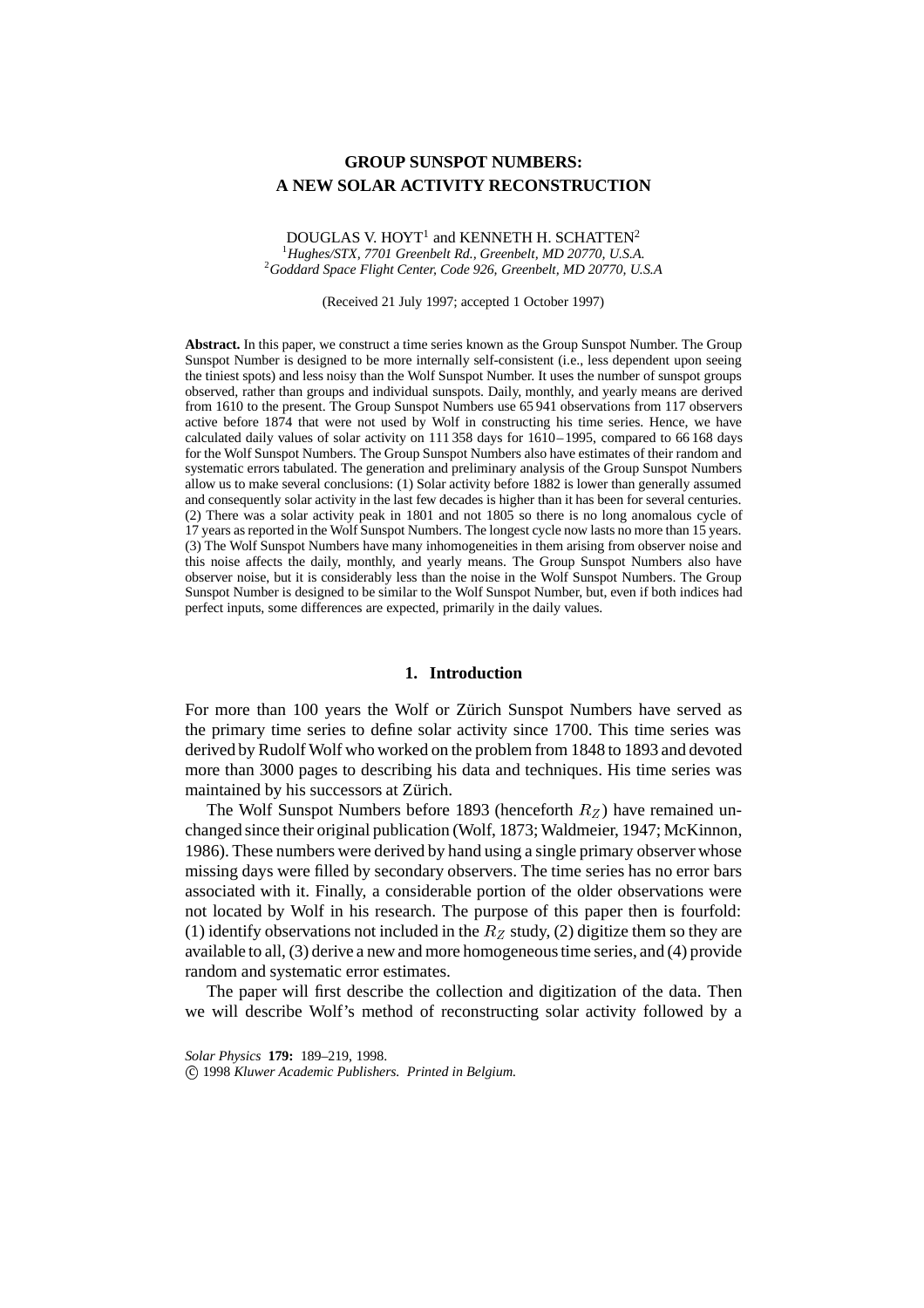description of our approach. This is followed by an error analysis of our time series, called the Group Sunspot Numbers  $(R_G)$ . The Wolf Sunspot Numbers are then compared to the  $R_G$  numbers on the daily, monthly, yearly, and secular time scales. These comparisons will illustrate the differences between  $R_G$  and  $R_Z$  and show why  $R_G$  tracks solar behavior more uniformly on the long-term than do the  $R_Z$ 's. Finally we will summarize our results and offer some suggestions on how our results might be improved.

Our major conclusion is that solar activity for 1700 to 1882 is lower than that given by Wolf by 25 to 50%. Activity is poorly determined before 1653, accurately found for 1654 to 1727, is uncertain by up to 15 to 20% or is unknown for many years from 1728 to 1800, is determined to about a 5% accuracy for 1800 to 1850, and is known to a 1 to 2% accuracy for 1851 to the present.

### **2. The Collection and Tabulation of the Observations**

The first step in reconstructing solar activity is the collection and digitization of raw solar observations. An original impetus to this study arose when it was noticed that sunspot observations existed on days when there was no  $R_z$ . This suggested that Wolf may have missed some observations in his 45 years of collecting them.

In our approach we only digitized the number of sunspot groups, for reasons to be explained shortly. The first step was digitizing the observations published by Wolf and his successors in the Zürich journal first called 'Mitteilungen über der Sonnenflecken' and later called 'Astronomische Mitteilungen'. This journal was published from 1858 to 1947. Because some observations are embedded in the text, the journal was repeatedly scanned to get all the observations. This journal supplied 224 503 observations from 306 observers. Later we received a copy of a tabulation of Wolf's observations from the Zürich Observatory called 'Sonnenflecken-Statistik 1610–1900'. This manuscript confirmed that we had not overlooked any observations.

The next step was locating modern observations after 1947 and searching journals and unpublished archives. Wolf documented the journals he examined so we concentrated upon journals he missed such as 'Raccato di Opusculi Scientifici a Filogiri', where Musano's observations for 1739–1742 reside. More than 20 serials were examined concentrating on Italian, Dutch, and English journals that Wolf neglected.

Other major sources of material were unpublished observations. These were located by using modern bibliographies listing library holdings and by an occasional journal reference to a manuscript. We obtained microfilm or xerox copies of manuscripts when possible, but also visited the libraries at the University of Aarhus, the Royal Astronomical Society, the Royal Society, Cambridge University, Hamilton College, and the St. Petersburg State Library in Russia. Rare books were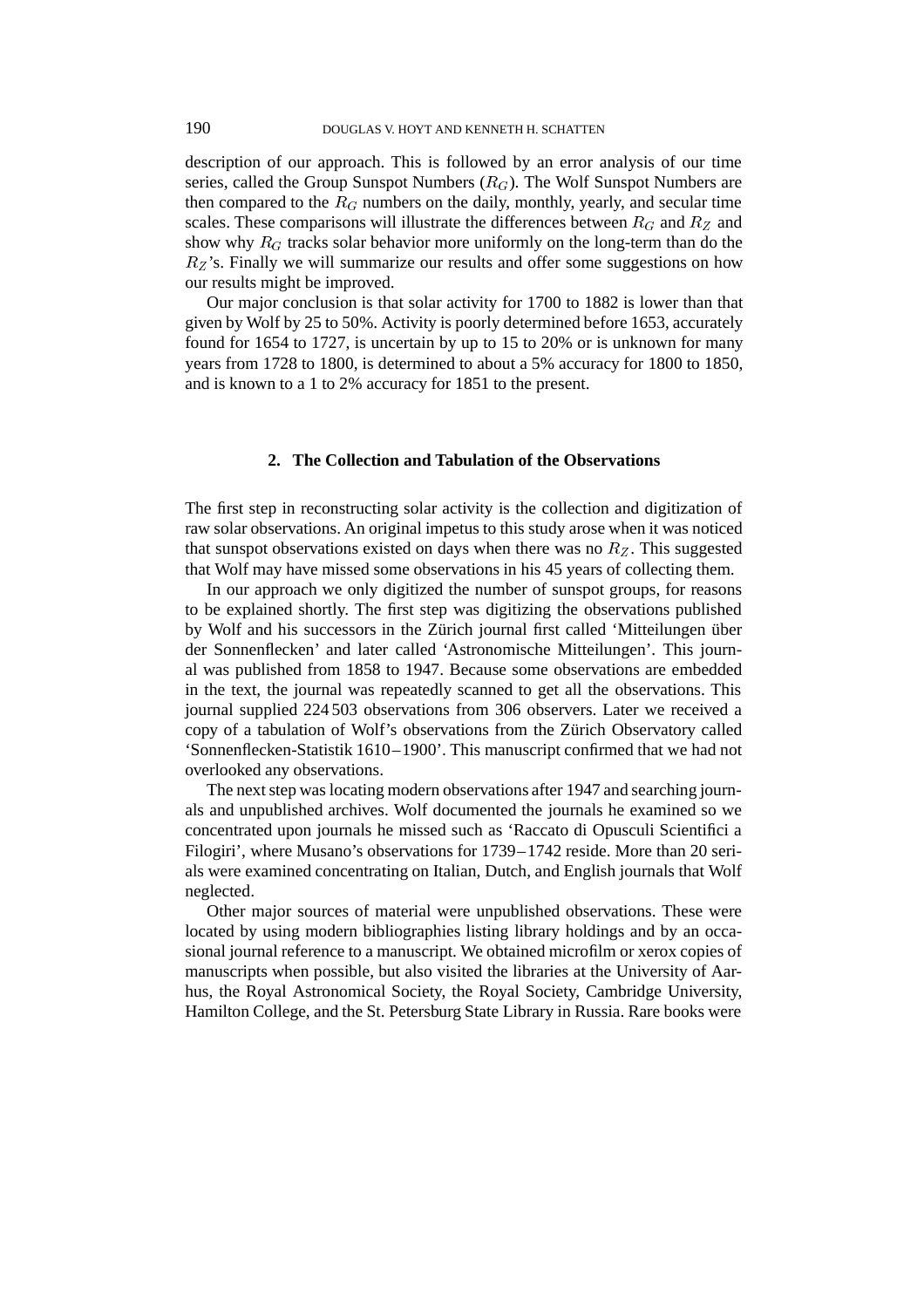examined primarily at the Naval Observatory Library and the Library of Congress. Several correspondents also sent us early data from manuscript or journal sources.

All this searching, which took more than three years, proved very fruitful. If, for example, we consider only those observers active before 1874 when the Royal Greenwich Observatory started observing, we have 330 observers with 147 462 observations (see Appendix 1 for a complete listing of observers). In contrast, Wolf had 213 observers with 81 521 observations. Thus, our searching yielded 117 new observers with 65 941 observations or about an 80% increase in observations over what Wolf located. Because early observations are often scarce, most of our effort went into searching for early observers. Modern observations were not neglected though and here we tried to get as many as ten observers per year, a goal which was mostly achieved.

The final database we collected has 455 242 observations from 463 observers. From 1610 to 1995 there are 140 986 days, so we have on average about three observations per day. Unfortunately, the observations are not evenly spaced in time, but we do get an estimate of solar activity on 111 358 days, or 79% of the days, using this database. In comparison the  $R_Z$ 's have 66.138 daily values with earliest daily values being in 1818.

It is worth spending a few words describing the different types of observers. These can be placed in several different categories described below:

(1) *Zurich-recorded observers. ¨* These observations are tabulated in the 'Astronomische Mitteilungen' as mentioned above. They cover the period from 1610 to 1947 and consist of 306 observers with 224 503 observations. There are occasional typographical errors, which, when obvious, were corrected. These observations plus the unpublished observations for 1948 to the present form the raw database for the Wolf or Zürich Sunspot Number time series.

(2) *'New non-Zurich' observers. ¨* These are the observations we collected from journals and unpublished archives as described above. There are 163 new observers with 230 739 observations. Appendix 1 lists all the observers, with their beginning and ending years of activity and the number of days they observed.

(3) *'Effectively new' observers.* Wolf relied upon correspondents to examine manuscripts for him and to send their interpretation of the results to him. In 1893, just before he died, he was sent tabulations of the observations by Thaddeus Derfflinger for 1802 to 1824 and Schwarzenbrunner for 1825 to 1830. These observations were never incorporated in the  $R_Z$ 's and so may be labeled as effectively new.

(4) *'Enhanced' observers.* In some cases Wolf did not acquire all the observations from a particular observer. We suspect our database will prove eventually to have the same deficiency. Observers where we obtained more observations than Wolf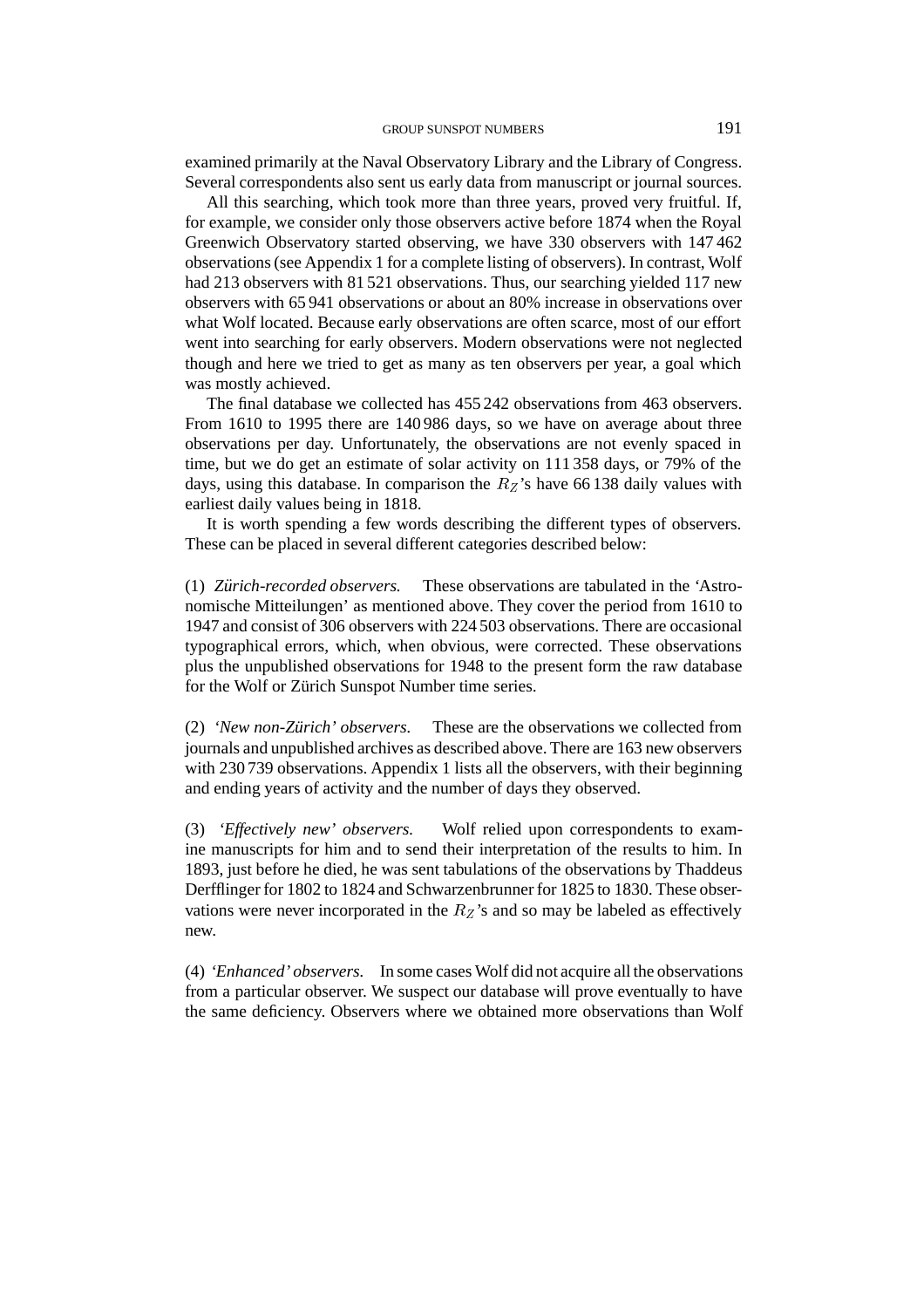## 192 DOUGLAS V. HOYT AND KENNETH H. SCHATTEN

did include Riccioli, Hevelius, Picard, La Hire, Stancarius, Flamsteed, E. Manfredi, Rost, Alischer (called Alishez by Wolf), Horrebow, William Herschel, Julius Schmidt, and Gustav Spoerer.

(5) *'Partially recorded' observers.* For some observers, not all their observations were published, such as Wolf, for whom our database is still missing observations in the 1850s. Other observers, such as the San Miguel Observatory in Argentina, are not complete because we could not locate a complete run of the serials. In both these cases and similar cases, these omissions do not substantially affect the final solar activity reconstruction since there are many other observations that can be used. However, improvements in our database can still be made.

(6) *'Corrected' observers.* In a couple of cases the tabulations sent to Wolf appear to have been erroneous. The observations by Pastorff from 1819 to 1833 are a prime example. These observations, as tabulated by Wolf, have very high numbers of groups because A. C. Ranyard who made the tabulation confused sunspot groups and individual sunspots. We re-examined the original drawings and made a new interpretation of the observations as discussed by Hoyt and Schatten (1995). In Appendix 1, Ranyard's and hence Wolf's interpretation is listed as 'Pastorff/Wolf'. Another corrected observer is Horrebow. 'Horrebow/Wolf' is Wolf's interpretation courtesy of Prof. D'Arrest, 'Horrebow' is our interpretation, and 'Horrebow – Version 2' is Horrebow's own interpretation of his observations made for just a few years.

(7) *'Vague' observers.* Some observers are 'vague' in one way or another so their observations could not be used. These observers generally comment on whether spots are present or not, but do not estimate the number of groups. They are commented upon in our bibliography, but are not listed in Appendix 1. Vague observers include Schroter, Hahn, Sturmer, and many others.

(8) *'Summary' observers.* Some observers do not supply details of their daily observations. This is particularly true among modern observers who publish only monthly means. These observers are mentioned in our bibliography as a reminder that their daily observations may yet be found. Another type of summary observer are those who comment that they have seen no sunspots from one date to another, despite actively observing the Sun. These days are filled in as days with no sunspots, but if another observer reports a sunspot in these intervals, his observations take precedent over the summary observer. There are about 20 of these observers, mostly before 1700.

(9) *'Misplaced' observers.* Another type of observer are those whose observations we know exist, but repeated efforts to locate the observations failed to locate them. Prominent observers in this category include J. G. Fink (active 1788–1816),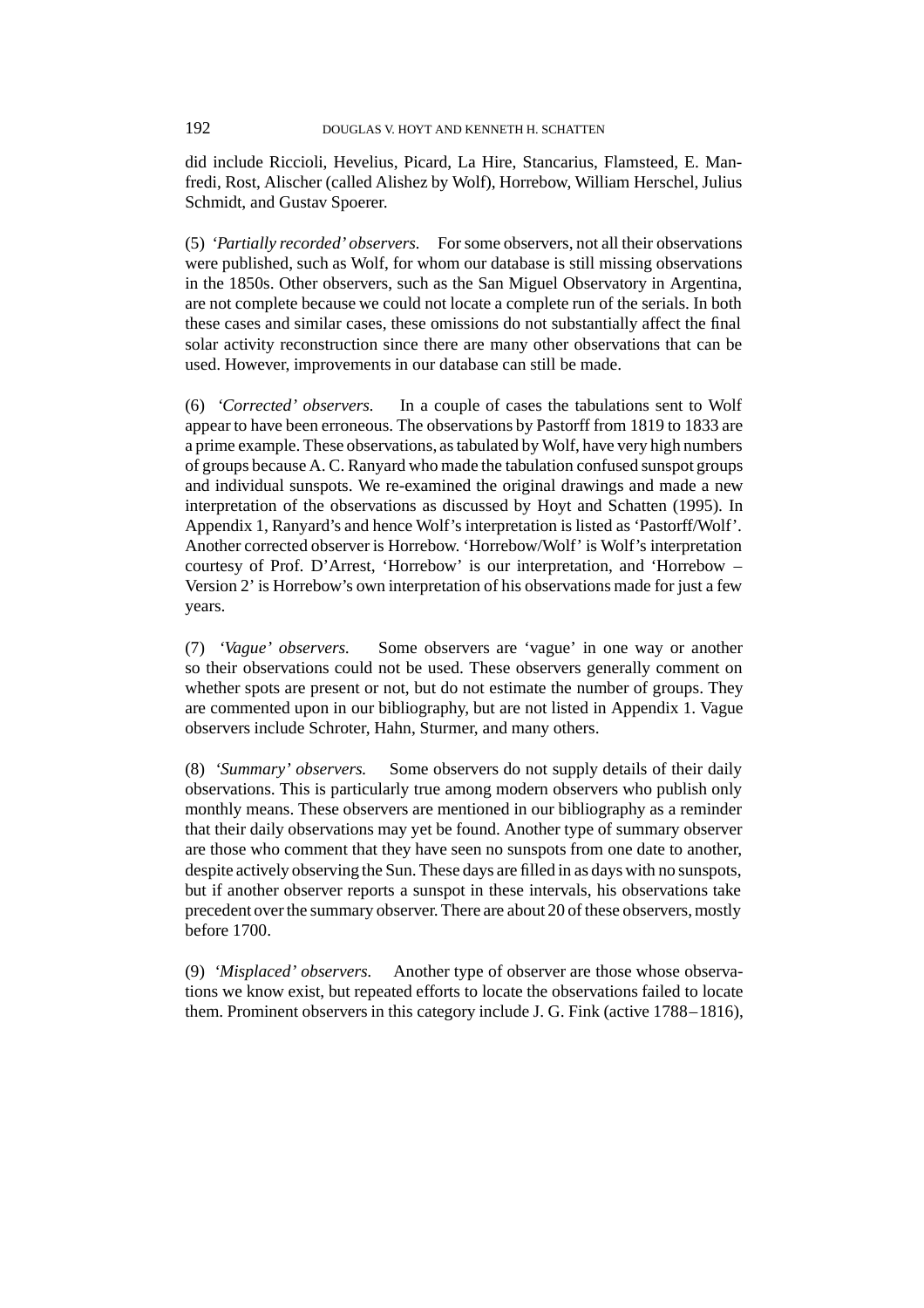Soemmering (active 1826–1829), and Chevallier (active 1847–1849). Locating these observations could improve our solar activity reconstruction.

(10) *'Lost' observers.* Some observers we know were active and their observations were either definitely lost such as those of Horrox (active 1638) whose manuscripts were burned. For some observers, such as Scheiner, who observed sunspots on a nearly daily basis from 1611 to 1633, only a small portion of his observations survive in *Ursa Rosina* and his other publications. Another observer in this category is Alischer who kept a sunspot diary called 'Diaria macularum solarium' that may have observations from 1727 to 1746 when hardly any observations were made. Lost manuscripts also include observations by Picard (before 1665), Fogel (1662–1670) Weigel (1662–1664), Weickmann (1666–1667), and Siverus (1675–1690).

(11) *'Unknown' observers.* Despite considerable searching, there undoubtedly remain observers completely unknown to us. There could be manuscripts or journal articles that we have failed to identify.

(12) *'Poor' observers.* As many observations were collected as possible before the analysis began. Some observers, as will be seen later, may be classified as poor and are dropped entirely from the analysis. Most of these observers miss too many sunspot groups. One observation series, 'Mt. Wilson, Center of Disk,' by design misses sunspot groups near the limb, but these observations are omitted from any solar activity reconstruction. It is included in the database for completeness for possible use in other studies.

To summarize we have found many observations, but the search has not been as exhaustive as we would like. Appendix 1 summarizes the observers and observations we have found. A bibliography with comments that is part of our database identifies many of the problems discussed above. In Figure 1, we show the number of days each year that we have derived an estimate of solar activity from 1610 to 1995. We have complete or nearly complete coverage from about 1800 to 1995 and from 1645 to 1727. From 1610 to 1644 and from 1728 to 1799 observations become sparse in many years and there are six years (1636, 1637, 1641, 1744, 1745, and 1747) for which no reports of sunspot observations exist.

### **3. Rudolf Wolf's Techniques for Reconstructing Solar Activity**

The Wolf Sunspot Number was originally developed by Rudolf Wolf of Zürich in the 1850s. It has been called the Wolf Sunspot Number, Zürich Sunspot Number, or International Sunspot Number at various times. Here we will refer to it as the Wolf Sunspot Number  $(R_Z)$ . Wolf defined the sunspot number,  $R_Z$ , as

$$
R_Z = k(10g + n),\tag{1}
$$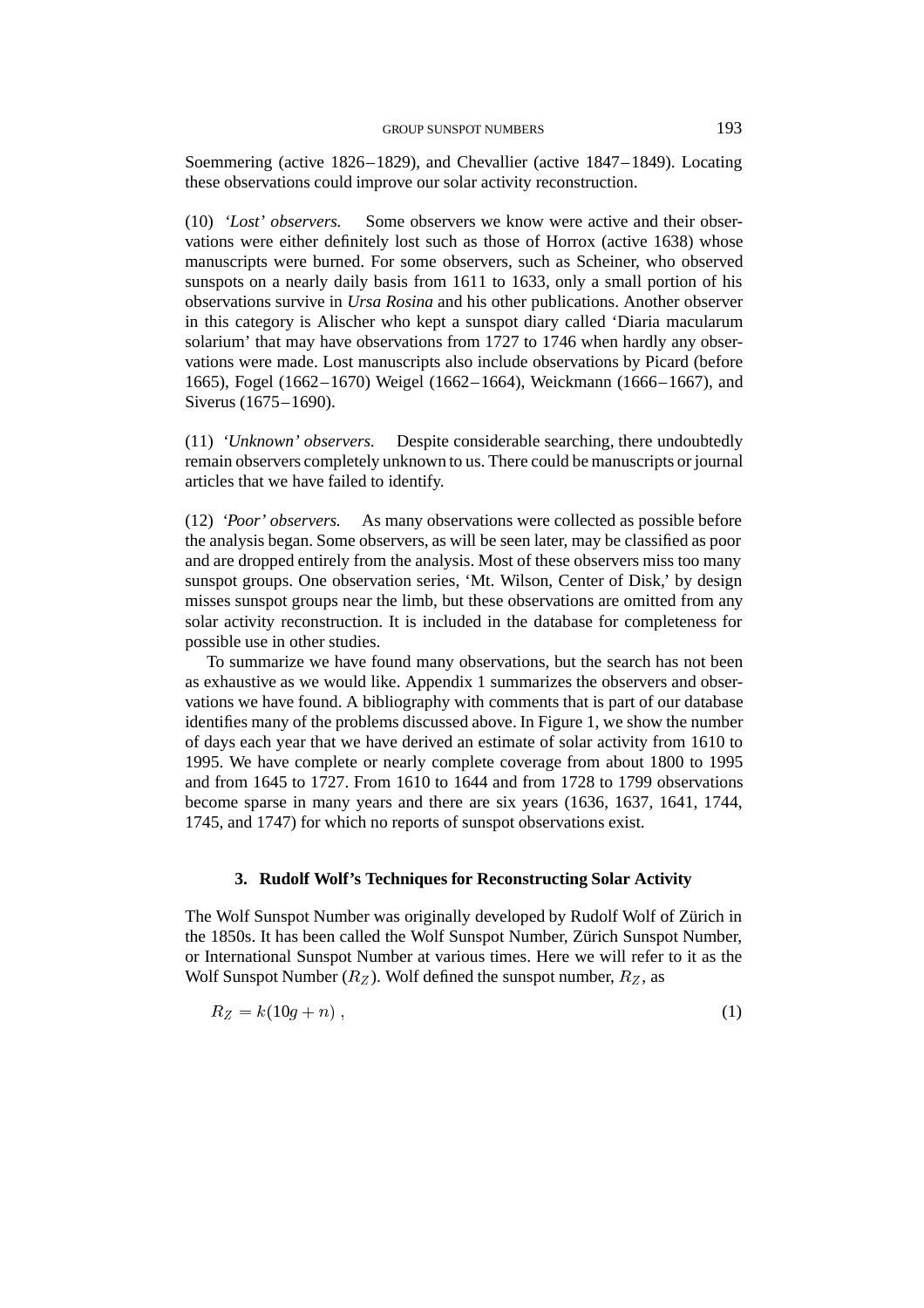where  $g$  is the number of sunspot groups,  $n$  is the number of individual sunspots, and  $k$  is a correction factor for each observer. The  $R_Z$  for each day is calculated by using only the input from one observer. If the primary observer could not make an observation, then secondary, tertiary, etc., observers were used until as many days as possible were filled.

The primary observer for the  $R_Z$ 's are Staudacher (1749–1787), Flaugergues (1788–1825), Schwabe (1826–1847), Wolf (1848–1893), Wolfer (1893–1928), Brunner (1929 –1944), Waldmeier (1945–1980), and Koeckelenbergh at Brussels from 1980 to the present. The order of secondary and higher-order observations is not made explicit but can sometimes be deduced by careful analysis of the raw data and processed numbers.

The observing factors  $k$  were determined by ratioing the primary observers to Wolf and then by ratioing secondary and tertiary observers to the primary observers. Values of  $k$  for any observer can vary with time to match the unvarying  $k$ 's of the primary observers. No error bars for these values of k were calculated, so the  $R_Z$ 's have no error bars associated with them.

After filling as many observing days as possible, Wolf still had gaps in his data. These gaps occur first in the interval 1818 to 1848, where nonetheless missing days are few enough to be manageable. For 1817 and earlier, the number of missing days were so great that Wolf only tabulated monthly means. For many months from 1749 to 1818 and for fewer months after 1818, there are no observations. Wolf filled these months by interpolation in some cases, such as February 1824. Some missing months were filled by using magnetic needle observations<sup>\*</sup> and others by calculating the missing months by a linear regression technique. It is important to realize the  $R_Z$ 's are a mixture of direct sunspot observations and calculated values.

Wolf also provides yearly values from 1700 onwards. He did not publish earlier yearly means because of a lack of data and his doubts that many years were entirely free of sunspots during the grand sunspot minimum now called the Maunder Minimum. Missing years such as 1744, 1745, and 1747 are fill values and are not based upon any sunspot observations.

Finally, in collecting data, Wolf did not travel to view the original observations, but rather relied upon correspondents to analyze and send the results to him. As shown in an earlier paper (Hoyt and Schatten, 1995), the quality of these interpretations was sometimes poor since the distinction between the definition of a group and individual spot was not always clear to his correspondents .

'Magnetic needle observations' are measurements of 'geomagnetic activity' related to aurora, and hence CMEs, flares, solar activity, sunspots, etc. – the direction of a magnetic needle (on the Earth's surface) made during the course of a day. When the Sun is active the needle varies more than when the Sun is quiet due to solar-wind-carried magnetic fields, etc. These observations were made mostly between 1780 and 1860 in different European cities.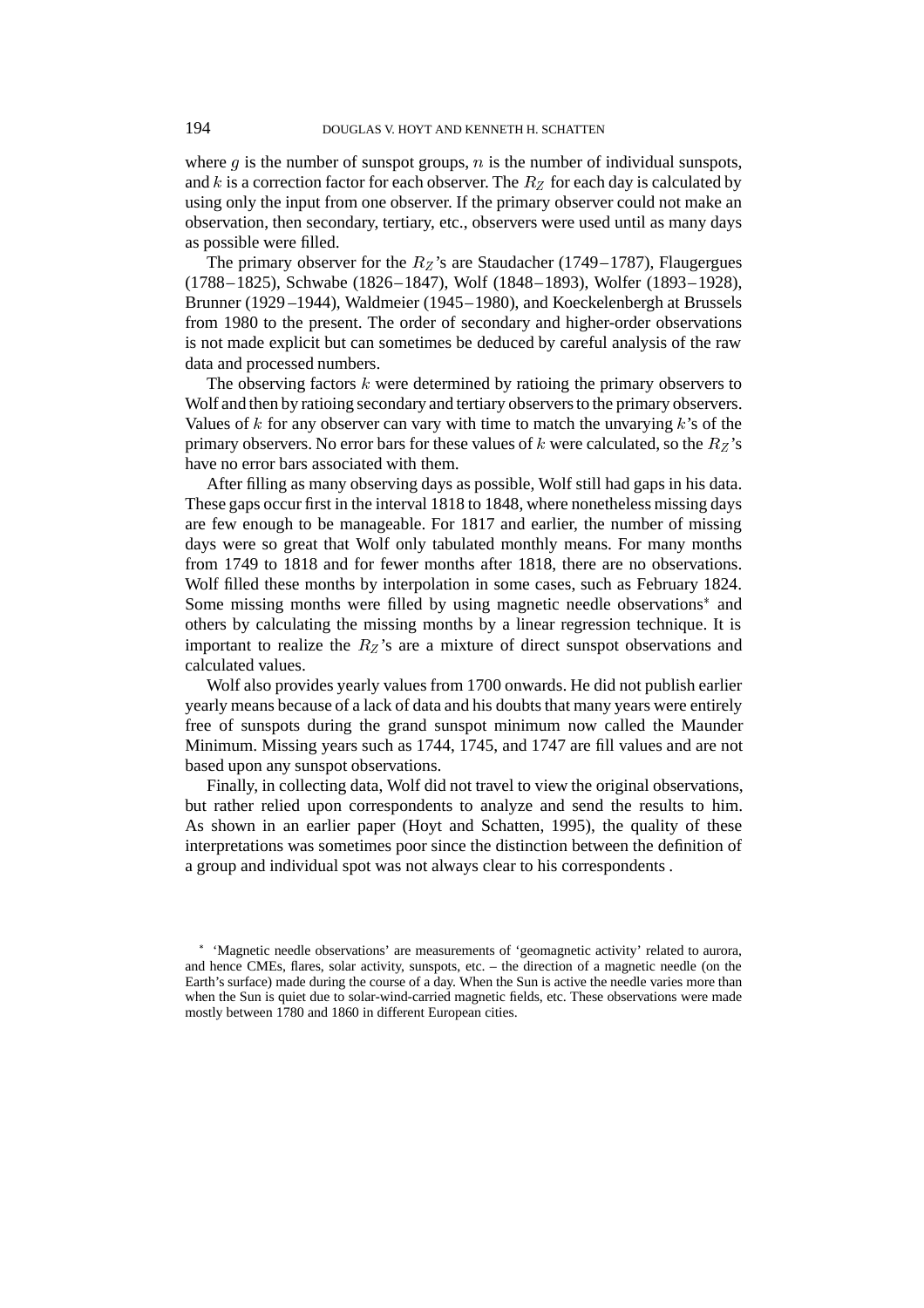### **4. Technique for Deriving Group Sunspot Numbers**

The technique used here has some parallels to Wolf's approach, but also has some significant differences. We define a sunspot index called the Group Sunspot Number  $(R_G)$  as follows:

$$
R_G = \frac{12.08}{N} \sum k_i' G_i , \qquad (2)
$$

where  $G_i$  is the number of sunspot groups recorded by the *i*th observer,  $k_i$  is the *i*th observer's correction factor,  $N$  is the number of observers used to form the daily value, and 12.08 is a normalization number chosen to make the mean  $R_G$ 's identical with the mean  $R_Z$ 's for 1874 to 1976 when the Royal Greenwich Observatory (RGO) actively made sunspot observations using Equation (2). The normalization number can be interpreted as saying the average sunspot group consists of about two spots (i.e., 2.08), but that is not the basis for chosing its value. This number will vary slightly depending on how many observations are used and so differs from our previously reported value of 11.93 (Hoyt and Schatten, 1994), because of the addition of more than 100 000 observations since that preliminary study. This technique for deriving sunspot number is used because 90% of the variance is caused by changes in the number of groups and many observers specify only the number of groups rather than both the number of groups and number of individual spots (see Schatten and Hoyt, 1994).

 $k'$ , the observer's correction factor to place him on the same scale as RGO, is defined as 1.000 for our primary observer, RGO  $(i = 332$  in Appendix 1). Observers who overlap the RGO can be directly compared to RGO. We form a ratio by dividing the total number of sunspot groups observed by the comparison observer and by RGO, limiting the ratio to those days when both observers saw one or more sunspots. This ratio is  $k'$ . The quality of the comparison is defined as equal to the number of intercomparison days divided by the quantity  $(|1 - k'|)$ . Thus, a high-quality secondary observer is one who made many comparisons to the primary observer (RGO) and whose measurements are most similar to those by RGO.

These secondary observers allow us to compare observers further back in time to RGO. If the value of  $k'$  for a secondary or any higher order observer is less than 0.6 or greater than 1.4, that observer is not used for any intercomparisons. The value of  $k'$  for a tertiary observer is found by weighing their ratios to the secondary observers by the quality of the secondary observer. The process above is repeated for 4th, 5th, 6th, and 7th level observers. This technique maximizes the contribution of the best and most active observers and minimizes the number of intermediate observers between RGO and observer for whom  $k'$  is being calculated. It utilizes all the information we have rather than a selected subset. Finally, because multiple intercomparison paths are followed, both the mean  $k'$  and its standard deviation can be calculated. These values are tabulated in Appendix 1. Our method of deriving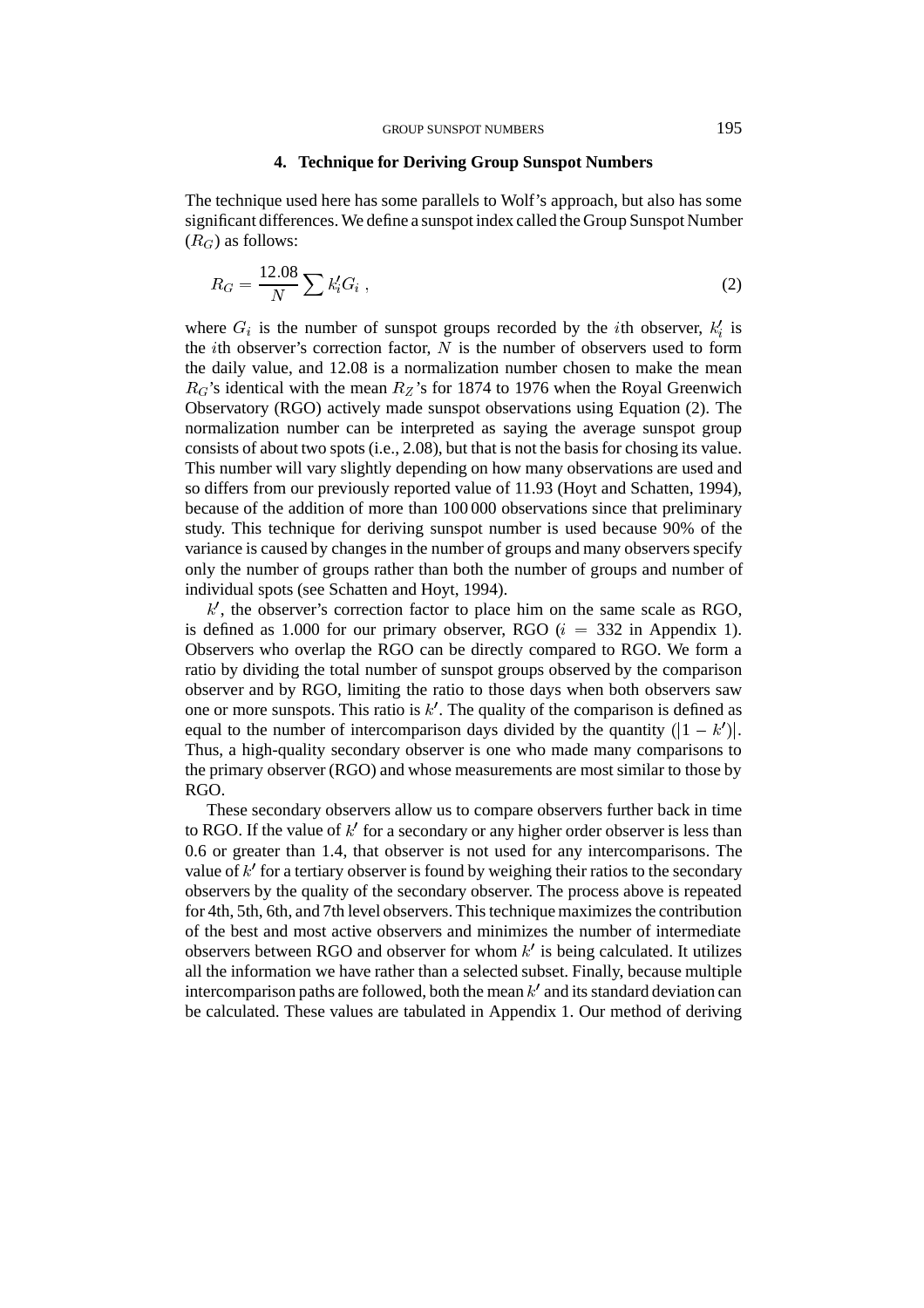$k<sup>′</sup>$  is basically identical to that used by Wolf in deriving his k values, although our weighting scheme is more complex. Although the daily sunspot groups follow a Poisson distribution, the daily ratios of one observer to another tend to follow a Gaussian distribution, allowing both Wolf and ourselves to use this method of determining  $k'$ .

This technique works well to about 1800 by covering most observers and gives some answers for observers in the 1700's such as Horrebow. However, because of the scarcity of observations from 1730 to 1800 (see Figure 1), comparisons during this period become difficult. Therefore, we established Horrebow as the primary observer for this period so we could calculate  $k'$  for more observers. For Horrebow, we successively tried values of  $k'$  of 1.2, 1.3, 1.4, 1.5, 1.6, 1.7, and 1.8 and calculated the  $k'$  values for all possible observers by the technique described above. These groups of  $k'$  values were then compared to the group of  $k'$  values derived starting from RGO. The best mean value for  $k'$  for Horrebow was found to be 1.565 defined by the intersection of the two curves in Figure 2. At this intersection the mean  $k'$  derived starting from RGO and from Horrebow are the same. This intersection is interpreted as giving the best fit value for  $k'$  for Horrebow. Other interpolation schemes, whether linear or nonlinear, would give a value of  $k'$  for Horrebow between 1.5 and 1.6. Several different interpolations were tried by varying the allowable range of intermediate  $k'$  values that could be used (plots not shown). The number of observers for which  $k'$  could be derived starting at RGO and at Horrebow averaged to 121 observers for these different interpolations. The mean value of  $k'$  for Horrebow equaled 1.565 to within 1% and was virtually independent of the choice of allowable  $k'$  values for intermediate observers. The same technique was followed for the observations before 1730 where Plantade was chosen as the primary observer with a calculated  $k'$  of 1.107.

A number of observers, particularly in the early years, are isolated from all other observers. Most often they contribute a single observation day when no other observers were active. In these cases, we assigned them a  $k'$  value of  $1.255 \pm 0.112$ based on the mean of group of modern observers (see Schatten and Hoyt, 1994). Sometimes there are clusters of observers isolated from all other observers. For example, the earliest observers in the 1600s are isolated. Here we treated *Galileo* as the primary observer and assigned him a  $k'$  value of 1.25 so as to make this cluster more internally self-consistent. 3.5% of all the observations are isolated. Since 1700, 1.2% of the observations are isolated. Of this 1.2%, 0.5% are isolated because they were made on days with no sunspots. Most of the isolated observers before 1700 are isolated because they were made on zero sunspot days. Thus, the solar activity reconstruction is insensitive to the value of  $k'$  for isolated observers.

Once the  $k'$  values for all observers are calculated, the solar activity reconstruction can begin by calculating the daily means using all available observers for that day. Before doing so, poor observers are excluded with  $k' < 0.6$  and  $k' > 1.4$ . This criterion was applied only after 1848 when observations are plentiful and we can afford to discard observers. About 40 observers are discarded in all. Before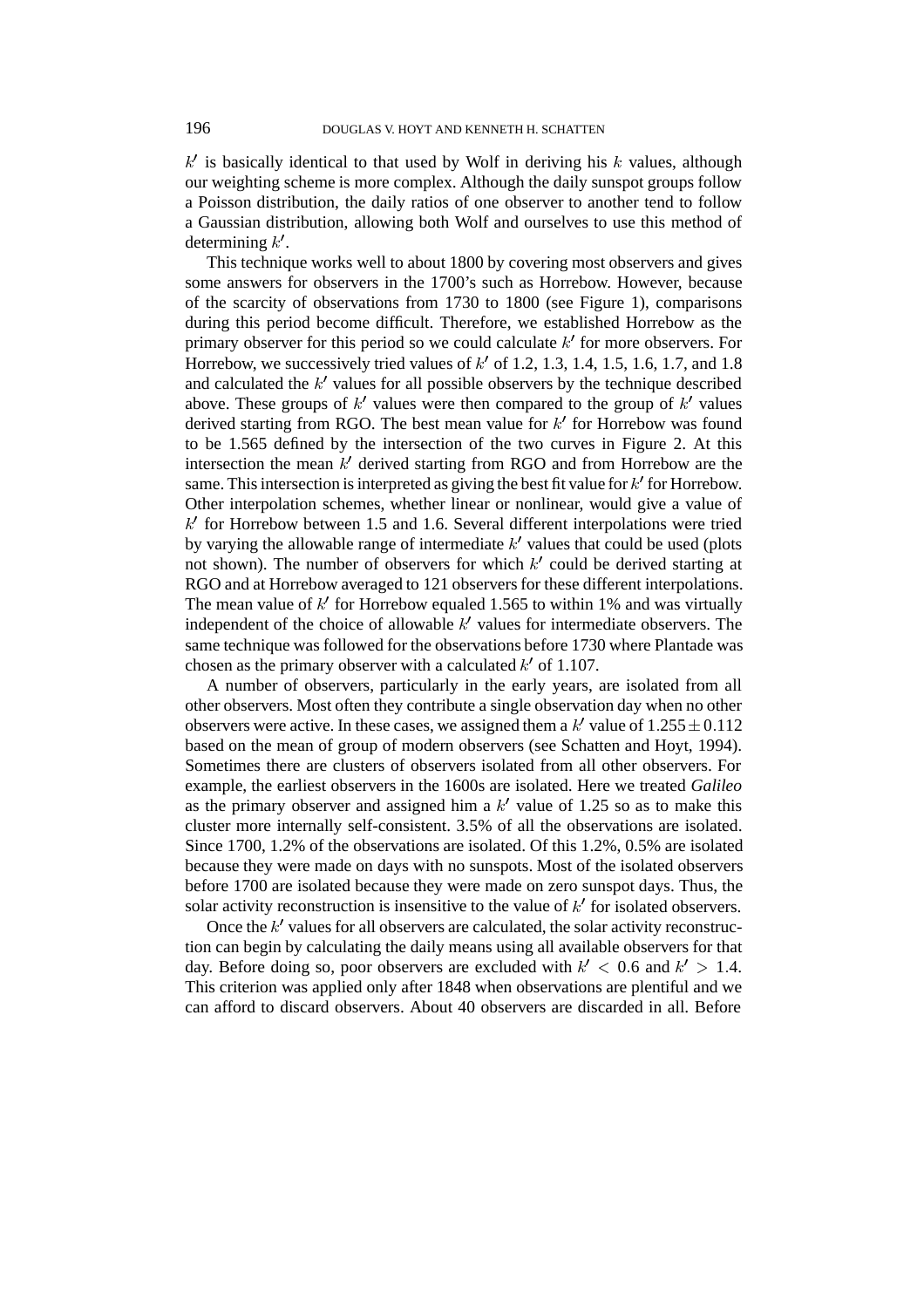1848 Pastorff's observations as tabulated by Wolf are discarded along with one observation by F. G. W. Struve. Next, the daily means and standard deviations are the calculated. If a value used to calculate the mean is more than two standard deviations away from the mean, that value is discarded, and a new mean and standard deviation for that day are calculated. Gaps of up to 4 days for an active Sun and 6 days for a quiet Sun are filled by linear interpolation. These interpolations will give correct answers to within 1 group 95% of the time.

In Figure 3, we show a plot of the yearly mean  $R_G$ 's and  $R_Z$ 's. These numbers along with estimates of their sytematic errors and the Wolf Sunspot Numbers are tabulated in Appendix 2. The systematic errors in the Group Sunspot Numbers consist of four components: (1) errors arising from missing observations, (2) errors arising from uncertainties in the values of  $k'$ , (3) errors arising from random errors in the daily values, and (4) errors arising from drifts in the  $k'$  values.

Errors arising from missing observations are easy to compute and are the dominant error term. For each year with less than 365 (366 in leap years) days of observations, we took the same subset of observed days and calculated the yearly means for the 146 years where complete coverage of the year is available (i.e., 1850 to 1995) and compared the subset mean to the completely sampled mean. The absolute mean percentage difference gives an estimate of the systematic error arising from missing observations. This systematic error is plotted as function of the number observed days in Figure 4. For 20 or more days of observations  $(D)$ , the error  $E$  follows a linear relationship:

 $E = 0.217 - 0.00059D$ .

As D approaches 365 or 366, this systematic error approaches zero. For D less than 20, erratic results are found, so we conclude no reliable yearly mean can be found in such circumstances. Twenty-five out 386 years thus can not have their yearly means accurately found, even though individual days and months in those years may have reliable values.

Errors arising from uncertainties in  $k'$  were evaluated by deriving the mean uncertainties for five selected eras: (1) 1610–1653, (2) 1653–1730, (3) 1731– 1797, (4) 1798–1850, and (5) 1851–1995. These eras have the common property that they can be classified as poorly observed, partly observed, or fully observed. Observers in these eras tend to form large nearly isolated clusters of observers in all but the case of 1798 to 1850. This era is broken out separately since most of its years are not fully observed. Errors for these eras were found to be equal to 5%, 7%, 24%, 7%, and 2%, respectively.

Each daily mean has an uncertainty associated with it of about 12%. This uncertainty is nearly constant time, rising to about 14% circa 1880 when the meaning of a group was not the same for all observers. The systematic error arising from these daily random errors was calculated as 0.12 divided by the square root of the number of observing days. For a completely sampled year, this error is 0.63%.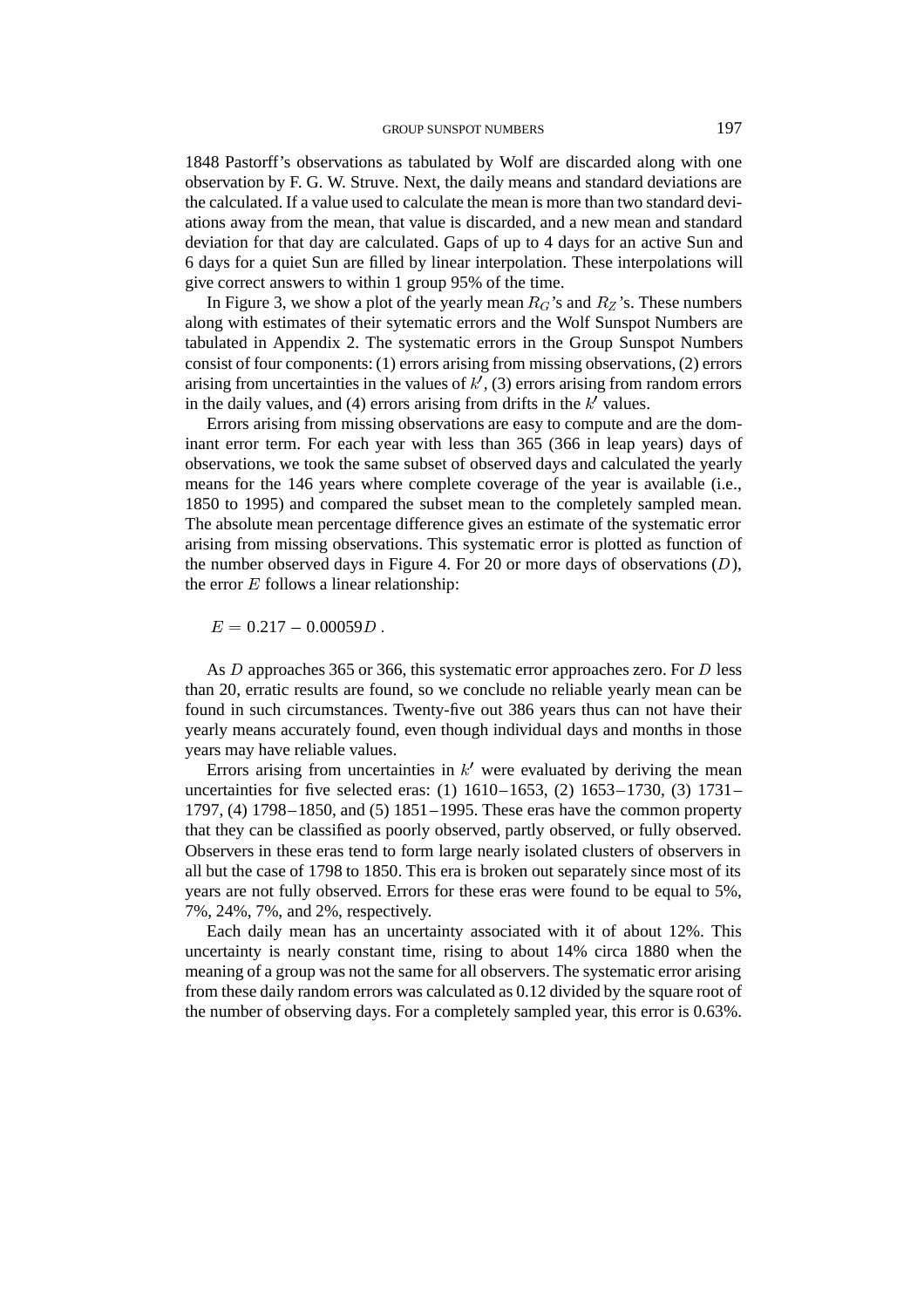The final source of systematic error is possible secular changes in  $k'$  for the observers.  $k'$  has one value for observer which applies to all his observations. Errors arising from changes in  $k'$  cannot be calculated in any way known to us, but are probably small since drifts by one observer will tend to be canceled out by opposite drifts from other observers. Thus, this error is taken as zero in our error analysis.

The final systematic error is the root-mean-sum of the errors above. The errors are plotted in Figure 5. These errors are less than 10% everywhere except for 1728 to 1799. Observations are scarce then so poor sampling and near isolation of the observations both combine to drive the error up to values of the order of 15–20%.

#### **5. Some Comparisons of the Wolf and Group Sunspot Numbers**

Numerous comparisons between the Group Sunspot Numbers and Wolf Sunspot Numbers can be made. In the last third of the paper, we present sample comparisons between  $R_G$  and  $R_Z$  based upon four time scales: daily, monthly, and yearly values, and secular trends. These comparisons are made to help elucidate some of the reasons the two time series differ.

#### 5.1. DAILY VALUES

The daily  $R_G$ 's have a mean value tabulated along with their standard deviation and number of observers used to form the mean. The  $R_Z$ 's have a daily value derived from one observer with no error estimate. The  $R_Z$ 's have daily values starting in 1818, but complete daily coverage does not start until 1849. The  $R_G$ 's have daily values whenever possible. There is nearly complete daily coverage from 1645 to 1727 and from 1847 to the present. There is substantial daily coverage from 1797 to 1846. The coverage is illustrated in Figure 1.

The daily  $R_G$ 's are more homogeneous than are the daily  $R_Z$ 's. This can be illustrated by a couple of specific examples, such as the year 1829. In Figure 6, the  $R_G$ 's and  $R_Z$ 's for this year are plotted and in Figure 7 we show the differences between the two time series. The  $R_G$ 's have complete coverage for this year using eight observers, two of whom Wolf did not have access to. The  $R_Z$ 's have 291 days. There are a number of upward spikes in the  $R_Z$ 's that are not present in the  $R_G$ 's. For 1829 Wolf used Schwabe as his primary observer. One of his secondary observers was Pastorff. For each spike, Schwabe had no observation, but Pastorff did. These spikes are caused by Pastorff's observations which are not homogeneous with Schwabe's observations. In Figure 6, one can see that the day-to-day fluctuations in the  $R_Z$ 's are greater than the  $R_G$ 's everywhere.

The example in Figure 6 shows how improper merger of observers leads to unrealistic fluctuations in the  $R_Z$ 's. Other fluctuations arise because observations were taken on hazy days so small sunspot groups are missed. This effect shows up as sudden one day drops in solar activity. Other effects must be going on as well as an examination of five days in February 1860 shows (Table I).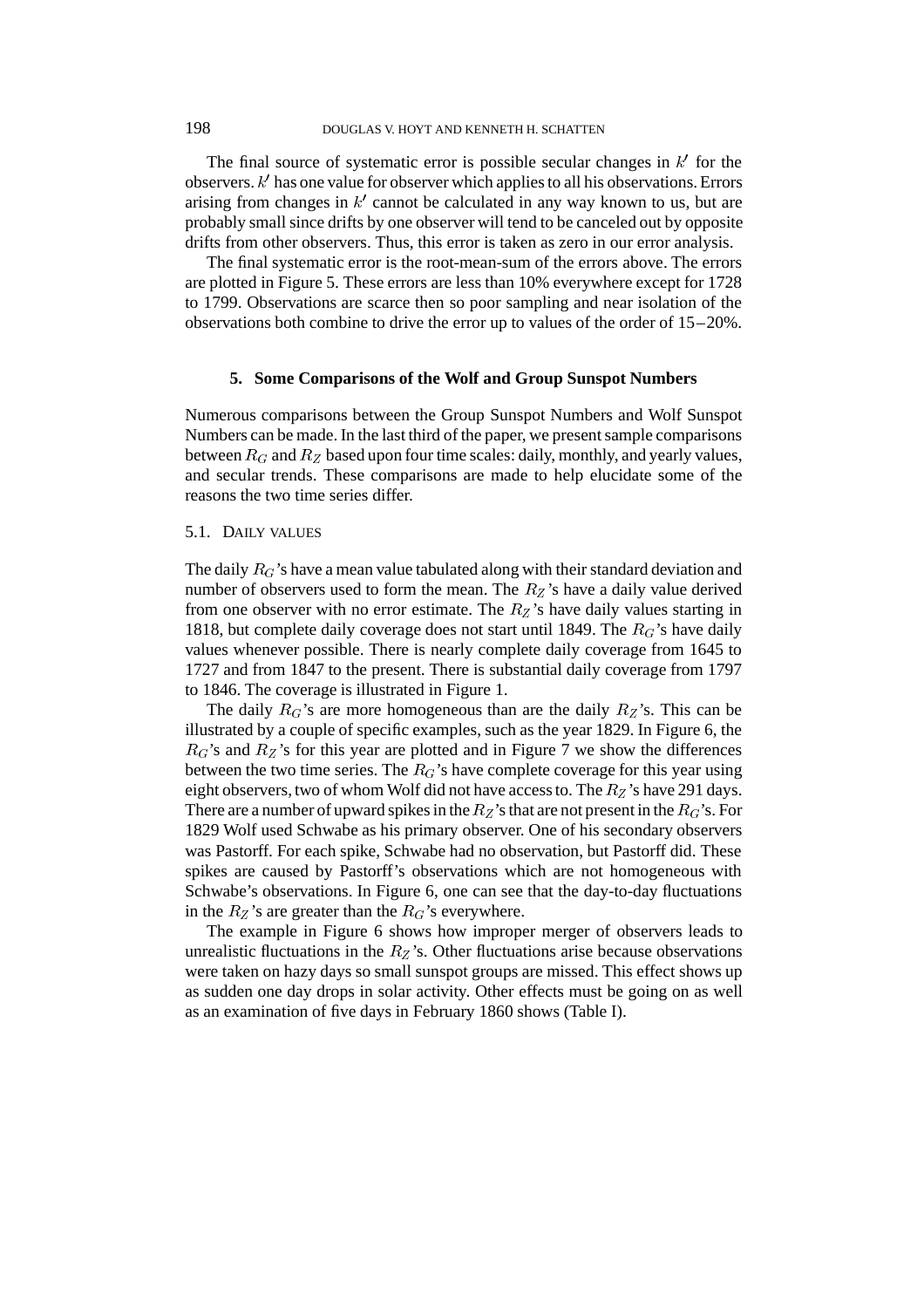$R_Z$  and  $R_G$  for 5 days in February 1860. The  $R_Z$  varies erratically up and down, but the  $R_G$  are more steady. The number of groups observed by eight observers during this interval are given. Wolf had access to all the observations except those by Howlett and Shea. The reason for the large value on 10 February is unclear as well as the reason for low value on 9 February. Many such unexplained non-solar variations appear in the  $R_Z$ 's.

| Date              |          |  |  | Rz R <sub>G</sub> Schwabe Schmidt Wolf Carrington Coast Weber Howlett Shea |        |   |               |   |
|-------------------|----------|--|--|----------------------------------------------------------------------------|--------|---|---------------|---|
|                   |          |  |  |                                                                            | survey |   |               |   |
| 8 Feb. 103 82 6   |          |  |  |                                                                            |        |   |               |   |
| 9 Feb. 52 68 5    |          |  |  | 6                                                                          |        | 5 | $\mathcal{L}$ |   |
| 10 Feb $161$ 47 2 |          |  |  |                                                                            |        |   |               | 3 |
| 11 Feb 71 51      |          |  |  |                                                                            |        |   |               |   |
| 12 Feb            | 103 51 4 |  |  |                                                                            |        |   |               |   |

The day-to-day fluctuations of the  $R_Z$ 's have a solar component and a component caused by the observers. The component caused by the observers can be called 'observer noise'. For  $R_Z$ , this observer noise is greater than the observer noise in the  $R_G$ 's, particularly for the earlier years. Gradually, the derivation of the  $R_Z$ 's improves and by the 1950s both the  $R_Z$ 's and  $R_G$ 's have the same levels of observer noise. It is our conclusion that the  $R_G$ 's are more homogeneous on the time scale of days. However, we would like to add that  $R_Z$  and  $R_G$  are two distinct indices of solar behaviour so some differences will occur even if the measurements were error free. The primary objective in deriving  $R_G$  was to obtain a self-consistent index of the long-term solar activity.

#### 5.2. MONTHLY VALUES

Monthly means can be formed when daily values are available. Generally three or four widely separate days within a month are adequate to form a monthly mean. Often though there are no observations at all. For the  $R<sub>G</sub>$ 's these missing months are filled with a value of  $-99$ . Monthly means are formed for all other cases and the number of days used to form these monthly means are given too, so we leave it to the user of the numbers to evaluate their usefulness.

From January 1749 to the present, there are 84 missing months in the  $R_G$  time series. In contrast the published  $R_Z$ 's have complete monthly coverage for this interval. Wolf used two procedures to fill in missing values: (1) linear interpolation, and (2) using magnetic needle observations and linear regression model to fill in missing months. It is not always clear which procedure is being followed for each filled month.

We have chosen not to fill the monthly means. The  $R_G$ 's are a pure time series in that are based solely upon telescopic observations of sunspot groups. The  $R_Z$ 's are a mixed time series based upon telescopic observations and magnetic needle observations.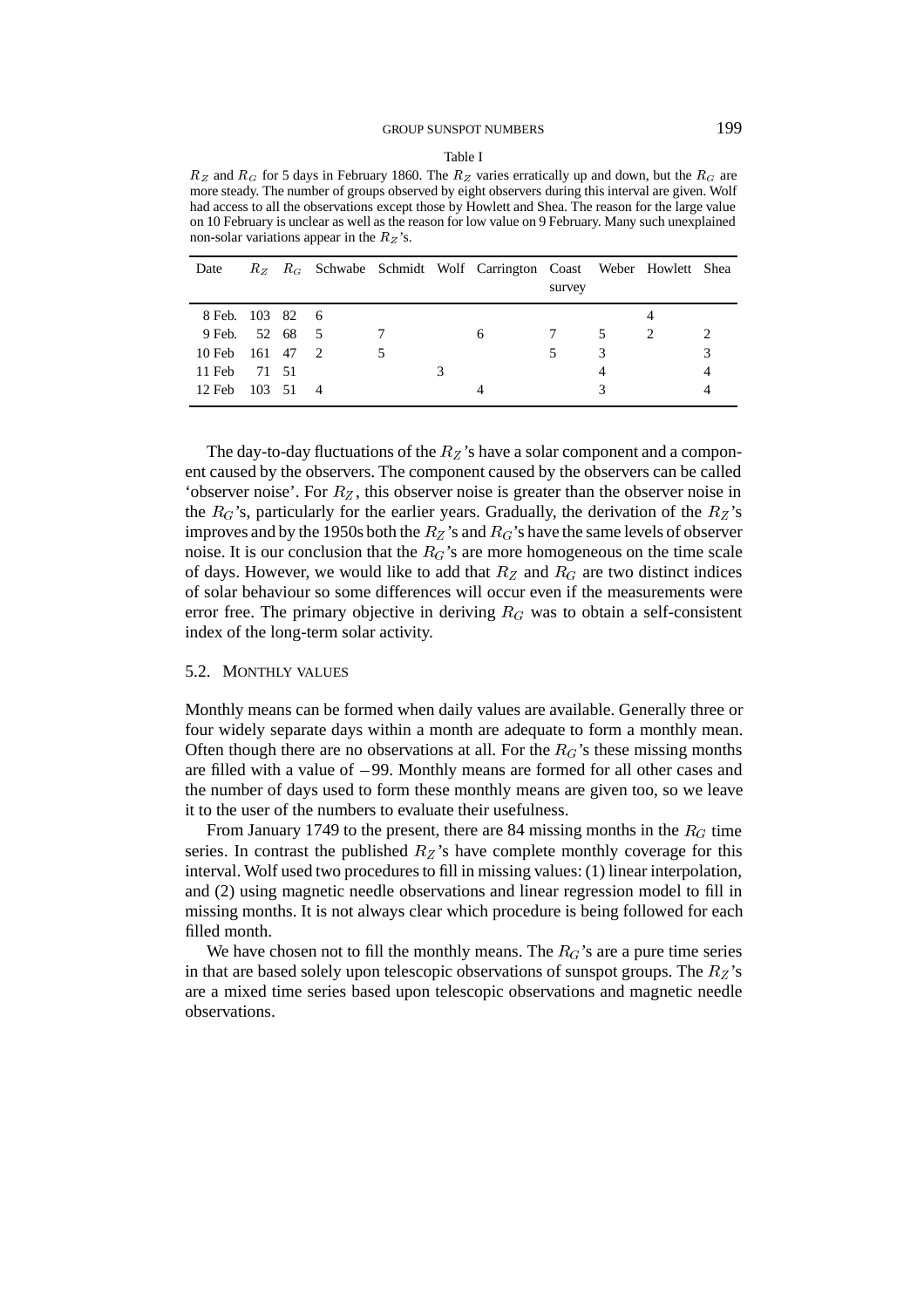| ۱е<br>жΓ<br>۰,<br>v.<br>× |  |
|---------------------------|--|
|---------------------------|--|

The monthly mean  $R_Z$ 's and  $R_G$ 's for January to March 1824. This shows that monthly interpolations are not always reliable and that the  $R_G$ 's have more data to form monthly means

| Month    | $R_Z$ days $R_Z$ |      | $R_G$ days | $R_G$ |
|----------|------------------|------|------------|-------|
| January  | 3                | 21.7 | 10         | 15.7  |
| February |                  | 10.8 | 29         | 0.5   |
| March    | 21               | 0.0  | -31        | 0.0   |

After 1800 the  $R_G$ 's have no missing months, but the  $R_Z$ 's have many interpolated months. For example, February 1824 is interpolated in the  $R_Z$ 's to give a value of 10.8. For the  $R_G$ 's, 29 days of observations are available, so its monthly mean can be calculated to be 0.5, which is substantially different from the interpolated value. The January to March 1824 interval is summarized in Table II.

Finally, the month-to-month differences for the  $R_G$ 's are less than for the  $R_Z$ 's, which is an indication of less observer noise in the  $R_G$ 's.

#### 5.3. YEARLY VALUES

 $R_Z$ 's have yearly values since 1700 or for 296 years.  $R_G$ 's have yearly values from 1610 to 1995 or 386 years. Of these 386 years, six years had no observations and so do not have a yearly value. Another 20 years have 20 or fewer observations, so their yearly means are unreliable. An 'unreliable mean' is one whose uncertainty is greater than 25%. Years that have no value or an unreliable value are 1610, 1614, 1615, 1623, 1630, 1636, 1637, 1640, 1641, 1723, 1724, 1731, 1732. 1734. 1737, 1738, 1739, 1741, 1743, 1744, 1745, 1746, 1747, 1748, 1759, 1783, 1784, 1789, 1790, 1792, 1793, and 1794. In general then we would say solar activity is poorly known or unknown for 1610–1641, for 1731–1748, and for 1789–1794. For 1642 to 1730, for 1750 to 1788, and for 1795 to the present, the  $R_G$ 's are well determined. We would recommend ignoring values before 1642 and using interpolated or modeled values for 1731 to 1748 and from 1789 to 1794. Values between 1642 and 1653 may also be suspect because although we have reports of low activity then, it is not certain yet that these reports are true.

In Appendix 2, we tabulate the yearly mean  $R_G$ 's along with their one-standarddeviation uncertainty and number of days observed during the year. For comparison, the  $R_Z$  yearly means are listed too. Most of the differences in the two time series occur before 1882 when the sunspot counting technique of Wolf was altered according to Hossfield (1997), but some significant differences occur even for recent years. For example, for 1980 the  $R_G$  is 141.1 but the  $R_Z$  is 154.6 or 9.6% higher. The Ottawa Sunspot Number for 1980 is 142.3. For the adjacent years, 1979 and 1981, the  $R_Z$  and  $R_G$  agree to within 1%. Why then do they differ for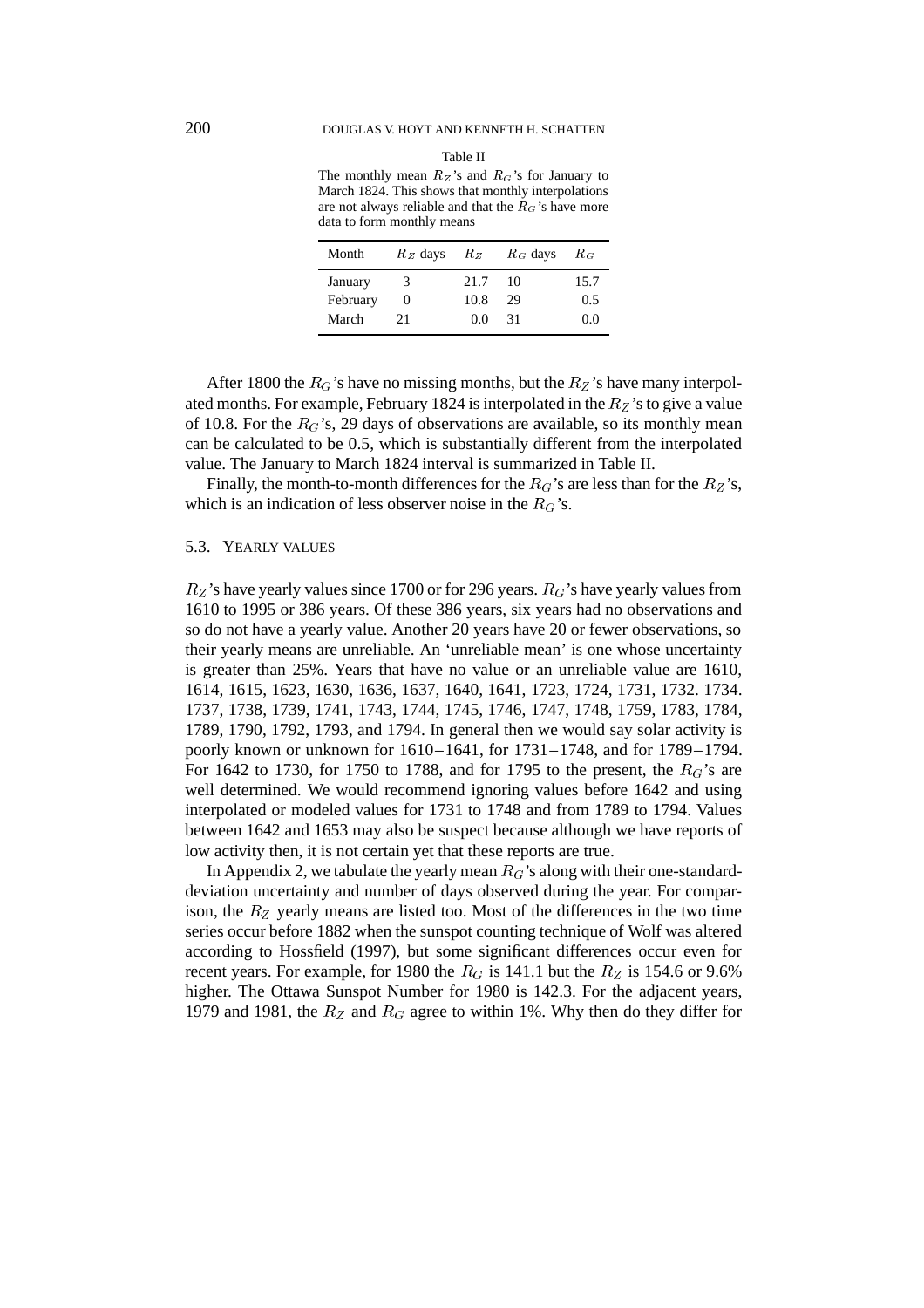1980? There is no simple answer to this question. For nine of the twelve months, the  $R_Z$ 's exceed the  $R_G$ 's. For three of the months, the  $R_Z$ 's exceed the  $R_G$ 's by more than  $10\%$ : (1) February (+23%), (2) April (+43%), and November (+20%). Focussing on April, the  $R_Z$  daily values range from 95 to 252, while the  $R_G$ 's range from 83 to 142. On 13 April, the  $R_Z$  peaks at 252, the  $R_G$  equals 128, the American Sunspot Number is 213, and the Ottawa sunspot number is 176.3. The number of recorded groups are 8 (SEL), 8 (Rome), 10 (Catania), 11 (Mt. Wilson), 7 (Taipei), 8 (NAO, Japan), and 9 (Koyama). Ignoring correction factors for the observers, this corresponds to 8.7 groups. With correction factors used, we estimate 10.6 groups, meaning on average observers missed counting two, presumably small, groups. Yet the  $R_Z$  of 252 for this day implies about 20 groups should be present. One possibility is that the groups present on that day were extraordinarily complex having of the order of 15 individual spots per group. This explanation is not quite satisfactory since the discrepancies between the  $R_Z$  and  $R_G$  appear to occur erratically and not systematically, since other periods with high activity and presumably complex groups agree with each other. The raw numbers used to generate the  $R_Z$ 's in these cases are not available in the published literature so the differences cannot be resolved. Again, we emphasize that  $R_G$  and  $R_Z$  are similar solar indices, so even in ideal circumstances their daily numbers will not agree.

Despite these differences, more than 90% of the years after 1900 have  $R_G$ 's and  $R_Z$ 's that agree to within 10 units. The disagreements may arise from some inhomogeneity in the  $R_Z$ 's or the  $R_G$ 's, or it may be expecting too much to have identical  $R_Z$ 's and  $R_G$ 's since the two indices are defined differently.

### 5.4. SECULAR TRENDS

A major impetus for deriving the Group Sunspot Numbers was to see if a homogeneous time series could be constructed. In particular, we sought to make the earlier observations consistent with the modern observations. In Section 4, we described our method of deriving these numbers and the errors associated with their derivation. It appears that the observations from 1653 to 1730 and from 1797 to the present are internally self-consistent to within 5%. Derived values between 1731 and 1796 are probably only self-consistent with modern observations to about the 15 to 20% level. Without the discovery of more observations, it will be difficult to reduce these errors.

The  $R_Z$ 's are higher than the  $R_G$ 's before 1882 at which time the method of constructing  $R_Z$ 's was changed (Hossfield, 1997). In Figure 8, we summarize the differences between the  $R_Z$ 's and  $R_G$ 's by taking the ratio of the difference of the monthly means to the  $R_G$ 's (i.e.,  $[\overline{R}_Z - R_G]/\overline{R}_G$ ) and smoothing them with an 11-year running mean. The largest difference occurs in 1808 when the  $R_Z$ 's exceed the  $R_G$ 's by 97%. For the interval 1803 to 1813 Wolf had very few observations. For 1803 he had five days and for 1804 he had four days. In Table III, we summarize the number of observations used as input for the  $R_Z$ 's and  $R_G$ 's for 1800 to 1813.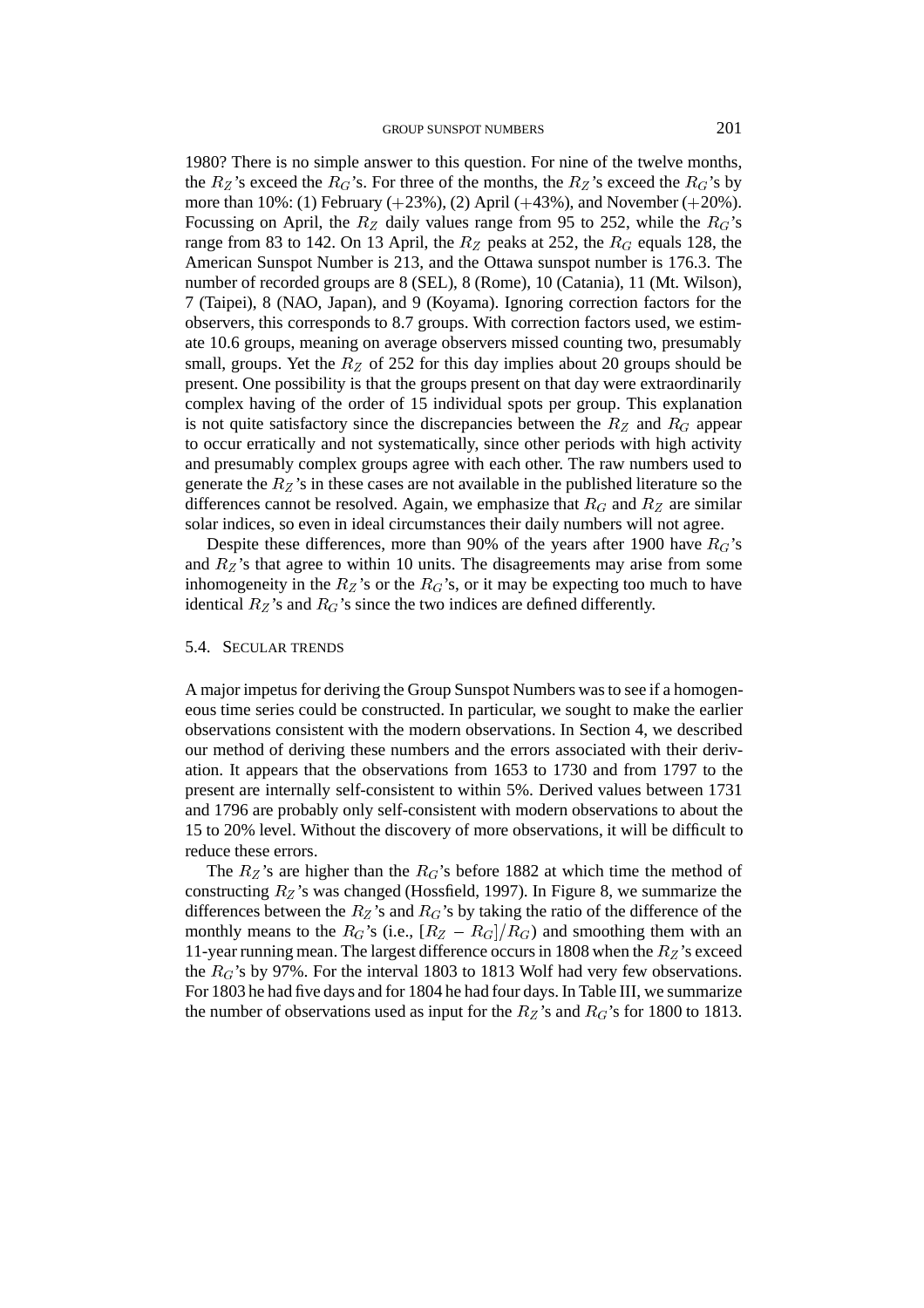#### Table III

| Number of days from all observers used          |  |
|-------------------------------------------------|--|
| by Wolf to construct the $R_Z$ 's from 1800     |  |
| to 1813 compared to the number of obser-        |  |
| vations available to derive the $R_{\alpha}$ 's |  |

| Year   | Rz<br>observations | $R_{G}$<br>observations |
|--------|--------------------|-------------------------|
|        |                    |                         |
| 1800   | 66                 | 173                     |
| 1801   | 38                 | 235                     |
| 1802   | 54                 | 145                     |
| 1803   | 5                  | 150                     |
| 1804   | $\overline{4}$     | 141                     |
| 1805   | 75                 | 100                     |
| 1806   | 12                 | 52                      |
| 1807   | 31                 | 266                     |
| 1808   | 55                 | 273                     |
| 1809   | 41                 | 305                     |
| 1810   | 114                | 659                     |
| 1811   | 67                 | 820                     |
| 1812   | 147                | 312                     |
| 1813   | 174                | 462                     |
| Totals | 883                | 4093                    |

From the table it is evident we have more observations every year. More than 4000 observations are used to construct the  $R_G$ 's while less than 1000 observations were available to Wolf. The paucity of observations caused Wolf to no longer give daily values before 1818. Because the  $R_G$ 's are created from a larger input database, there is more opportunity to compare the observations to those made later. Thus, we are confident that the large differences between the  $R_Z$ 's and  $R_G$ 's shown in Figure 8 are caused by errors in the  $R_Z$ 's. Furthermore, the  $R_Z$ 's have an activity peak in 1805 compared to an activity peak in 1801 for the  $R_G$ 's. The supposed long cycle of 17 years from 1788 to 1805 should actually be a cycle that extends from 1788 to 1801, or 13 years. There is a chance that the previous peak was in 1790 and not 1788 (see Appendix 2), but since 1790 was poorly observed, it cannot yet be definitively said this cycle lasted 11 years. There is another long cycle from 1801 to 1815 (14 years) which may be characteristic of the Sun when activity is low. The low activity cycles around 1800 are often called the Dalton Minimum.

Returning to Figure 8, we see that the  $R_Z$ 's exceed the  $R_G$ 's by about 30% for the interval 1750 to 1800. This difference exceeds by a factor of two our estimates of the systematic errors in the  $R_G$ 's. The  $R_G$ 's are similar to the numbers published by Wolf (1861) as shown in Table IV. In 1873 Wolf revised his numbers upwards using magnetic needle observations. The analysis in this paper supports his earlier derivation of solar activity instead of the later revisions which are now universally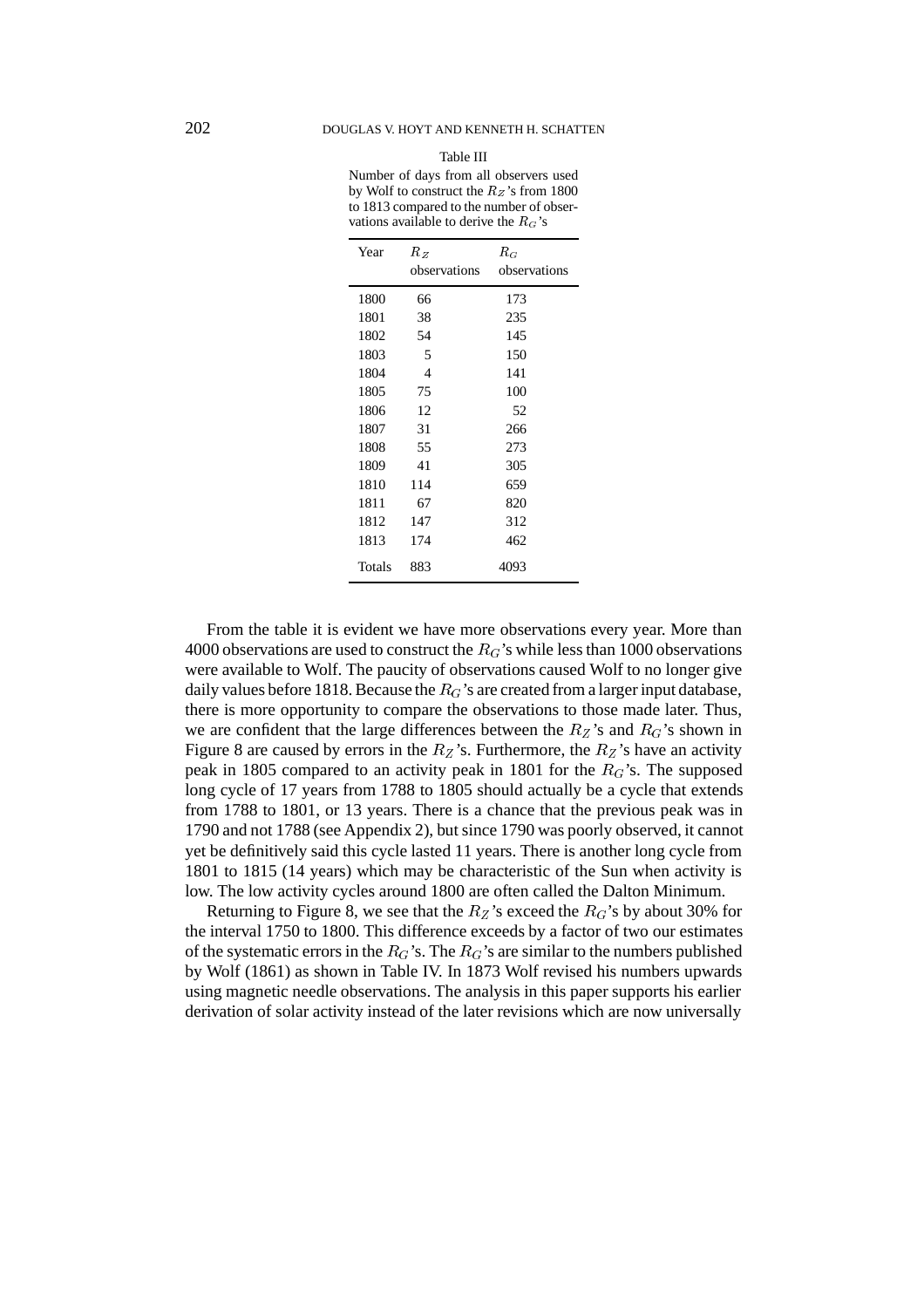#### Table IV

A comparison of yearly mean sunspot numbers for solar maxima between 1749 and 1850. Shown are the Group Sunspot Numbers, the Wolf Sunspot Numbers as published in 1861, and the Wolf Sunspot Numbers as published today. Note that the 1861  $R_Z$ 's are close to the  $R_G$ 's. Both of these determinations relied on telescopic observations whereas the modern  $R_Z$ 's for this era are a mixture of telescopic observations and magnetic needle observations. The question mark after the number 70.0 for the peak in 1805 reflects Wolf's uncertainty in his assigned value.

| Year of<br>solar max. | $\mathcal{R}_{G}$ | Rz<br>in 1861 | Rz<br>today |
|-----------------------|-------------------|---------------|-------------|
| 1749                  | 65.0              | 68.2          | 80.9        |
|                       |                   | in 1750       |             |
| 1761                  | 74.0              | 75.0          | 85.9        |
| 1769                  | 102.4             | 85.7          | 106.1       |
| 1779                  | 80.2              | 99.2          | 154.4       |
|                       |                   | in 1778       |             |
| 1790                  | 90.5              | 92.8          | 132.0       |
|                       |                   | in 1787       | in 1787     |
| 1801                  | 49.9              | 70.0 (?)      | 47.5        |
|                       |                   | in 1805       | in 1805     |
| 1816                  | 31.3              | 45.5          | 45.8        |
| 1830                  | 64.0              | 59.1          | 70.9        |
| 1837                  | 109.9             | 111.0         | 138.3       |
| 1848                  | 86.0              | 100.4         | 124.7       |

used. For the years 1749 to 1800 inclusive, the average  $R_G$  is 39.6, the 1861  $R_Z$ average is 43.5, and the modern  $R_Z$  average is 53.7. The modern  $R_Z$ 's exceed the 1861  $R_Z$ 's by 23%. This upward adjustment does not seem correct. Wolf's adjustment does produce the  $R_Z$ 's such that the level of solar activity is roughly constant in each of the 50-year intervals from 1700 to the present and that may have been a motivation for his modification.

For the period 1700 to 1730, the  $R_Z$ 's exceed the  $R_G$ 's by a large percentage. We have thousands of observations for this period which Wolf did not have. Since no more than one group appeared on the solar disk before 1715, the cycle peaking in 1705 must be less than 10 and not the value of 58 reported by Wolf. The rise out of the Maunder Minimum took several cycles before it reached peaks comparable to more modern activity levels. The first cycle after the Maunder Minimum has a double peak in 1705 and 1707 as also reported by Baiada and Merighi (1982).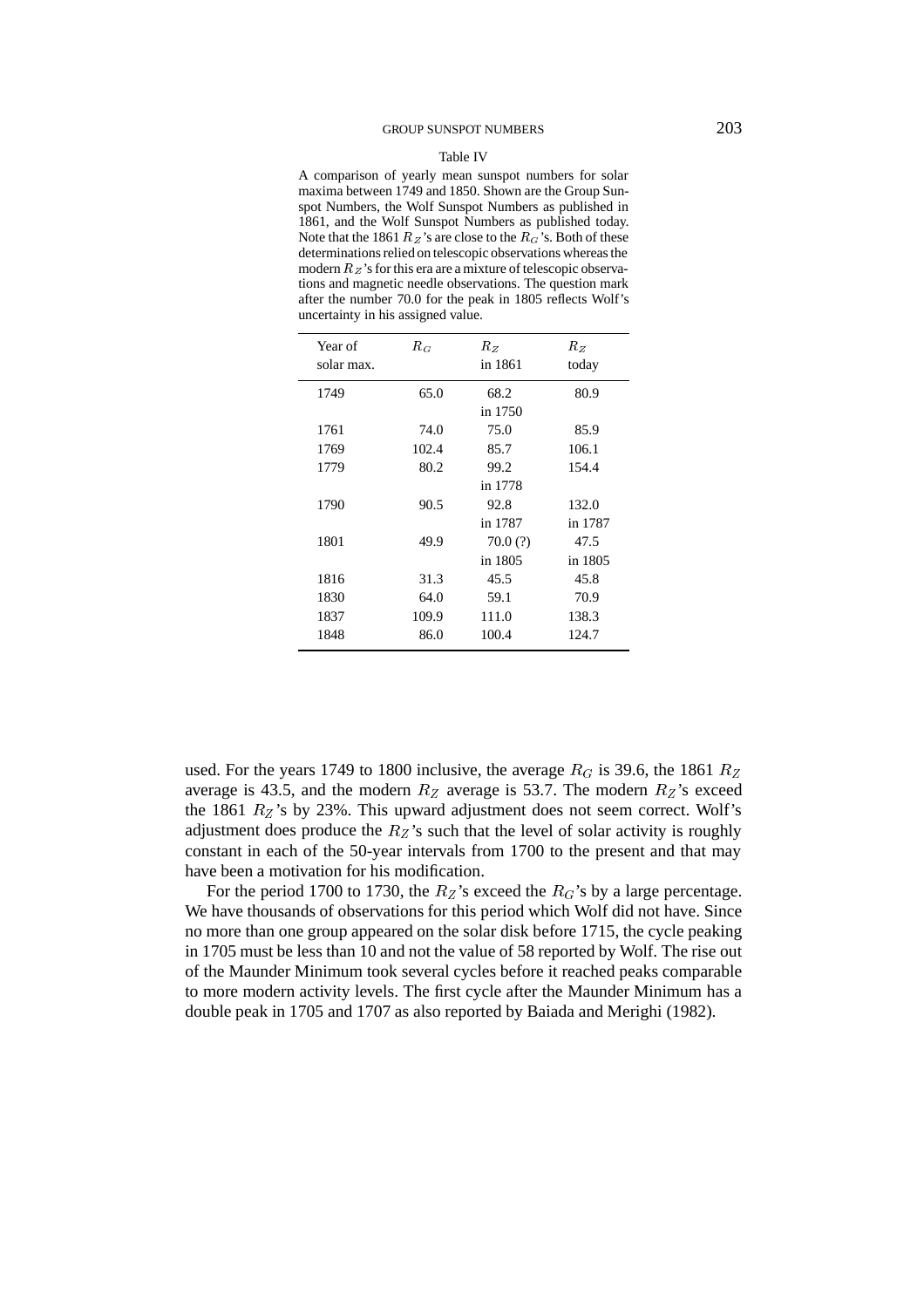### **6. Conclusions**

We have created a greatly improved record of solar activity via sunspot numbers that can be used by many disciplines (from solar physics to climatology). The objective of this study was the creation of self-consistent time series for solar activity with systematic and random errors estimated. This goal is met. The first step in the process was the collection of data. In this goal we succeeded in collecting many observations missed by Wolf and in improving the quality of the raw data for some observers. The number of observations available to construct the  $R_G$ 's considerably exceeds the number used to construct the  $R_Z$ 's.

By using multiple observers each day, the random errors in the daily means of the  $R_G$ 's can be calculated. By using groups alone, versus groups and individual sunspots, it is possible to compare observers to one another and derive values for their observation constants, or  $k$ 's, more easily. These  $k$ 's were calculated by giving greater weights to the highest quality and most active observers and by minimizing the number of intermediate observers between the observer and the standard observer, RGO. Thus, the minimum path length, maximum number of minimum paths, and best comparisons are used to derive the  $k'$  values. This technique assures the maximum use of the data as opposed to selective and subjective approaches used by Wolf in deriving his observer constants. The technique allows us to place error bars on the  $k'$  values and we think gives us the best chance of producing a homogeneous time series.

The final data products consist of daily, monthly, and yearly means along with their one-standard-deviation uncertainties and the number of observations used to generate them. A supplemental bibliography with comments has also been generated so that the input data is traceable to the original sources, be they journals, books, or manuscripts. The raw data, the Group Sunspot Numbers, and supporting documentation are in 16 files at the National Geophysical Data Center in Boulder, Colorado. They may be accessed on the Worldwide Web at http://www.ngdc.noaa.gov/ or at ftp://ftp.ngdc.noaa.gov/STP/SOLAR\_DATA/SUNSPOT\_NUMBERS/GROUP\_ SUNSPOT\_NUMBERS.

This generation and preliminary review of the Group Sunspot Numbers allow several conclusions to be made: (1) Solar activity before 1882 is lower than generally assumed and consequently solar activity in the last few decades is higher than it has been for several centuries. (2) There was a solar activity peak in 1801 and not 1805 so there is no long anomalous cycle of 17 years. The longest cycle observed now lasts no more than 15 years. (3) The  $R_Z$ 's have many inhomogeneities in them arising from observer noise and this noise affects the daily, monthly, and yearly means. The Group Sunspot Numbers also have observer noise, but this is considerably less than the noise in the Wolf Sunspot Numbers.

There are no immediate plans to continuing working on the Group Sunspot Numbers or in keeping them current. If the observations by Chevallier, Soemmering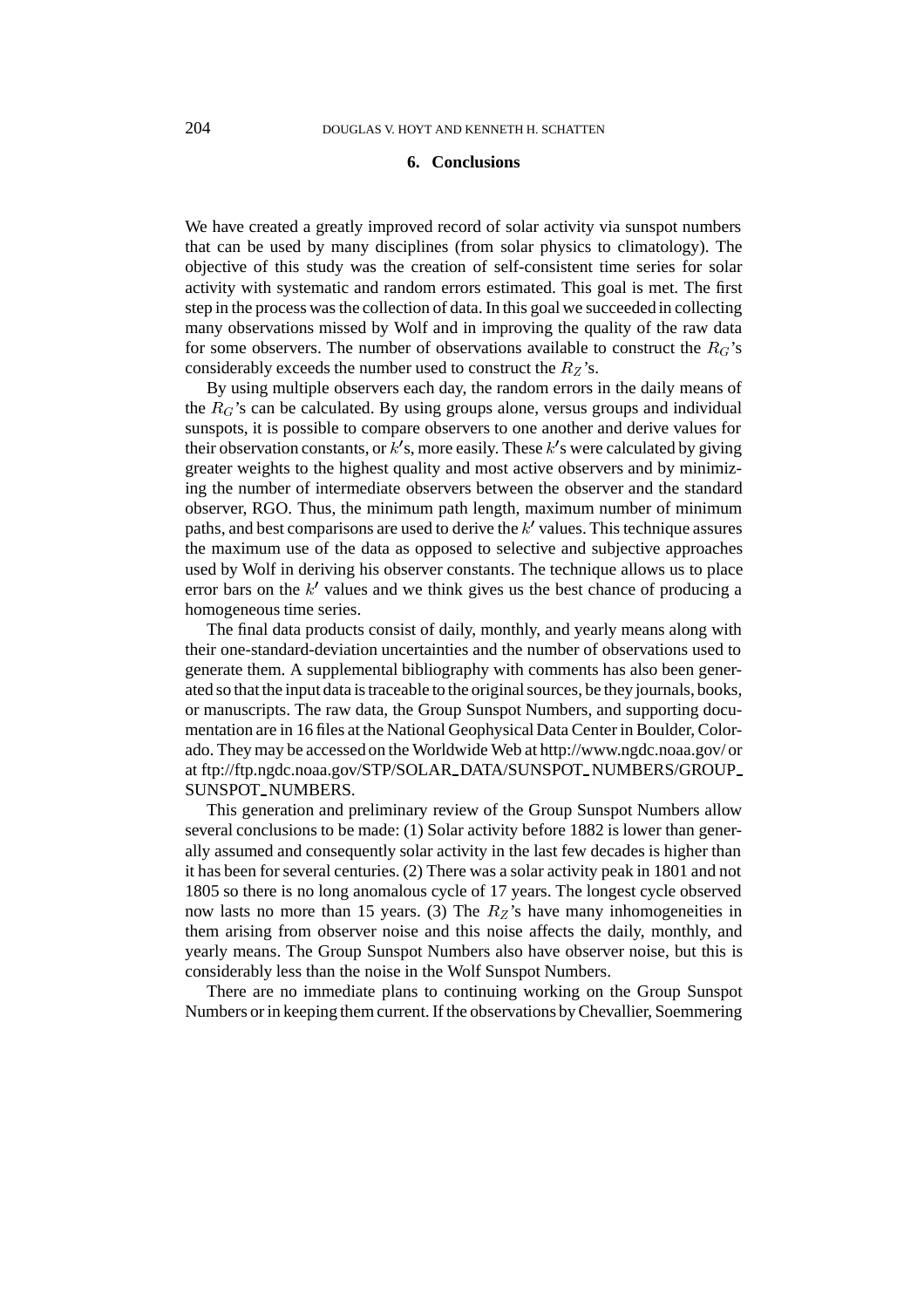(see Carrington, 1860), Fink (see Zinner, 1952), or other misplaced or missing observers become available, the database and processed results will be updated.

#### **Acknowledgements**

This work was supported by NASA Contract NASW-96024, NAG-5736, and NASA RTOP 344-12-53-18. We would like to thank the many librarians and scientists all over the world who have aided us in identifying and collecting observations. They include Ruth Freitag at the Library of Congress, Brenda Corbin and Gregory Shelton at the Naval Observatory Library, Dr Peter Hingley at the Royal Astronomical Society, Dr Adam Perkins at the Cambridge University Library, Dr Eigil Unstrup at the University of Copenhagen, Dr Kristian Peder Moesgaard at the University of Aarhus, and the State Library at St. Petersburg, Russia. We also would like to acknowledge helpful reviews by Charles Wolff and an anonymous reviewer.

#### **References**

Baiada, E. and Merighi, R.: 1982, *Solar Phys.* **77**, 357.

Carrington, R. C.: 1860, *Monthly Notices Royal Astron. Soc.* **20**, 71.

- Chevallier, T.: 1847–1849, *Drawings of Sunspots*, Manuscript, RAS Library, London.
- Hossfield, C. H.: 1997, *JAAVSO* **26** (1).
- Hoyt, D. V. and Schatten, K. H.: 1994, *Geophys. Res. Letters* **21**, 2067.
- Hoyt, D. V. and Schatten, K. H.: 1995, *Solar Phys.* **160**, 393.
- McKinnon, J. A.: 1986, *Sunspot Numbers 1610–1985*, Report UAG-95, WDC-A, Boulder, CO.
- Musano, M.: 1742, *Raccato d Opuscoli Scientifici a Filogiri* **50**, 299.
- Waldmeier, M.: 1961, *The Sunspot Activity in the Years 1610–1960*, Schulthess & Company AG, Zürich.
- Wolf, R.: 1861, *Mitt. Sonnenflecken* **2**, 72.
- Wolf, R.: 1858–1893, *Astron. Mitt.*, all issues.
- Zinner, E.: 1952, *Naturf. Ges. Bamberg* **33**, 36.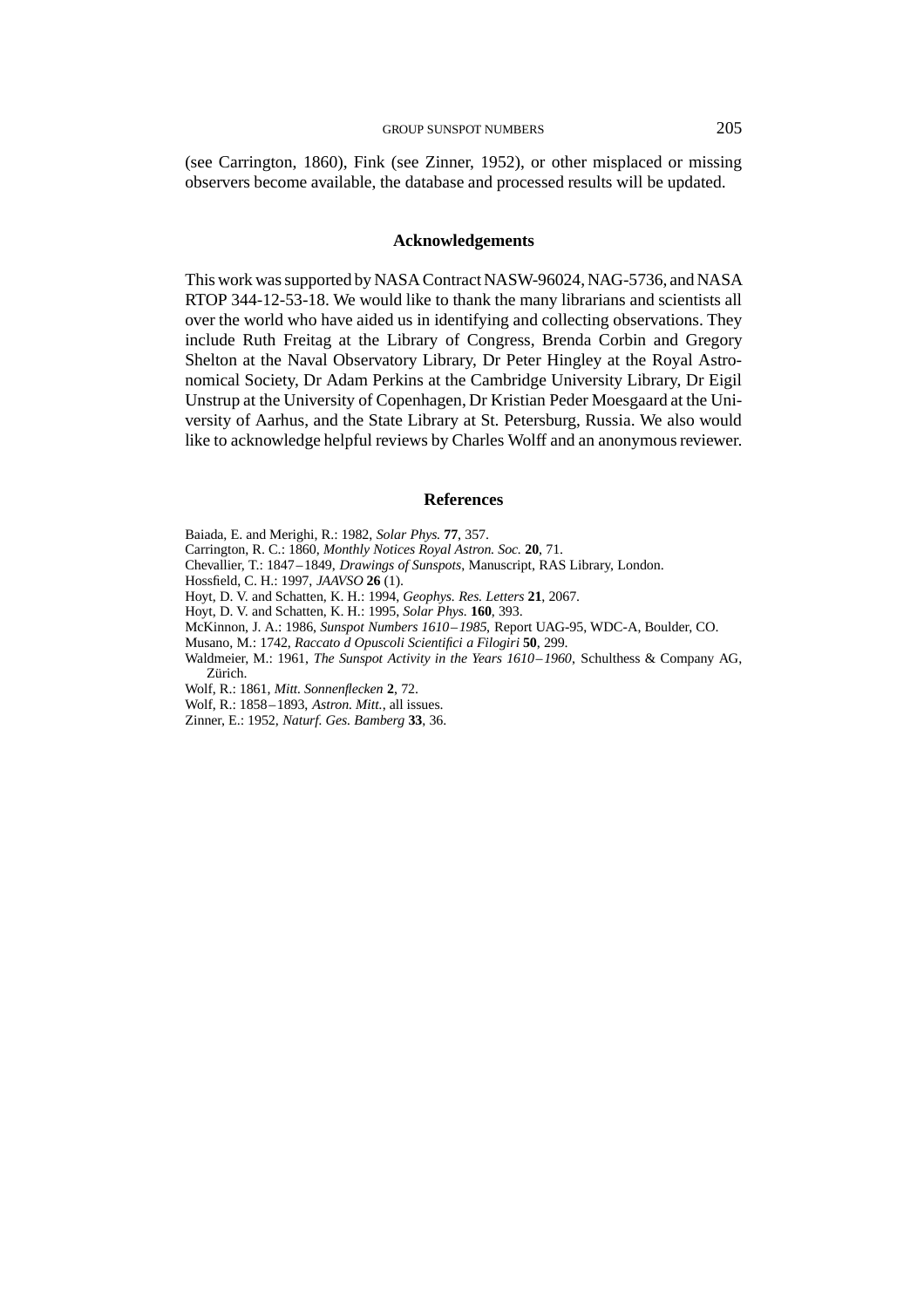### **Appendix 1. List of Observers and Their Properties**

Below are listed the 463 observers used in the Group Sunspot Number calculations. In the first column, an observer number is given. The next two columns give the first and last year that the observer recorded observations. The fourth column lists the number of observing days. The fifth column gives the correction factor to reduce these observations to the Royal Greenwich observatory scale. The next column gives the one standard deviation Uncertainty in the correction factor. The seventh column gives the number of standard or secondary standard observers used to calculate the correction factor. Zero means the observer is isolated and no contemporary observations overlap his or her observations. The last column on the right gives the observer name and primary location where the observations were made. More details are given in an extensive bibliography with comments (one of the files of NGCD called *biblio.txt*).

|  | 1 1610 1613  |                                                         | 210 1.990                                                       | .000                                                                          |              | 1 HARRIOT, T., OXFORD         |
|--|--------------|---------------------------------------------------------|-----------------------------------------------------------------|-------------------------------------------------------------------------------|--------------|-------------------------------|
|  |              |                                                         | 2 1611 1640 882 1.255 .112                                      |                                                                               |              | 0 SCHEINER, C., ROME          |
|  |              |                                                         | 3 1612 1612 51 1.250 .000                                       |                                                                               |              | 1 GALILEO, G., ROME           |
|  |              | 4 1612 1612 37                                          |                                                                 | 1.077 .000                                                                    |              | 1 GALILEO/SAKURAI, ROME       |
|  |              | 5 1612 1612 20                                          | 1.255                                                           | .112                                                                          |              | 0 COLOGNA, S., MONREALE       |
|  |              |                                                         | 6 1612 1613 104 2.305                                           | .000                                                                          |              | 1 JUNGIUS, J., HAMBURG        |
|  |              |                                                         | 7 1612 1612 29 3.125                                            | .000                                                                          |              | 1 CIGOLI, L.C., ROME          |
|  |              |                                                         | 1.255                                                           | .112                                                                          |              | 0 COLONNA, F., NAPLES         |
|  |              | 8 1613 1614 51<br>9 1615 1617 69                        |                                                                 | .112                                                                          |              | 0 TARDE, J., FARLAT           |
|  |              | 10 1616 1616 12                                         | $\begin{array}{l} \textbf{1.255} \\ \textbf{1.255} \end{array}$ | .112                                                                          |              | 0 SAXONIUS, P., NUREMBERG     |
|  |              | 11 1617 1618 541                                        |                                                                 | 1.255 .112                                                                    |              | 1 MARIUS, S., NUREMBERG       |
|  |              | 12 1618 1626 185                                        |                                                                 | $1.255$ .112                                                                  |              | 0 MALAPERT, C., BELGIUM       |
|  |              |                                                         |                                                                 | 13 1618 1661 491 1.255 .112                                                   |              | 1 RICCIOLI, J.B., BONONIA     |
|  |              | 14 1621 1625 36                                         |                                                                 | $1.255$ .112                                                                  |              | 0 SMOGULECZ, D., INGOLSTADT   |
|  |              | $15$ 1621 1629 4                                        |                                                                 | $1.255$ . 112                                                                 |              | 1 SCHICKARD, W., TUBINGA      |
|  |              | 16 1625 1625 1<br>17 1626 1629 126<br>18 1631 1645 709  |                                                                 | $\begin{array}{cc} 1.255 & .112 \\ 1.255 & .112 \\ 1.255 & .112 \end{array}$  |              | 0 HORTENSIUS, M., LUGD. BATAV |
|  |              |                                                         |                                                                 |                                                                               |              | 0 MOGLING, D., DARMSTADT      |
|  |              |                                                         |                                                                 |                                                                               |              | 0 GASSENDI, P., PARIS         |
|  |              | 19 1631 1631 1                                          |                                                                 | $1.255$ .112                                                                  |              | 1 QUIETANUS, J.R., GERMANY    |
|  |              | 20 1632 1632 366                                        |                                                                 | $1.255$ .112                                                                  |              | 1 ZAHN, J., NUREMBERG         |
|  |              | 21 1633 1635 2                                          |                                                                 | 1.255 .112                                                                    |              | 1 OCTOUL, AVENIONE            |
|  |              | 22 1636 1747 0                                          |                                                                 | 1.255 .112                                                                    | $\mathbf{1}$ |                               |
|  |              | 23 1638 1638 6                                          |                                                                 | 1.255 .112                                                                    |              | 1 HORROX, J., LIVERPOOL       |
|  |              | 24 1638 1639 689                                        | 1.255                                                           | .112                                                                          |              | 0 CRABTREE, W., ENGLAND       |
|  |              | 25 1642 1684 4186                                       |                                                                 | .004                                                                          |              | 3 HEVELIUS, J., DANZIG        |
|  |              | 26 1642 1642 13<br>27 1644 1644 1                       | $.988$<br>$1.255$<br>$1.255$<br>$1.255$                         | .112                                                                          |              | 1 RHEITA, K., BOHEMIA         |
|  |              |                                                         |                                                                 | .112                                                                          |              | 1 LINEMANNS, A., REGIOMONTUS  |
|  |              | 28 1648 1648 113                                        |                                                                 | .112                                                                          |              | 1 UNKNOWN/KRAFT, 1745         |
|  |              | 29 1652 1677 40                                         |                                                                 | 1.000 .044                                                                    |              | 6 PETITUS, P., PARIS          |
|  |              |                                                         | 30 1652 1654 275 1.255 .112                                     |                                                                               |              | 1 UNKNOWN1/MAUNDER/JBAA       |
|  |              | 31 1653 1659 2352                                       |                                                                 | $1.255$ .112                                                                  |              | 1 PICARD/KEILL, PARIS         |
|  |              | 32 1655 1655 13                                         |                                                                 | 1.255 .112                                                                    |              | 1 UNKNOWN2/MAUNDER/JBAA       |
|  |              | 33 1656 1695 466<br>34 1656 1656 13<br>35 1658 1672 273 |                                                                 | 1.034 .072                                                                    |              | 5 CASSINI, G.D., PARIS        |
|  |              |                                                         |                                                                 |                                                                               |              | 1 BOSE, J.A., LEIPZIG         |
|  |              |                                                         |                                                                 | $\begin{array}{ccc} 1.255 & .112 \\ 1.255 & .112 \\ 1.050 & .032 \end{array}$ |              | 1 MARALDI, F., BONONIA        |
|  |              | $36$ 1659 1661 234                                      |                                                                 |                                                                               |              | 2 MOUTON, G., LYON            |
|  | 37 1660 1660 | 14                                                      |                                                                 | 1.000 .017                                                                    |              | 2 BOYLE, R., LONDON           |
|  |              |                                                         | 38 1660 1682 3697 1.000 .043                                    |                                                                               |              | 8 PICARD, J., PARIS           |
|  |              |                                                         |                                                                 | 39 1661 1671 3605 1.000 .017                                                  |              | 2 FOGEL, M., HAMBURG          |
|  |              |                                                         |                                                                 | 40 1662 1664 1096 1.255 .112                                                  |              | 1 WEIGEL, E., JENA            |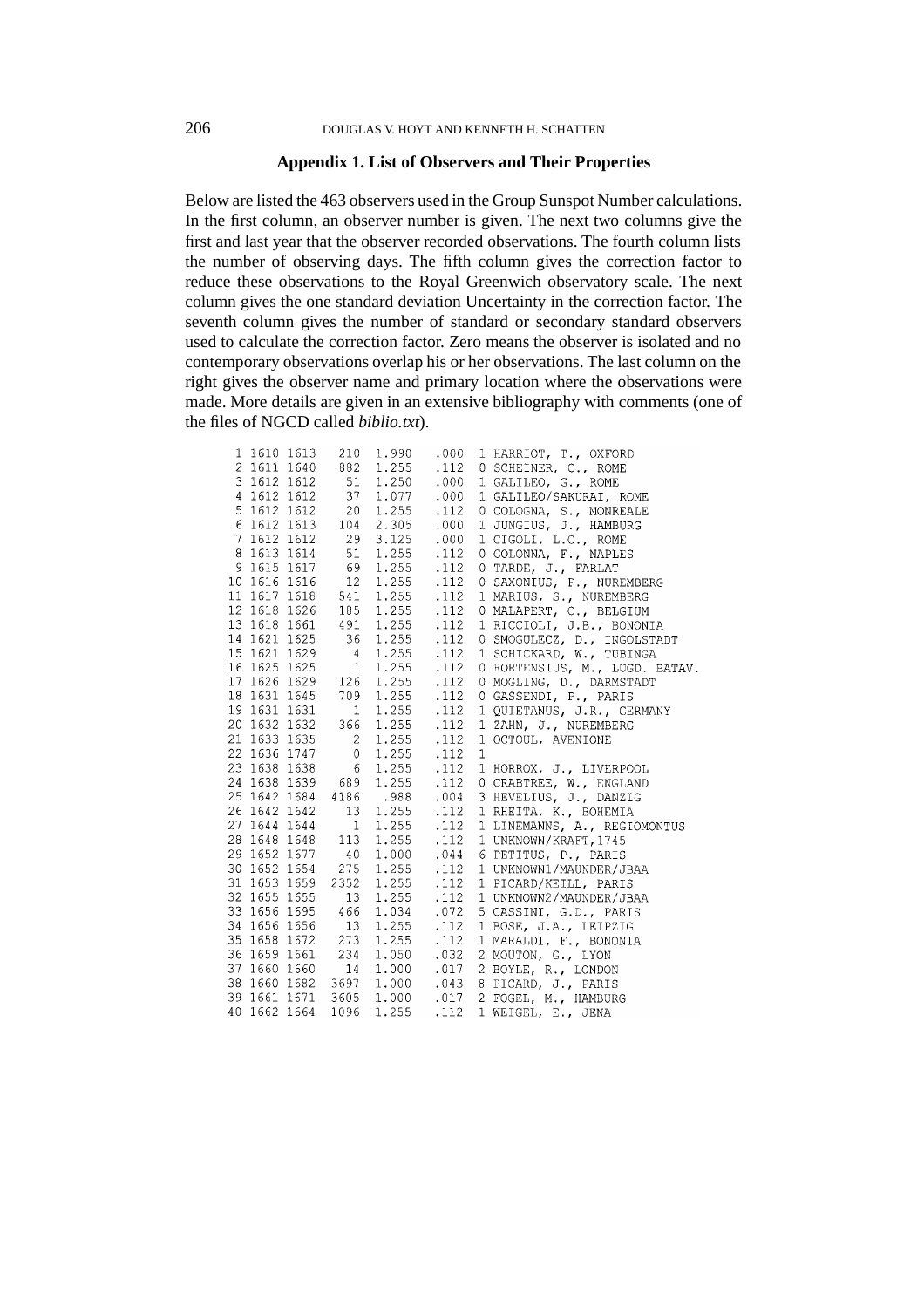|    |              |              | 41 1663 1695 6                                                                                                                                                                                                                                           | 1.255                                                                                                             | .112 | 1 MEZZAVACCA, C., BONONIA                                                                                                                                                                                                                 |
|----|--------------|--------------|----------------------------------------------------------------------------------------------------------------------------------------------------------------------------------------------------------------------------------------------------------|-------------------------------------------------------------------------------------------------------------------|------|-------------------------------------------------------------------------------------------------------------------------------------------------------------------------------------------------------------------------------------------|
|    |              |              | 42 1663 1670 66<br>43 1666 1683 2                                                                                                                                                                                                                        | $\begin{array}{cccc} 1.255 & .112 \\ 1.255 & .112 \end{array}$                                                    |      | 1 MENGOLI, P., BONONIA                                                                                                                                                                                                                    |
|    |              |              |                                                                                                                                                                                                                                                          |                                                                                                                   |      | 1 HUYGENS, C., HAGUE                                                                                                                                                                                                                      |
|    |              |              |                                                                                                                                                                                                                                                          | $1.255$ .112                                                                                                      |      | 1 PAYEN, A.-F., AVIGNON                                                                                                                                                                                                                   |
|    |              |              |                                                                                                                                                                                                                                                          |                                                                                                                   |      | 1 WILLOUGHBY, F., ENGLAND                                                                                                                                                                                                                 |
|    |              |              | 44 1666 1666 1<br>45 1666 1666 1<br>46 1666 1667 730                                                                                                                                                                                                     | $1.255$ .112<br>1.255 .112                                                                                        |      | 1 WEICKMANN, C., GERMANY                                                                                                                                                                                                                  |
|    | 47 1667 1667 |              | $\begin{array}{c} 1 \\ 90 \end{array}$                                                                                                                                                                                                                   | $1.255$<br>$1.255$                                                                                                | .112 | 1 KIRCHER, A., ROME                                                                                                                                                                                                                       |
|    |              | 48 1668 1675 |                                                                                                                                                                                                                                                          |                                                                                                                   | .112 | 1 FABRIUS, A., BONONIA                                                                                                                                                                                                                    |
|    | 49 1671 1676 |              | 107                                                                                                                                                                                                                                                      | $\begin{array}{cc} 1.000 & .079 \\ 1.000 & .017 \end{array}$                                                      |      | 4 MONTANARI, G., BONONIA                                                                                                                                                                                                                  |
|    |              | 50 1671 1690 | 5400                                                                                                                                                                                                                                                     |                                                                                                                   |      | 2 SIVERUS, H., HAMBURG                                                                                                                                                                                                                    |
|    |              | 51 1671 1676 | $\overline{5}$                                                                                                                                                                                                                                           | 1.000                                                                                                             | .051 | 4 HOOK, R., LONDON                                                                                                                                                                                                                        |
|    |              |              |                                                                                                                                                                                                                                                          | 1.000                                                                                                             | .018 | 4 STETINI, LEIPZIG                                                                                                                                                                                                                        |
|    |              |              | $\begin{array}{rrrr} 52 & 1671 & 1671 & & 11 \\ 53 & 1672 & 1673 & & 130 \end{array}$                                                                                                                                                                    | 1.000<br>1.255                                                                                                    | .112 | 1 RICHER, CAYENNE                                                                                                                                                                                                                         |
|    |              |              | 54 1672 1676 20<br>55 1673 1673 1                                                                                                                                                                                                                        | $\begin{array}{rrrr} 1.255 & .002 \\ 1.358 & .002 \\ 1.255 & .112 \\ 1.255 & .112 \\ 1.000 & .014 \\ \end{array}$ |      | 3 LALANDE, MEMOIRES, PARIS                                                                                                                                                                                                                |
|    |              |              |                                                                                                                                                                                                                                                          |                                                                                                                   |      | 1 MANZIUS, D., BONONIA                                                                                                                                                                                                                    |
|    |              |              | 56 1674 1674 19                                                                                                                                                                                                                                          |                                                                                                                   |      | 1 PICARD, J., MONTPELLIER                                                                                                                                                                                                                 |
|    |              |              | 57 1674 1674 20<br>58 1675 1696 406                                                                                                                                                                                                                      |                                                                                                                   |      | 1 CALCINA, J.C., BONONIA                                                                                                                                                                                                                  |
|    |              |              |                                                                                                                                                                                                                                                          |                                                                                                                   |      | 4 GULIELMINI, J.F., BONONIA                                                                                                                                                                                                               |
|    |              | 59 1676 1714 | 1500                                                                                                                                                                                                                                                     |                                                                                                                   |      |                                                                                                                                                                                                                                           |
|    |              | 60 1676 1676 | $\overline{\phantom{a}}$ 9                                                                                                                                                                                                                               |                                                                                                                   |      |                                                                                                                                                                                                                                           |
|    | 61 1676 1676 |              | $\overline{\phantom{a}}$                                                                                                                                                                                                                                 |                                                                                                                   |      | 1.009 .259 10 FLAMSTEED, J., CAMBRIDGE<br>1.000 .052 4 HALLEY, E., LONDON<br>753 .116 4 MOORE, J., LONDON (RS ARG)<br>1.255 .112 1 HAYNES, CAMBRIDGE<br>993 .108 3 EIMMART, G.C., NUREMBERG<br>4 MOORE, J., LONDON (RS ARCHIVES)          |
|    |              | 62 1676 1676 | $\sim$ 1                                                                                                                                                                                                                                                 |                                                                                                                   |      |                                                                                                                                                                                                                                           |
|    |              |              | 63 1677 1702 2325                                                                                                                                                                                                                                        |                                                                                                                   |      |                                                                                                                                                                                                                                           |
|    |              |              | 64 1677 1677 7<br>65 1678 1678 1                                                                                                                                                                                                                         | $1.000$ .037<br>1.000 .037                                                                                        |      | 2 HARTSOEKER, N., THE HAGUE                                                                                                                                                                                                               |
|    |              |              |                                                                                                                                                                                                                                                          |                                                                                                                   |      | 2 MACULA IN SOLE, 1678                                                                                                                                                                                                                    |
|    |              |              | 66 1678 1710 481<br>67 1678 1684 9<br>68 1680 1680 23                                                                                                                                                                                                    | $\begin{array}{llll} 1.188 & .064 \\ 1.086 & .258 \\ 1.255 & .112 \end{array}$                                    |      | 4 KIRCH, G., BERLIN                                                                                                                                                                                                                       |
|    |              |              |                                                                                                                                                                                                                                                          |                                                                                                                   |      | 3 ETTMULLER, M.E., WITTENBERG                                                                                                                                                                                                             |
|    |              |              |                                                                                                                                                                                                                                                          |                                                                                                                   |      | 1 PICARD, J., BAYONNE                                                                                                                                                                                                                     |
|    |              |              |                                                                                                                                                                                                                                                          |                                                                                                                   | .248 | 2 IHLE, J.A., BERLIN                                                                                                                                                                                                                      |
|    |              |              | $\begin{array}{ccccc} 69 & 1680 & 1687 & & 3 \\ 70 & 1681 & 1681 & & 20 \end{array}$                                                                                                                                                                     | $1.000$<br>1.255                                                                                                  | .112 | 1 PICARD, J., ENGLAND                                                                                                                                                                                                                     |
|    | 71 1681 1681 |              | 60                                                                                                                                                                                                                                                       |                                                                                                                   |      | 1 VARIN, M.M., CAPE VERDE VOYAGE                                                                                                                                                                                                          |
|    |              | 72 1681 1681 | $\overline{\phantom{a}}$                                                                                                                                                                                                                                 | $\begin{array}{ccc} 1.255 & .112 \\ 1.255 & .112 \\ .996 & .012 \end{array}$                                      |      | 1 DESHAYES, M., ROUEN                                                                                                                                                                                                                     |
|    |              |              | 73 1682 1718 7170                                                                                                                                                                                                                                        |                                                                                                                   |      | 2 LA HIRE, PH., PARIS                                                                                                                                                                                                                     |
|    |              |              |                                                                                                                                                                                                                                                          |                                                                                                                   |      | 2 CASWELL (R.S.), LONDON                                                                                                                                                                                                                  |
|    |              |              |                                                                                                                                                                                                                                                          | $1.002$ . 247<br>1.049 . 242                                                                                      |      | 3 CLAUSEN, F., KILONI                                                                                                                                                                                                                     |
|    |              |              |                                                                                                                                                                                                                                                          |                                                                                                                   |      | 5 WURZELBAUR, J.P., NUREMBERG                                                                                                                                                                                                             |
|    |              |              |                                                                                                                                                                                                                                                          | $.990$ $.024$<br>1.255 $.112$                                                                                     |      | 1 JESUITS, CHINA                                                                                                                                                                                                                          |
|    |              |              |                                                                                                                                                                                                                                                          |                                                                                                                   |      | 1 SCHULTZ, D.G., NUREMBERG                                                                                                                                                                                                                |
|    |              |              |                                                                                                                                                                                                                                                          |                                                                                                                   |      | 4 MARALDI, M., BONONIA                                                                                                                                                                                                                    |
|    |              |              |                                                                                                                                                                                                                                                          |                                                                                                                   |      | 1 ARNOLD, C., BERLIN                                                                                                                                                                                                                      |
|    |              |              |                                                                                                                                                                                                                                                          |                                                                                                                   |      | 1 DECHALES, M., LUGDUNI                                                                                                                                                                                                                   |
|    |              |              | 73 1682 1718 7170<br>74 1684 1684 2<br>75 1684 1684 18<br>76 1684 1718 952<br>77 1686 1686 9<br>79 1687 1689 2<br>79 1688 1736 497<br>80 1688 1693 339<br>81 1689 1689 339<br>82 1690 1723 4<br>82 1690 1723 4<br>84 1695 1696 41<br>85 1695 1696 41<br> | $1.255$ . $112$<br>$.979$ . $010$<br>$1.255$ . $112$<br>$1.255$ . $112$<br>$1.255$ . $112$                        |      | 1 MENTZER, B., HAMBURG                                                                                                                                                                                                                    |
|    |              |              |                                                                                                                                                                                                                                                          |                                                                                                                   |      | 83 1694 1703 2 1.255 .112 1 BRATTLE, T., BOSTON<br>84 1695 1696 41 1.255 .112 1 UCCELLI, I., BOSTON<br>85 1695 1699 2 1.255 .112 1 MOEREN, J.T., NUREMBERG<br>86 1695 1707 1983 .988 .006 3 AGERHOLM, C., COPENHAGEN<br>87 1696 1702 1103 |
|    |              |              |                                                                                                                                                                                                                                                          |                                                                                                                   |      |                                                                                                                                                                                                                                           |
|    |              |              |                                                                                                                                                                                                                                                          |                                                                                                                   |      |                                                                                                                                                                                                                                           |
|    |              |              |                                                                                                                                                                                                                                                          |                                                                                                                   |      |                                                                                                                                                                                                                                           |
|    |              |              |                                                                                                                                                                                                                                                          |                                                                                                                   |      | 1 STANCARIUS, V.F., BONONIA                                                                                                                                                                                                               |
|    | 88 1697 1697 |              | 21                                                                                                                                                                                                                                                       | 1.255                                                                                                             | .112 | 1 CASSINI, G.D., FLANDERS                                                                                                                                                                                                                 |
|    | 89 1698 1698 |              | 9                                                                                                                                                                                                                                                        | 1.255                                                                                                             | .112 | 1 CASSINI, G.D., LONDON                                                                                                                                                                                                                   |
| 90 | 1699 1699    |              | 1                                                                                                                                                                                                                                                        | 1.255                                                                                                             | .112 | 1 MEYER, J., REGENSBURG                                                                                                                                                                                                                   |
|    | 91 1700 1709 |              | 214                                                                                                                                                                                                                                                      | 1.097                                                                                                             | .253 | 2 CASSINI, J., PARIS                                                                                                                                                                                                                      |
|    | 92 1701 1705 |              | 19                                                                                                                                                                                                                                                       | .989                                                                                                              | .021 | 3 JARTOUX, R.P., PEKING                                                                                                                                                                                                                   |
|    | 93 1702 1738 |              | 714                                                                                                                                                                                                                                                      | 1.560                                                                                                             | .022 | 2 MANFREDI, E., BONONIA                                                                                                                                                                                                                   |
|    | 94 1703 1704 |              | 141                                                                                                                                                                                                                                                      | 1.149                                                                                                             | .242 | 4 EIMMART, M-C., NUREMBERG                                                                                                                                                                                                                |
|    | 95 1703 1727 |              | 130                                                                                                                                                                                                                                                      | .808                                                                                                              | .045 | 3 BLANCHINI, F., VERONA                                                                                                                                                                                                                   |
|    | 96 1703 1715 |              | 1613                                                                                                                                                                                                                                                     | 1.681                                                                                                             | .282 | 2 DERHAM, W., UPMINSTER                                                                                                                                                                                                                   |
|    | 97 1703 1703 |              | 22                                                                                                                                                                                                                                                       | 1.080                                                                                                             | .217 | 4 HOFFMANN, J.H., BERLIN                                                                                                                                                                                                                  |
|    | 98 1703 1713 |              | 80                                                                                                                                                                                                                                                       | 1.070                                                                                                             | .141 | 5 GRAY, S., CANTERBURY                                                                                                                                                                                                                    |
|    |              |              |                                                                                                                                                                                                                                                          |                                                                                                                   |      |                                                                                                                                                                                                                                           |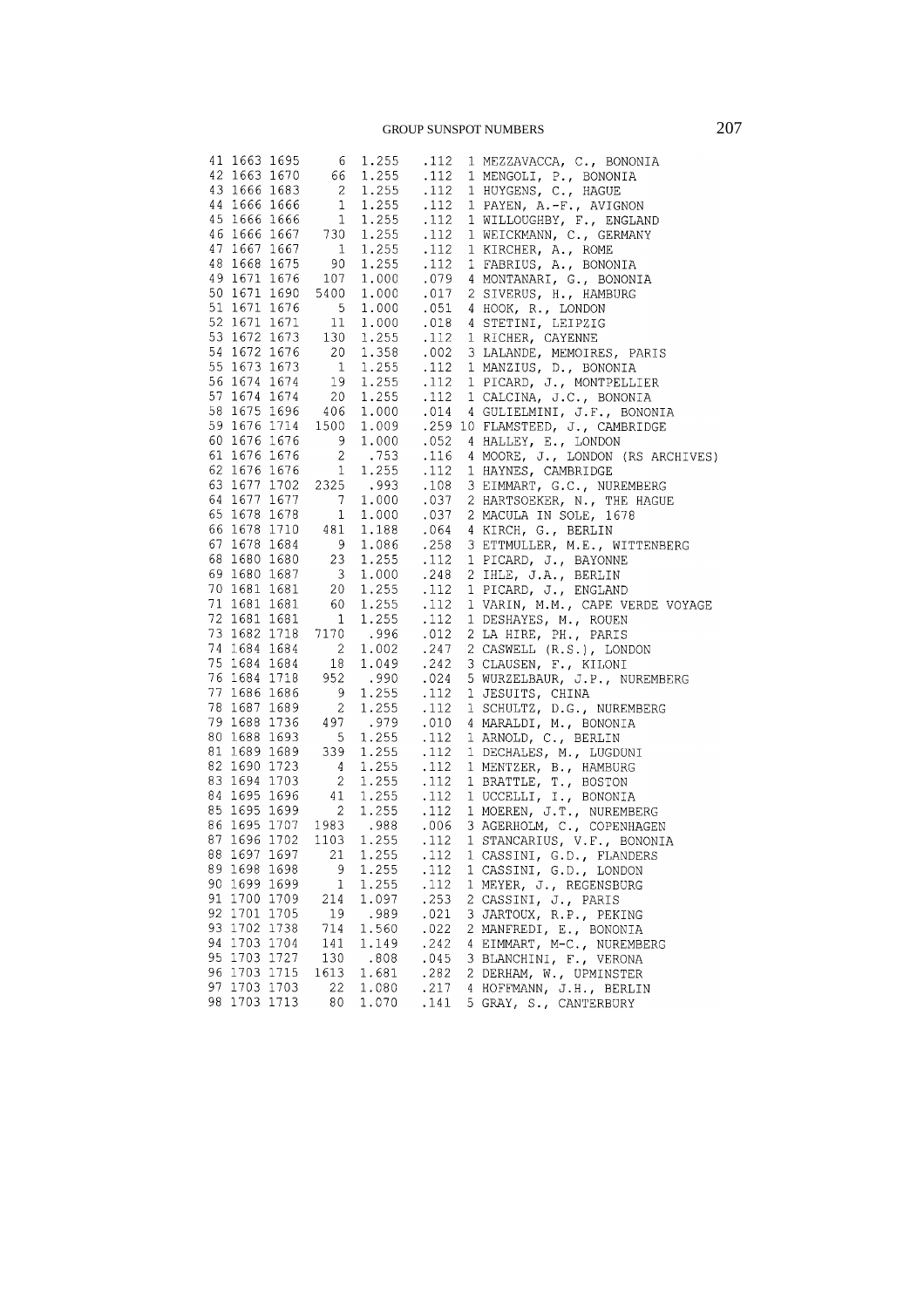|               | 99 1703 1703 17                                                                                       |     | 1.255                                                                                                                                                                                                                                                                                                 | .112         | 1 SHARP, A., HORTON                          |
|---------------|-------------------------------------------------------------------------------------------------------|-----|-------------------------------------------------------------------------------------------------------------------------------------------------------------------------------------------------------------------------------------------------------------------------------------------------------|--------------|----------------------------------------------|
|               | $\begin{array}{cccc} 100 & 1703 & 1704 & & 12 & 1.074 \\ 101 & 1703 & 1704 & & 72 & .898 \end{array}$ |     |                                                                                                                                                                                                                                                                                                       | .116         | 5 ROMER, O., COPENHAGEN                      |
|               |                                                                                                       |     |                                                                                                                                                                                                                                                                                                       | .113         | 5 STANNYAN, ENGLAND                          |
|               |                                                                                                       |     | $\begin{array}{ccccccccc} 1.02 & 1.04 & 1.04 & 1 & 1.013 \\ 102 & 1704 & 1704 & 1 & 1.013 \\ 103 & 1704 & 1704 & 1 & 1.013 \\ 104 & 1704 & 1704 & 1 & 1.013 \\ 106 & 1704 & 1704 & 1 & 1.013 \\ \end{array}$                                                                                          | .064         | 4 SALVAGO, M., GENNES                        |
|               |                                                                                                       |     |                                                                                                                                                                                                                                                                                                       | .064         | 4 DE LA VAL, P., MARSEILLE                   |
|               |                                                                                                       |     |                                                                                                                                                                                                                                                                                                       | .000         | 3 PLANTADE, J., MONTPELLIER                  |
|               |                                                                                                       |     |                                                                                                                                                                                                                                                                                                       | .064         | 4 DE CLAPIER, M., MONTPELLIER                |
|               |                                                                                                       |     |                                                                                                                                                                                                                                                                                                       |              |                                              |
|               |                                                                                                       |     |                                                                                                                                                                                                                                                                                                       | .064         | 4 FULCHIRON, P., LYON                        |
|               | $\begin{array}{cccc} 107 & 1704 & 1704 & & 1 & 1.013 \\ 108 & 1705 & 1709 & & 87 & 1.048 \end{array}$ |     |                                                                                                                                                                                                                                                                                                       | .064         | 4 THYOLI, LYON                               |
|               |                                                                                                       |     |                                                                                                                                                                                                                                                                                                       | .104         | 7 LALANDE, HISTORIE, PARIS                   |
|               |                                                                                                       |     | 1.000                                                                                                                                                                                                                                                                                                 | .001         | 6 MULLER, J.H., NUREMBERG                    |
|               | 109 1705 1709 80<br>110 1706 1721 5                                                                   |     | 1.220                                                                                                                                                                                                                                                                                                 | .000         | 1 SCHEUCHZER, J.J., ZURICH                   |
|               |                                                                                                       |     |                                                                                                                                                                                                                                                                                                       | .112         | 1 TORRE, F., ARLES                           |
|               |                                                                                                       |     |                                                                                                                                                                                                                                                                                                       | .061         | 3 HERTEL, C.T., BERLIN                       |
|               |                                                                                                       |     |                                                                                                                                                                                                                                                                                                       | .019         | 4 STURM, L.C., BERLIN                        |
|               |                                                                                                       |     |                                                                                                                                                                                                                                                                                                       | .025         | 6 WIEDENBURG, J.B., HELMSTADT                |
|               |                                                                                                       |     | 110 1706 1721 3 1.225<br>111 1706 1706 1 1.255<br>112 1707 1707 2 .973<br>113 1707 1707 2 .983<br>114 1708 1709 255 1.026<br>115 1709 1722 59 .922                                                                                                                                                    | .116         | 5 FEUILLEE, L.E., PARIS                      |
|               |                                                                                                       |     |                                                                                                                                                                                                                                                                                                       | .190         | 4 WOLF, C., MAGDEBURG                        |
|               |                                                                                                       |     |                                                                                                                                                                                                                                                                                                       | .112         | 1 UNKNOWN3/MAUNDER/JBAA                      |
|               |                                                                                                       |     |                                                                                                                                                                                                                                                                                                       | .112         | 1 PARISIUS, J.C., BONONIA                    |
|               |                                                                                                       |     |                                                                                                                                                                                                                                                                                                       |              |                                              |
|               |                                                                                                       |     |                                                                                                                                                                                                                                                                                                       | .270         | 3 KIRCH, M.M., BERLIN                        |
|               |                                                                                                       |     | 116 1709 1709<br>116 1709 1709<br>182 1.255<br>118 1710 1713 204 1.255<br>118 1710 1713 204 1.255<br>119 1713 1715 58 1.381<br>120 1713 1735 39 .900                                                                                                                                                  | .072         | 4 DE L'ISLE, J.N., PARIS                     |
|               |                                                                                                       |     |                                                                                                                                                                                                                                                                                                       | .177         | 5 UNKNOWN/LALANDE                            |
|               |                                                                                                       |     | 121 1713 1713 5 1.041<br>121 1713 1713 5 1.041<br>122 1715 1727 3 .802<br>123 1715 1715 1 1.255<br>125 1716 1736 394 1.071                                                                                                                                                                            | .051         | 2 POLENI, J., PADUA                          |
|               |                                                                                                       |     |                                                                                                                                                                                                                                                                                                       | .112         | 1 GESU, P.A.B., PARMA                        |
|               |                                                                                                       |     |                                                                                                                                                                                                                                                                                                       | .112         | 1 FONTANA, P.B.G., MODENA                    |
|               |                                                                                                       |     |                                                                                                                                                                                                                                                                                                       | .026         | 3 KIRCH, C., BERLIN                          |
|               |                                                                                                       |     |                                                                                                                                                                                                                                                                                                       | .700         | 4 MULLER, J.H., ALTORFII                     |
|               |                                                                                                       |     |                                                                                                                                                                                                                                                                                                       | .335         | 3 ROST, J.L., NUREMBERG                      |
|               |                                                                                                       |     |                                                                                                                                                                                                                                                                                                       | .020         | 2 LA HIRE, G., PARIS                         |
|               |                                                                                                       |     | 126 1716 1718 3 2.380<br>127 1716 1718 3 2.380<br>127 1716 1726 299 .557<br>128 1718 1719 121 1.051<br>129 1718 1718 1718 1 1.004                                                                                                                                                                     | .112         |                                              |
|               |                                                                                                       |     |                                                                                                                                                                                                                                                                                                       |              | 1 HALLERSTEIN, A., PEKING                    |
|               |                                                                                                       |     |                                                                                                                                                                                                                                                                                                       | .022         | 2 WAGNER, J.W., BERLIN                       |
|               | 131 1719 1727 524<br>132 1719 1720 45                                                                 |     | 1.256                                                                                                                                                                                                                                                                                                 | .051         | 2 ALISCHER, J.L., JAUER                      |
|               |                                                                                                       |     | .991                                                                                                                                                                                                                                                                                                  | .002         | 2 MULLER, J.C., PRAGUE                       |
|               |                                                                                                       |     | 133 1720 1736 14 1.455<br>134 1720 1736 14 1.455<br>134 1720 1739 32 .931<br>136 1721 1721 1 1.220<br>137 1722 1739 4 1.032                                                                                                                                                                           | .069         | 3 SCHUTZ, J.G., BERLIN                       |
|               |                                                                                                       |     |                                                                                                                                                                                                                                                                                                       | .000         | 1 LAVAL, A.F., PARIS                         |
|               |                                                                                                       |     |                                                                                                                                                                                                                                                                                                       | .049         | 4 WEIDLER, J.F., WITTENBERG                  |
|               |                                                                                                       |     |                                                                                                                                                                                                                                                                                                       | .000         | 1 TRAUTMANN, G., LOBAU                       |
|               |                                                                                                       |     |                                                                                                                                                                                                                                                                                                       | .227         | 2 BRADLEY, J., GREENWICH                     |
|               |                                                                                                       |     |                                                                                                                                                                                                                                                                                                       | .038         | 2 ROBIE, T., BOSTON                          |
|               |                                                                                                       |     |                                                                                                                                                                                                                                                                                                       | .051         | 2 FALK, J., MUNICH                           |
|               |                                                                                                       |     |                                                                                                                                                                                                                                                                                                       | .051         | 2 GRAMMATICI, N., INGOLSTADT                 |
|               |                                                                                                       |     | $\begin{array}{cccccc} 137 & 1722 & 1739 & & 4 & 1.032 \\ 138 & 1722 & 1722 & & 1 & 1.078 \\ 139 & 1724 & 1724 & & 1 & .802 \\ 140 & 1724 & 1724 & & 1 & .802 \\ 141 & 1724 & 1724 & & 1 & .802 \\ 142 & 1724 & 1724 & & 1 & .802 \\ 143 & 1725 & 1725 & & 9 & 1.255 \\ 144 & 1725 & 1725 & & 1 & 1.$ | .051         | 2 BANDERIO, J.B., ITALY                      |
|               |                                                                                                       |     |                                                                                                                                                                                                                                                                                                       | .051         | 2 PARMA, J., ITALY                           |
|               |                                                                                                       |     |                                                                                                                                                                                                                                                                                                       |              | 1 GAUBIL, A., CHINA                          |
|               |                                                                                                       |     |                                                                                                                                                                                                                                                                                                       | 112.<br>055. |                                              |
|               |                                                                                                       |     |                                                                                                                                                                                                                                                                                                       |              | 2 HAUSEN, C.A., LEIPZIG                      |
|               |                                                                                                       |     |                                                                                                                                                                                                                                                                                                       | .038         | 2 LIEFMANN, D.F., BUDISSIN                   |
|               |                                                                                                       |     |                                                                                                                                                                                                                                                                                                       |              | 146 1726 1726 1 .415 .030 2 GODIN, L., PARIS |
| 147 1726 1726 |                                                                                                       | 1   | 1.526                                                                                                                                                                                                                                                                                                 | .105         | 2 SOUCIET, E., LYON                          |
| 148 1727 1727 |                                                                                                       | 16  | 1.255                                                                                                                                                                                                                                                                                                 | .112         | 1 WALTHER, J.M., WITTENBERG                  |
| 149 1727 1750 |                                                                                                       | 7   | 1.018                                                                                                                                                                                                                                                                                                 | .059         | 2 CASSINI DE THURY, PARIS                    |
| 150 1727 1727 |                                                                                                       | 1   | .399                                                                                                                                                                                                                                                                                                  | .027         | 2 CARBONE, J.B., ROME                        |
| 151 1729 1733 |                                                                                                       | 47  | 1.255                                                                                                                                                                                                                                                                                                 | .112         | 0 BEYER, J., HAMBURG                         |
| 152 1729 1729 |                                                                                                       | 14  | 1.255                                                                                                                                                                                                                                                                                                 | .112         | 1 KRAFT, G.W., ST. PETERSBURG                |
| 153 1730 1733 |                                                                                                       | 367 | 1.255                                                                                                                                                                                                                                                                                                 | .112         | 0 ADELBURNER, M., NUREMBERG                  |
| 154 1730 1730 |                                                                                                       | 2   | 1.255                                                                                                                                                                                                                                                                                                 | .112         | 1 WASSE, J., NORTHAMPTONSHIRE                |
| 155 1733 1782 |                                                                                                       | 3   | .979                                                                                                                                                                                                                                                                                                  | .039         | 3 LE MONNIER, P.C., PARIS                    |
| 156 1734 1734 |                                                                                                       | 1   | 1.255                                                                                                                                                                                                                                                                                                 | .112         | 1 ECLIPSE OBSERVERS, ROME                    |
|               |                                                                                                       |     |                                                                                                                                                                                                                                                                                                       |              |                                              |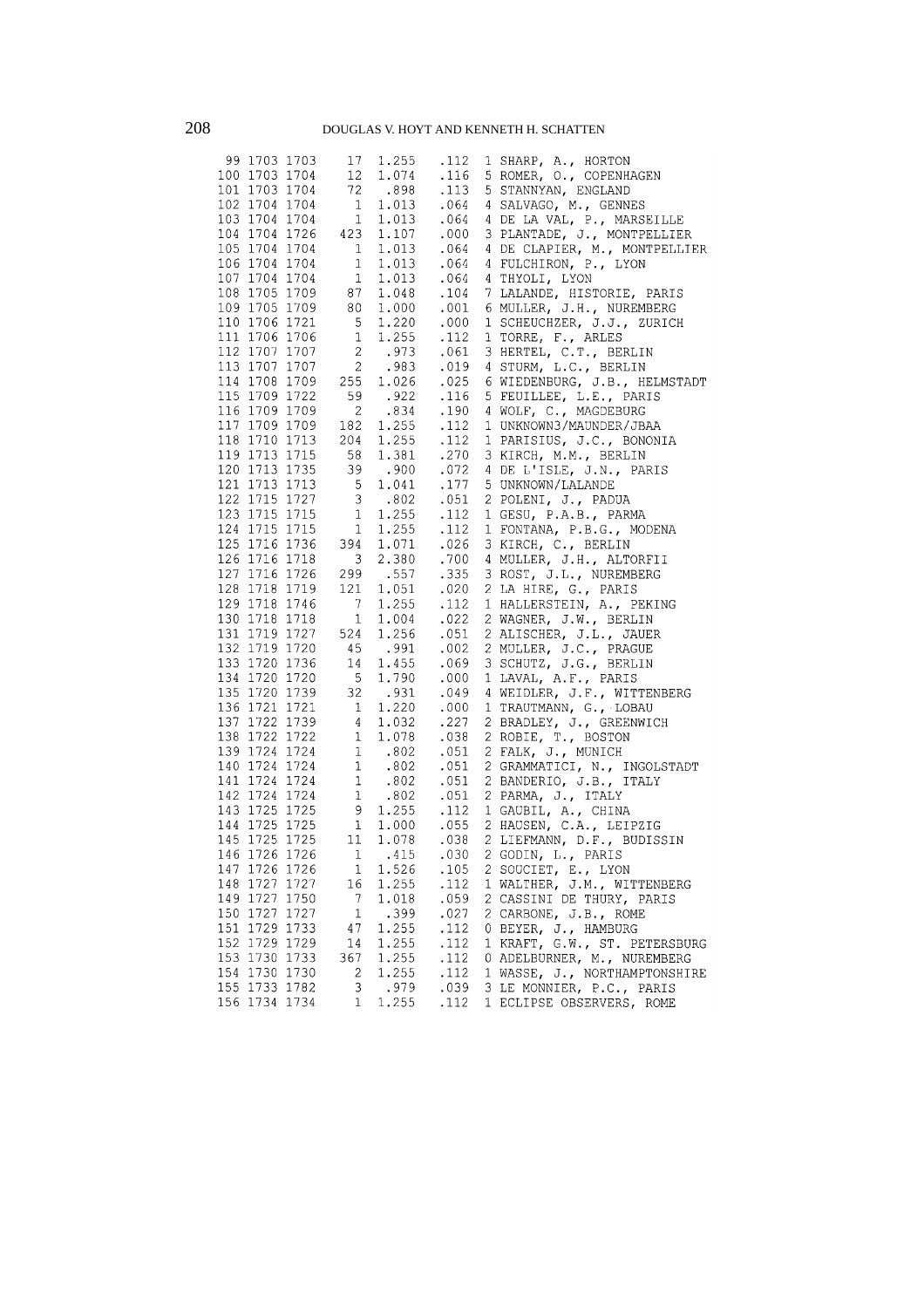|               |              | 157 1735 1735 1 1.255<br>$\begin{array}{cccccc} 157&1735&1735&1&1.255&.112\\ 158&1735&1735&5&1.255&.112\\ 159&1737&1737&1&.708&.048\\ 160&1737&1743&2&1.000&.037\\ 161&1739&1751&116&.789&.118\\ 162&1739&1739&2&1.255&.112\\ 163&1739&1739&1&1.255&.112\\ 164&1739&1742&6$ | $.112\,$                                                                                                                                                                                                                                           | 1 BARATIER, HALLE                 |
|---------------|--------------|-----------------------------------------------------------------------------------------------------------------------------------------------------------------------------------------------------------------------------------------------------------------------------|----------------------------------------------------------------------------------------------------------------------------------------------------------------------------------------------------------------------------------------------------|-----------------------------------|
|               |              |                                                                                                                                                                                                                                                                             |                                                                                                                                                                                                                                                    | 1 RUCKKEHR, HALLE                 |
|               |              |                                                                                                                                                                                                                                                                             |                                                                                                                                                                                                                                                    | 2 ANONYMOUS, BONONIA              |
|               |              |                                                                                                                                                                                                                                                                             |                                                                                                                                                                                                                                                    | 2 GRAHAM, G., LONDON              |
|               |              |                                                                                                                                                                                                                                                                             |                                                                                                                                                                                                                                                    | 4 HAGEN, F., BERLIN               |
|               |              |                                                                                                                                                                                                                                                                             |                                                                                                                                                                                                                                                    | 1 HUXHAM, J., ENGLAND             |
|               |              |                                                                                                                                                                                                                                                                             |                                                                                                                                                                                                                                                    | 1 SHAW, ALEXANDRIA                |
|               |              |                                                                                                                                                                                                                                                                             |                                                                                                                                                                                                                                                    | 1 MUSANO, M., VENICE              |
|               |              |                                                                                                                                                                                                                                                                             |                                                                                                                                                                                                                                                    | 3 ZANOTTI, E., BONONIA            |
|               |              |                                                                                                                                                                                                                                                                             |                                                                                                                                                                                                                                                    | 1 WINTHROP, J., CAMBRIDGE, MA     |
|               |              |                                                                                                                                                                                                                                                                             |                                                                                                                                                                                                                                                    | 1 GERSTEN, C.L., GIESSEN          |
|               |              |                                                                                                                                                                                                                                                                             |                                                                                                                                                                                                                                                    | 4 BOSE, G.M., WITTENBERG          |
|               |              |                                                                                                                                                                                                                                                                             |                                                                                                                                                                                                                                                    | 4 DARQUIER, A., PARIS             |
|               |              |                                                                                                                                                                                                                                                                             |                                                                                                                                                                                                                                                    | 4 ULLOA, A., MADRID               |
|               |              | $\begin{array}{cccc} 171 & 1748 & 1769 & \hspace{1.5cm} 2 & 1.142 & \hspace{1.5cm} 131 \\ 172 & 1749 & 1799 & 1142 & 2.000 & \hspace{1.5cm} 390 \end{array}$                                                                                                                |                                                                                                                                                                                                                                                    | 5 BEVIS, J., OXFORD               |
|               |              |                                                                                                                                                                                                                                                                             |                                                                                                                                                                                                                                                    | 4 STAUDACHER, J.C., NUREMBERG     |
|               |              |                                                                                                                                                                                                                                                                             |                                                                                                                                                                                                                                                    | 4 MESSIER, PARIS                  |
|               |              |                                                                                                                                                                                                                                                                             |                                                                                                                                                                                                                                                    | 5 LALANDE, J., PARIS              |
|               |              |                                                                                                                                                                                                                                                                             |                                                                                                                                                                                                                                                    | 1 PINGRE, A.G., PARIS             |
|               |              |                                                                                                                                                                                                                                                                             |                                                                                                                                                                                                                                                    | 0 MAYER, T., GOTTINGEN            |
|               |              |                                                                                                                                                                                                                                                                             |                                                                                                                                                                                                                                                    | 0 ZUCCONI, L., VENICE             |
|               |              |                                                                                                                                                                                                                                                                             |                                                                                                                                                                                                                                                    | 0 SCHUBERT, J.C., DANZIG          |
|               |              |                                                                                                                                                                                                                                                                             | 172 1749 1799 1142 2.000 .000 .000<br>173 1750 1799 11 .923 .368<br>174 1752 1798 105 .903 .231<br>175 1753 1753 1 7.860 .112<br>176 1753 1756 2 1.255 .112<br>177 1754 1760 899 1.255 .112<br>179 1758 1758 1758 11255 .112<br>179 1758 1758 1758 | 1 BRAUNIO, J.A., ST. PETERSBURG   |
|               |              | $\begin{array}{cccc} 180 \ 1761 \ 1776 \ 1532 \ 1.565 \ 000 \\ 181 \ 1761 \ 1764 \ 2 \ 1.000 \ 043 \\ 182 \ 1762 \ 1762 \ 7 \ 1.255 \ 0.112 \end{array}$                                                                                                                    |                                                                                                                                                                                                                                                    | 3 HORREBOW, C., COPENHAGEN        |
|               |              |                                                                                                                                                                                                                                                                             |                                                                                                                                                                                                                                                    | 2 ZURCH (JOURNAL NAME)            |
|               |              |                                                                                                                                                                                                                                                                             |                                                                                                                                                                                                                                                    | 0 POCZOBUT, L.P., MARSEILLES      |
|               |              | 183 1762 1762 1 1.255 .112<br>184 1764 1764 5 1.255 .112<br>185 1764 1766 3 1.255 .112<br>186 1764 1764 1 1.255 .112                                                                                                                                                        |                                                                                                                                                                                                                                                    | 0 HIRST, W., CALCUTTA             |
|               |              |                                                                                                                                                                                                                                                                             |                                                                                                                                                                                                                                                    | 0 HOFMANN, C., DRESDEN            |
|               |              |                                                                                                                                                                                                                                                                             |                                                                                                                                                                                                                                                    | 1 WARSCHAUER                      |
|               |              |                                                                                                                                                                                                                                                                             |                                                                                                                                                                                                                                                    | 1 ROGALINSKY, P., ST. PETERSBURG  |
|               |              | 187 1767 1776 1261 2.012                                                                                                                                                                                                                                                    | .009                                                                                                                                                                                                                                               | 3 HORREBOW/WOLF, COPENHAGEN       |
|               |              |                                                                                                                                                                                                                                                                             |                                                                                                                                                                                                                                                    | 3 FERGUSON, J., EDINBURGH         |
|               |              |                                                                                                                                                                                                                                                                             |                                                                                                                                                                                                                                                    | 4 HORNSBY, T., OXFORD             |
|               |              |                                                                                                                                                                                                                                                                             |                                                                                                                                                                                                                                                    | 4 WOLLASTON, F., LONDON           |
|               |              | $\begin{array}{cccccc} 187&1767&1776&1261&2.012&.009\\ 188&1768&1769&2&.901&.369\\ 189&1769&1769&1&.910&.290\\ 190&1769&1769&1&.881&.333\\ 191&1769&1769&1&.923&.157\\ 192&1769&1769&6&1.703&.324\\ 193&1769&1769&1&.923&.157\\ 194&1769&1769&1&.$                          |                                                                                                                                                                                                                                                    | 4 BRYCE, ENGLAND                  |
|               |              |                                                                                                                                                                                                                                                                             |                                                                                                                                                                                                                                                    | 4 RUMOVSKI, S., KOLA              |
|               |              |                                                                                                                                                                                                                                                                             |                                                                                                                                                                                                                                                    | 4 BAILLY, J-S., PARIS             |
|               |              |                                                                                                                                                                                                                                                                             |                                                                                                                                                                                                                                                    | 4 ACKERMANN, J.F, KILIA           |
|               |              |                                                                                                                                                                                                                                                                             |                                                                                                                                                                                                                                                    | 4 FELBIGER, SAGAN                 |
|               |              |                                                                                                                                                                                                                                                                             |                                                                                                                                                                                                                                                    | 4 WRIGHT, CANADA                  |
|               |              |                                                                                                                                                                                                                                                                             |                                                                                                                                                                                                                                                    | 2 HORREBOW - VERSION 2            |
|               |              |                                                                                                                                                                                                                                                                             |                                                                                                                                                                                                                                                    | 3 ROSSLER, G., TUBINGEN           |
|               |              |                                                                                                                                                                                                                                                                             |                                                                                                                                                                                                                                                    | 4 WOLF, DIRSCHAU                  |
|               |              |                                                                                                                                                                                                                                                                             |                                                                                                                                                                                                                                                    | 0 GOLDHOVER, MUNICH               |
|               |              |                                                                                                                                                                                                                                                                             |                                                                                                                                                                                                                                                    | 2 MALLET, J.A., BERLIN            |
|               |              | 202 1774 1822 67 .993 .032<br>203 1776 1777 196 .893 .361                                                                                                                                                                                                                   |                                                                                                                                                                                                                                                    | 2 BODE, J.E., BERLIN              |
|               |              |                                                                                                                                                                                                                                                                             |                                                                                                                                                                                                                                                    | 4 LIEVOG, E., COPENHAGEN          |
| 204 1776 1776 | 17           | .985                                                                                                                                                                                                                                                                        | .041                                                                                                                                                                                                                                               | 4 FIXLMILLNER, P., STYRIA         |
| 205 1777 1802 | 43           | .775                                                                                                                                                                                                                                                                        | .116                                                                                                                                                                                                                                               | 2 BUGGE, T., COPENHAGEN           |
| 206 1777 1777 | 14           | 2.291                                                                                                                                                                                                                                                                       | .000                                                                                                                                                                                                                                               | 1 BOSCOVICH, R.J., VENICE         |
| 207 1777 1777 | 3            | 1.255                                                                                                                                                                                                                                                                       | .112                                                                                                                                                                                                                                               | 1 REGGIO, MILAN                   |
| 208 1778 1778 | 97           | 1.040                                                                                                                                                                                                                                                                       | .286                                                                                                                                                                                                                                               | 3 ORIANI, B., MILAN               |
| 209 1778 1778 | $\mathbf{1}$ | 1.039                                                                                                                                                                                                                                                                       | .411                                                                                                                                                                                                                                               | 3 SCHULZE, J.K., BERLIN           |
| 210 1778 1778 | $\mathbf{1}$ | 1.072                                                                                                                                                                                                                                                                       | .078                                                                                                                                                                                                                                               | 3 MAYER, T., MANNHEIM             |
| 211 1778 1778 | $\mathbf{1}$ | 1.035                                                                                                                                                                                                                                                                       | .367                                                                                                                                                                                                                                               | 3 KRATZENSTEIN, COPENHAGEN        |
| 212 1778 1778 | 1            | 1.030                                                                                                                                                                                                                                                                       | .259                                                                                                                                                                                                                                               | 3 HELFENZREIDER, J.E., INGOLSTADT |
| 213 1779 1781 | 3            | 1.255                                                                                                                                                                                                                                                                       | .112                                                                                                                                                                                                                                               | 1 ZENO, P., PRAGUE                |
| 214 1780 1780 | 1            | 1.255                                                                                                                                                                                                                                                                       | .112                                                                                                                                                                                                                                               | 0 WILLIAMS, S., PENOBSCOT BAY     |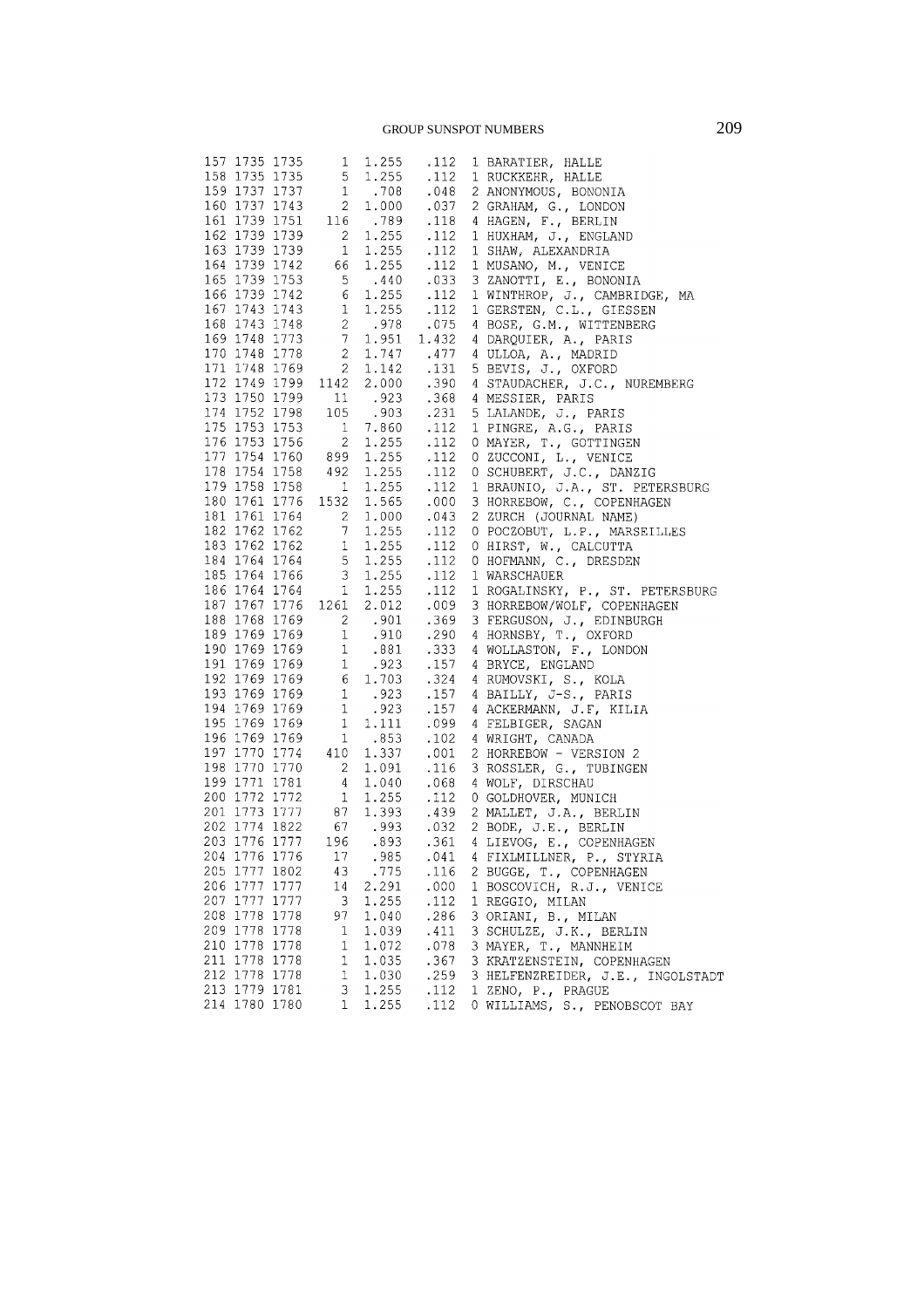# DOUGLAS V. HOYT AND KENNETH H. SCHATTEN

|               | 215 1780 1780 1    | 1.255                                                                                                                                                                                                                                            | .112                 | 0 BROWN, J., PROVIDENCE, RI          |
|---------------|--------------------|--------------------------------------------------------------------------------------------------------------------------------------------------------------------------------------------------------------------------------------------------|----------------------|--------------------------------------|
|               |                    | 215 1780 1780 1 1.255<br>216 1780 1780 1 1.255<br>217 1781 1799 15 5.111<br>218 1781 1820 398 1.002<br>219 1782 1782 1 1.255<br>220 1785 1785 1 1.255<br>221 1785 1785 1 1.255<br>222 1786 1786 1 1.255<br>224 1786 1793 11 1.255<br>225 1787 17 | $.112$<br>$.000$     | 0 PAYSON, P., CAMBRIDGE, MA          |
|               |                    |                                                                                                                                                                                                                                                  |                      | 1 STRNADT, PRAGUE                    |
|               |                    |                                                                                                                                                                                                                                                  | .009                 | 2 HEINRICH, P., MUNICH               |
|               |                    |                                                                                                                                                                                                                                                  |                      | 1 HENNERT, J.F., UTRECHT             |
|               |                    |                                                                                                                                                                                                                                                  | $\frac{.112}{.112}$  | 0 KONIG, K.J., MANNHEIM              |
|               |                    | $\begin{array}{ccc} 1.255 & .112 \\ 1.255 & .112 \end{array}$                                                                                                                                                                                    |                      | 0 BEIGEL, G.W.S., DRESDEN            |
|               |                    |                                                                                                                                                                                                                                                  |                      | 0 LIPPOLD, G.H.E., WIEN              |
|               |                    |                                                                                                                                                                                                                                                  | .000                 | 1 PIGOTT, E., BOOTHAM                |
|               |                    |                                                                                                                                                                                                                                                  | .112                 | 1 SCHROTER, J.H., LILIENTHAL         |
|               |                    |                                                                                                                                                                                                                                                  | 112.<br>000.         | 1 METZBURG, G.I., WIEN               |
|               |                    |                                                                                                                                                                                                                                                  |                      | 1 TOALDO, J., PATVINA                |
|               | 227 1788 1830 2068 | 2.077                                                                                                                                                                                                                                            | 000.<br>690.<br>.690 | 4 FLAUGERGUES, H., VIVIERS           |
|               |                    | 227 1788 1830 2068 2.077 .690<br>228 1788 1830 2068 2.077 .690<br>228 1788 1788 1 1.255 .112<br>229 1788 1788 1818 1 1.255 .112<br>230 1791 1806 3 .808 .000<br>231 1791 1791 1 1.617 .000<br>231 1791 1791 1 .970 .000<br>233 1791 1791 1       |                      | 0 TREISNECKER, F.V.P., WIEN          |
|               |                    |                                                                                                                                                                                                                                                  |                      | 0 ZOLLINGER, INNSBRUCK               |
|               |                    |                                                                                                                                                                                                                                                  |                      | 1 FEER, ZURICH                       |
|               |                    |                                                                                                                                                                                                                                                  |                      | 1 SANDT, RIGA                        |
|               |                    |                                                                                                                                                                                                                                                  |                      | 1 BEITLER, MITAU                     |
|               |                    |                                                                                                                                                                                                                                                  |                      | 1 CASSINI, J.D., THURY               |
|               |                    |                                                                                                                                                                                                                                                  |                      | 2 HUBER, J.J., BASEL                 |
|               |                    |                                                                                                                                                                                                                                                  |                      | 0 ENDE, F.A., CELLE                  |
|               |                    |                                                                                                                                                                                                                                                  |                      | 2 HERSCHEL, W., LONDON               |
|               |                    |                                                                                                                                                                                                                                                  |                      | 0 FLAUGERGUES, H. (C.DE.T.)          |
|               |                    |                                                                                                                                                                                                                                                  |                      |                                      |
|               |                    |                                                                                                                                                                                                                                                  |                      | 1 GEMEINER, A.T., REGENSBURG         |
|               |                    |                                                                                                                                                                                                                                                  |                      | 1 REINCKE, HAMBURG                   |
|               |                    |                                                                                                                                                                                                                                                  |                      | 0 HAMILTON, J., ARMAGH OBS., IRELAND |
|               |                    |                                                                                                                                                                                                                                                  |                      | 1 DANGOS, MALTA                      |
|               |                    |                                                                                                                                                                                                                                                  |                      | 2 FRITSCH, J.H., GERMANY             |
|               |                    |                                                                                                                                                                                                                                                  |                      | 2 KOHLER, J.G., GERMANY              |
|               |                    |                                                                                                                                                                                                                                                  |                      | 1 FLAUGERGUES, H. (C.DE T.)          |
|               |                    |                                                                                                                                                                                                                                                  |                      | 4 LINDENER, B.A., GLATZ              |
|               |                    |                                                                                                                                                                                                                                                  |                      | 2 DERFFLINGER, T., KREMSMUNSTER      |
|               |                    |                                                                                                                                                                                                                                                  |                      | 1 BEDE, WIEN                         |
|               |                    |                                                                                                                                                                                                                                                  |                      | 0 CHIMINELLO, PADUA                  |
|               |                    |                                                                                                                                                                                                                                                  |                      | 2 SCHUBERT, F.T., ST. PETERSBURG     |
|               |                    |                                                                                                                                                                                                                                                  |                      | 2 PRANTNER, S.M.J., WILTEN           |
|               |                    |                                                                                                                                                                                                                                                  |                      | 2 CASSELLA, MADRID                   |
|               |                    |                                                                                                                                                                                                                                                  |                      | 1 BUGGE, M., COPENHAGEN              |
|               | 253 1811 1844 405  | 1.255                                                                                                                                                                                                                                            | .112                 | 1 GRUITHUISEN, B., MUNICH            |
|               | 254 1813 1835 1048 | $1.255$ .112                                                                                                                                                                                                                                     |                      | 1 STARK, AUGSBURG, ZERO DAYS         |
|               |                    | $\begin{array}{cccc} 255 & 1813 & 1836 & 2569 & 1.165 & .002 \\ 256 & 1814 & 1814 & 17 & .971 & .144 \end{array}$                                                                                                                                |                      | 3 STARK, J.M., AUGSBURG              |
|               |                    |                                                                                                                                                                                                                                                  |                      | 3 GAUSS, H. FR., GOTTINGEN           |
|               |                    | 250 1815 1816 6 1.724 .773<br>258 1816 1836 858 1.188 .181<br>259 1816 1829 21 1.232 .077<br>260 1816 1818 83 .969 .022<br>261 1817 1817 5 1.153 .059                                                                                            |                      | 5 EYNARD, ROLLE                      |
|               |                    |                                                                                                                                                                                                                                                  |                      | 3 TEVEL, C., MIDDELBURG              |
|               |                    |                                                                                                                                                                                                                                                  |                      | 4 ESMARK, KONGSBERG                  |
|               |                    |                                                                                                                                                                                                                                                  |                      | 4 WATTS, CAPE DIAMOND, QUEBEC        |
|               |                    |                                                                                                                                                                                                                                                  |                      | 3 BIANCHI, G., MODENA                |
| 262 1819 1823 | 977                | 1.063                                                                                                                                                                                                                                            | .054                 | 11 ADAMS, C.H., EDMONTON             |
| 263 1819 1833 | 1477               | 1.005                                                                                                                                                                                                                                            | .036                 | 7 PASTORFF, J.W., DROSSEN            |
| 264 1819 1833 | 1767               | .548                                                                                                                                                                                                                                             | .020                 | 7 PASTORFF/WOLF, DROSSEN             |
| 265 1819 1819 | 3                  | 3.051                                                                                                                                                                                                                                            | .918                 | 7 HALLASCHKA, F.I.C., PRAGUE         |
| 266 1820 1820 | 1                  | 1.255                                                                                                                                                                                                                                            | .112                 | 1 NICOLAI, F., MANNHEIM              |
| 267 1820 1820 | 1                  | 1.255                                                                                                                                                                                                                                            | .112                 | 1 ZACH, F.X., GOTHA                  |
| 268 1820 1820 | 1                  | 1.255                                                                                                                                                                                                                                            | .112                 | 1 LUTHMER, HANNOVER                  |
| 269 1820 1847 | 4                  | 1.029                                                                                                                                                                                                                                            | .080                 | 3 GERLING, C.L., MARBURG             |
| 270 1820 1820 | $1\,$              | 1.255                                                                                                                                                                                                                                            | .112                 | 1 VAN SWINDEN, AMSTERDAM             |
| 271 1821 1821 | 1                  | .451                                                                                                                                                                                                                                             | .000                 | 1 STRUVE, F.G.W., DORPAT             |
| 272 1821 1822 | 24                 | 1.138                                                                                                                                                                                                                                            | .097                 | 5 ARGELANDER, BONN                   |
|               |                    |                                                                                                                                                                                                                                                  |                      |                                      |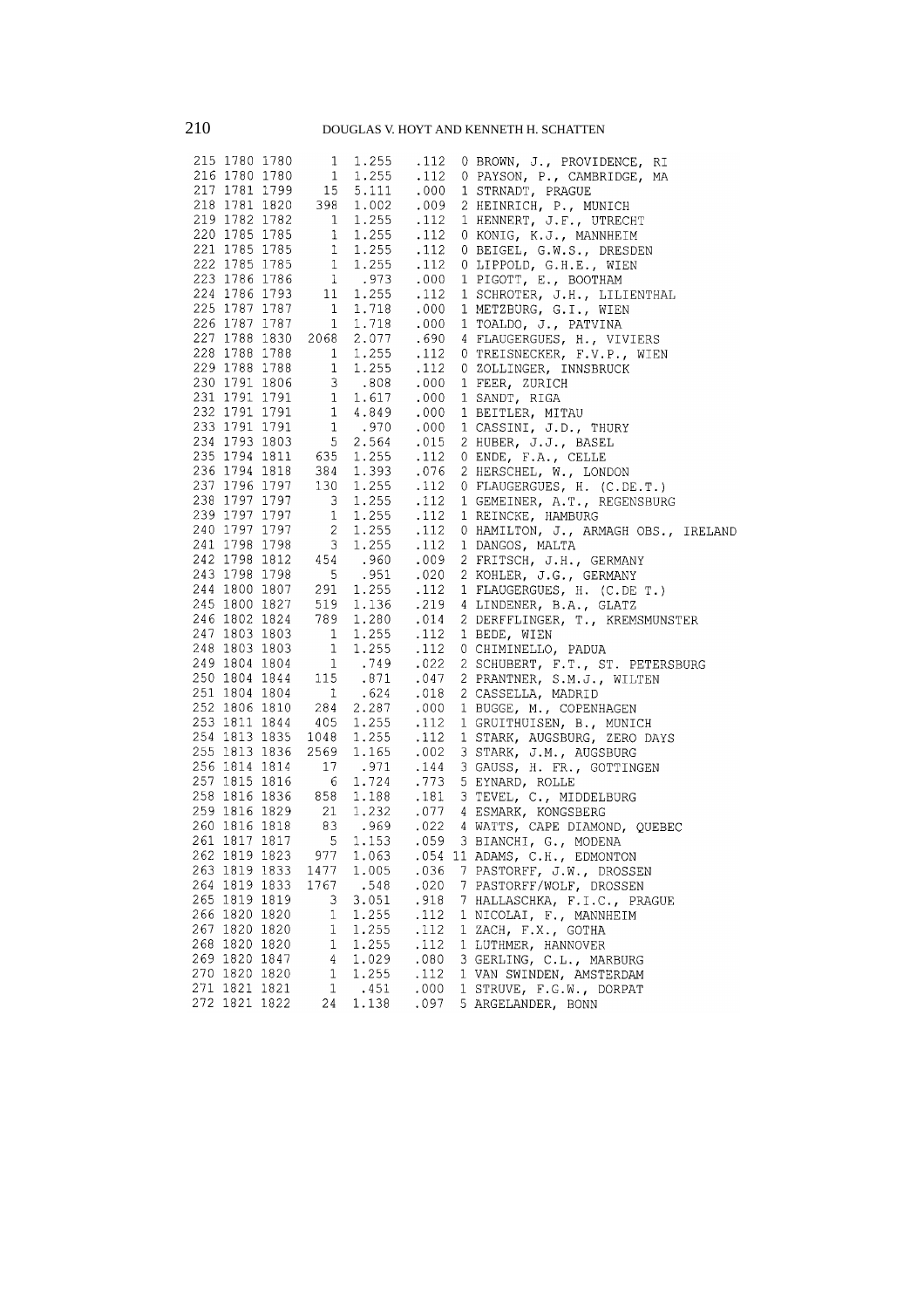|               |      |                                                          | $\begin{array}{cccc} 273 & 1822 & 1830 & 923 & 1.592 & .529 \\ 274 & 1822 & 1837 & 122 & 1.203 & .017 \\ 275 & 1823 & 1823 & 9 & 1.073 & .098 \\ 276 & 1823 & 1824 & 16 & 1.064 & .064 \\ 277 & 1825 & 1830 & 364 & 1.280 & .089 \\ 278 & 1825 & 1826 & 183 & 1.121 & .091 \\ 279 & 1826 & $ |      |   | 6 ARAGO, F.D., PARIS               |
|---------------|------|----------------------------------------------------------|----------------------------------------------------------------------------------------------------------------------------------------------------------------------------------------------------------------------------------------------------------------------------------------------|------|---|------------------------------------|
|               |      |                                                          |                                                                                                                                                                                                                                                                                              |      |   | 5 HERSCHEL, J., LONDON             |
|               |      |                                                          |                                                                                                                                                                                                                                                                                              |      |   | 4 LORENZ, WITTENBURG               |
|               |      |                                                          |                                                                                                                                                                                                                                                                                              |      |   | 6 BIELA, J., PRAGUE                |
|               |      |                                                          |                                                                                                                                                                                                                                                                                              |      |   | 6 SCHWARZENBRUNNER, KREMS.         |
|               |      |                                                          |                                                                                                                                                                                                                                                                                              |      |   | 6 VON BOTH, G., BRESLAU            |
|               |      |                                                          |                                                                                                                                                                                                                                                                                              |      |   | 9 SCHWABE, H., DESSAU              |
|               |      |                                                          |                                                                                                                                                                                                                                                                                              |      |   | 7 HUSSEY, T.J., ENGLAND            |
|               |      | 281 1826 1826 1<br>282 1831 1832 200<br>283 1832 1832 39 |                                                                                                                                                                                                                                                                                              |      |   | 1 BEAUFOY, G., BUSHEY HEATH        |
|               |      |                                                          |                                                                                                                                                                                                                                                                                              |      |   | 3 LAWSON, H., HEREFORD             |
|               |      |                                                          |                                                                                                                                                                                                                                                                                              |      |   | 2 RUPRECHT, H., ZIEGENHAIN         |
|               |      |                                                          |                                                                                                                                                                                                                                                                                              |      |   | 3 BOGUSLAWSKI, P.H.L., BRESLAU     |
|               |      |                                                          |                                                                                                                                                                                                                                                                                              |      |   | 2 BOHM, J.G., WIEN                 |
|               |      |                                                          | 281 1826 1826 1 1.255 .112<br>282 1831 1832 200 1.528 .112<br>283 1832 1832 39 1.027 .139<br>284 1832 1832 17 1.165 .072<br>285 1833 1836 101 1.254 .120<br>286 1833 1836 158 1.692 .314<br>289 1840 1840 2 1.255 .112<br>289 1840 1840 1 .8                                                 |      |   | 2 SMYTH, BEDFORD                   |
|               |      |                                                          |                                                                                                                                                                                                                                                                                              |      |   | 3 KUNITOMO, OMI                    |
|               |      |                                                          |                                                                                                                                                                                                                                                                                              |      |   | 1 HAILE, A.B., YALE                |
|               |      |                                                          |                                                                                                                                                                                                                                                                                              |      |   | 2 GALLE, J.G., BERLIN              |
|               |      |                                                          |                                                                                                                                                                                                                                                                                              |      |   | 2 PETERSEN, A.C., ALTONA           |
|               |      |                                                          |                                                                                                                                                                                                                                                                                              |      |   | 2 LOHSE, POTSDAM                   |
|               |      |                                                          |                                                                                                                                                                                                                                                                                              |      |   | 2 SCHMIDT, ATHENS                  |
|               |      |                                                          |                                                                                                                                                                                                                                                                                              |      |   |                                    |
|               |      |                                                          |                                                                                                                                                                                                                                                                                              |      |   | 8 PETERS, C.H.F., CLINTON, NY      |
|               |      |                                                          |                                                                                                                                                                                                                                                                                              |      |   |                                    |
|               |      |                                                          |                                                                                                                                                                                                                                                                                              |      |   |                                    |
|               |      |                                                          |                                                                                                                                                                                                                                                                                              |      |   | 3 SCHWEIZER, G., MOSCOW            |
|               |      |                                                          |                                                                                                                                                                                                                                                                                              |      |   |                                    |
|               |      |                                                          |                                                                                                                                                                                                                                                                                              |      |   | 4 GREISBACH, T.J., ENGLAND         |
|               |      |                                                          |                                                                                                                                                                                                                                                                                              |      |   |                                    |
|               |      |                                                          |                                                                                                                                                                                                                                                                                              |      |   | 3 FLEISCHHAUER, J., LANGENSALZA    |
|               |      |                                                          |                                                                                                                                                                                                                                                                                              |      |   |                                    |
|               |      |                                                          |                                                                                                                                                                                                                                                                                              |      |   |                                    |
|               |      |                                                          |                                                                                                                                                                                                                                                                                              |      |   |                                    |
|               |      |                                                          |                                                                                                                                                                                                                                                                                              |      |   |                                    |
|               |      |                                                          |                                                                                                                                                                                                                                                                                              |      |   |                                    |
|               |      |                                                          |                                                                                                                                                                                                                                                                                              |      |   |                                    |
|               |      |                                                          |                                                                                                                                                                                                                                                                                              |      |   | 3 FLAGSTAFF OBS., MELBOURNE        |
|               |      |                                                          |                                                                                                                                                                                                                                                                                              |      |   |                                    |
|               |      |                                                          |                                                                                                                                                                                                                                                                                              |      |   |                                    |
|               |      |                                                          |                                                                                                                                                                                                                                                                                              |      |   |                                    |
|               |      |                                                          |                                                                                                                                                                                                                                                                                              |      |   | 3 HOWLETT, F., ENGLAND             |
|               |      |                                                          |                                                                                                                                                                                                                                                                                              |      |   | 5 BAXENDALL, J., MANCHESTER        |
|               |      |                                                          |                                                                                                                                                                                                                                                                                              |      |   | 6 COAST SURVEY, WASHINGTON         |
|               |      |                                                          |                                                                                                                                                                                                                                                                                              |      |   |                                    |
|               |      |                                                          |                                                                                                                                                                                                                                                                                              |      |   |                                    |
|               |      |                                                          |                                                                                                                                                                                                                                                                                              |      |   |                                    |
|               |      |                                                          |                                                                                                                                                                                                                                                                                              |      |   |                                    |
|               |      |                                                          |                                                                                                                                                                                                                                                                                              |      |   | 4 BORNITZ, H., LICHTENBERG, BERLIN |
|               |      |                                                          |                                                                                                                                                                                                                                                                                              |      |   |                                    |
| 321 1864 1871 |      | 912                                                      | 1.008                                                                                                                                                                                                                                                                                        | .060 |   | 13 MEYER, ZURICH                   |
| 322 1864 1866 |      | 451                                                      | 1.004                                                                                                                                                                                                                                                                                        | .060 |   | 5 DE LA RUE, LONDON                |
| 323 1866 1879 |      | 478                                                      | .985                                                                                                                                                                                                                                                                                         | .011 |   | 3 FERRARI, ROME                    |
| 324 1867      | 1881 | 2611                                                     | 1.111                                                                                                                                                                                                                                                                                        | .009 |   | 4 LEPPIG, LEIPZIG                  |
| 325 1867 1890 |      | 1623                                                     | 1.010                                                                                                                                                                                                                                                                                        | .093 |   | 3 DAWSON, W.M., SPICELAND, IND     |
| 326 1870 1872 |      | 10                                                       | .985                                                                                                                                                                                                                                                                                         | .038 |   | 9 HARVARD COLLEGE OBS., MA         |
| 327 1870 1879 |      | 2059                                                     | 1.027                                                                                                                                                                                                                                                                                        | .019 |   | 2 BERNAERTS, G.L., ENGLAND         |
| 328 1871 1900 |      | 7584                                                     | 1.059                                                                                                                                                                                                                                                                                        | .066 | 2 | TACCHINI, ROME                     |
| 329 1871 1877 |      | 1530                                                     | .969                                                                                                                                                                                                                                                                                         | .008 |   | 2 SECCHI, ROME                     |
| 330 1872 1875 |      | 308                                                      | 1.048                                                                                                                                                                                                                                                                                        | .018 |   | 2 BILLWILLER, ZURICH               |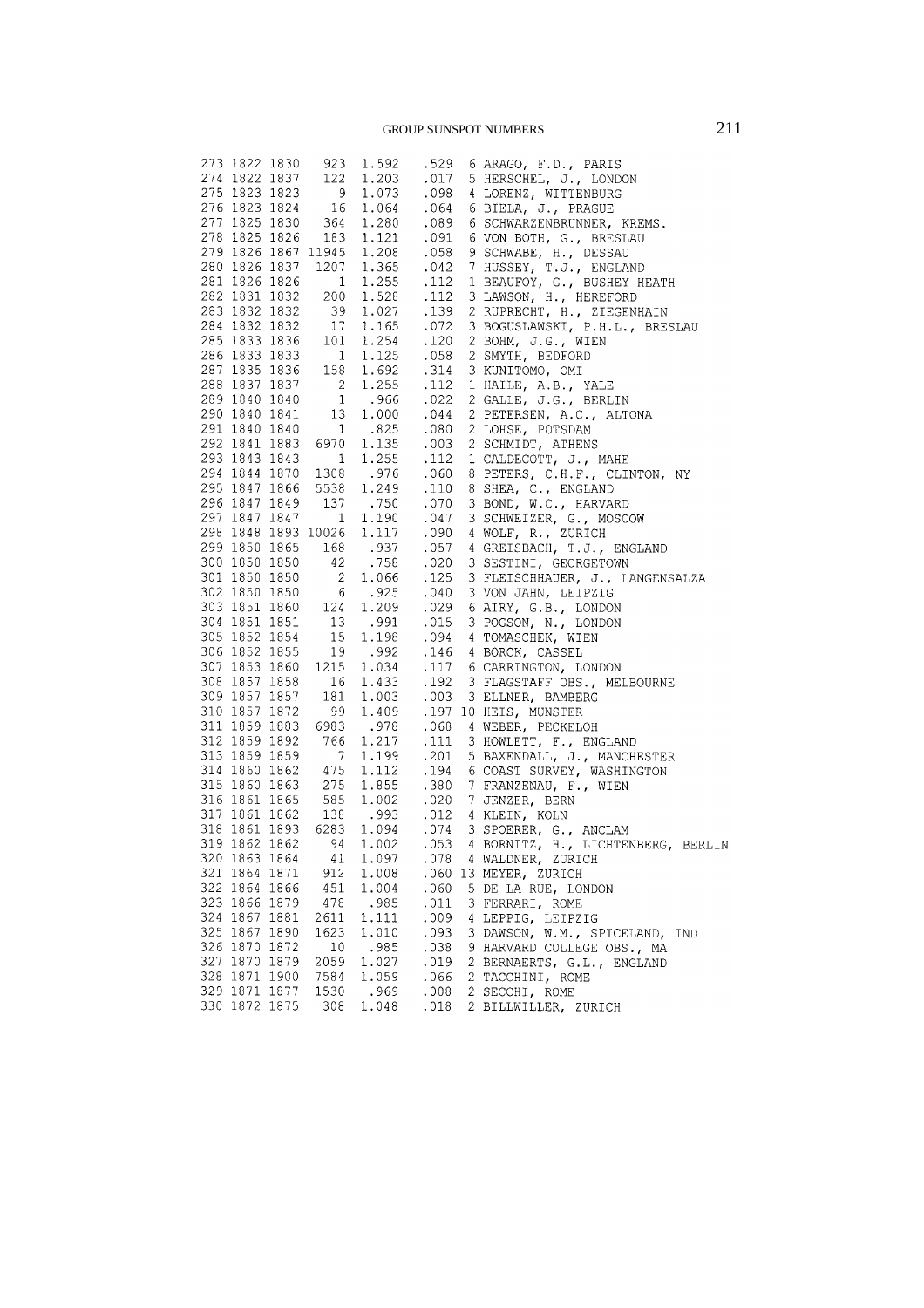|                                |               | 331 1872 1874 282<br>332 1874 1976 37472<br>333 1874 1893 3598                                           | 1.211<br>1,000<br>1.227 | 068.<br>001.<br>$.146$<br>$.064$<br>$.008$<br>$.049$<br>$.063$ | 2 SAWYER, E.F., CAMBRIDGEPORT<br>2 ROYAL GREENWICH OBSERVATORY<br>2 MONCALIERI |
|--------------------------------|---------------|----------------------------------------------------------------------------------------------------------|-------------------------|----------------------------------------------------------------|--------------------------------------------------------------------------------|
|                                |               | 334 1874 1875 107<br>335 1876 1879 997                                                                   | 1.170                   |                                                                | 2 MAIN, RADCLIFFE OBS., OXFORD<br>2 BILLWILLER AND WOLFER, ZURICH              |
|                                |               | 336 1876 1882 1940                                                                                       | .838<br>.796            |                                                                | 2 AGUILAR, MADRID                                                              |
|                                |               | 337 1877 1886 2383                                                                                       | 1.021                   |                                                                | 2 MONTHLY WEATHER REVIEW                                                       |
|                                |               | 338 1880 1928 12536                                                                                      | 1.094                   | .016                                                           | 2 WOLFER, ZURICH                                                               |
|                                |               | 339 1880 1892 3709                                                                                       | .896                    | .026                                                           | 2 RICCO, PALERMO                                                               |
|                                |               | 340 1882 1882 88                                                                                         | 1.007                   | .052                                                           | 2 MIETHE, POTSDAM                                                              |
|                                |               | 341 1882 1910 6161                                                                                       | 1.148                   |                                                                | 2 WINKLER, JENA                                                                |
|                                | 342 1882 1887 | 1164                                                                                                     | 1.014                   | 162.<br>031.                                                   | 2 JANESCH, LAIBACH                                                             |
|                                | 343 1883 1896 | 3221                                                                                                     | .997                    | .000                                                           | 2 MERINO, MADRID                                                               |
|                                | 344 1884 1886 | 965                                                                                                      | 1.429                   | .000                                                           | 1 KOKIDES, ATHENS                                                              |
|                                | 345 1885 1905 | 3531                                                                                                     | 1.604                   | $\begin{array}{c} .000 \\ .000 \\ .000 \\ .000 \end{array}$    | 1 KONKOLY, OGYALLA                                                             |
|                                | 346 1886 1886 | 162                                                                                                      | 1.392                   |                                                                | 1 VOGEL, POTSDAM                                                               |
|                                |               | 347 1886 1935 4534                                                                                       | 1.329                   |                                                                | 1 STONYHURST COLLEGE OBS.                                                      |
|                                |               | 348 1887 1887 52                                                                                         | 2.000                   | 000.<br>000.                                                   | 1 WILSING, POTSDAM                                                             |
|                                |               | 349 1888 1892 1359 1.180                                                                                 |                         |                                                                | 1 SCHMOLL, PARIS                                                               |
|                                |               | 350 1888 1899 2063                                                                                       | 1.274                   |                                                                | 1 HAVERFORD COLLEGE OBS., PA                                                   |
|                                |               | 351 1888 1890 326                                                                                        | 1.178                   |                                                                | 1 YENDELL, P.S., BOSTON                                                        |
|                                |               | 352 1889 1921 10860                                                                                      | 1.440                   | $0.000$<br>$0.000$<br>$0.000$<br>$0.000$<br>$0.000$            | 1 QUIMBY, PHILADELPHIA                                                         |
|                                |               |                                                                                                          |                         |                                                                | 1 CARLETON COLLEGE OBSERVATORY                                                 |
|                                |               | 353 1889 1892 523 1.270<br>354 1889 1892 523 1.270<br>355 1890 1891 258 1.056<br>356 1890 1890 67 1.040  |                         |                                                                | 1 FROST, E.B., DARTMOUTH                                                       |
|                                |               |                                                                                                          |                         | .000                                                           | 1 SMITH OBSERVATORY                                                            |
|                                |               |                                                                                                          |                         | .000                                                           | 1 HADDEN, D.E., ALTA, IOWA                                                     |
|                                |               | 357 1890 1890 9                                                                                          | 1.273                   | $000\ .000\ .000\ .000\ .000\ .000$                            | 1 FURNISS, C., VASSAR                                                          |
|                                |               | 358 1890 1925 2799                                                                                       | 1.603                   |                                                                | 1 MOUNT HOLYOKE COLLEGE                                                        |
|                                |               | 359 1891 1895 1173<br>282                                                                                | 1.265                   |                                                                | 1 SCHREIBER, KALOCSA                                                           |
| 360 1891 1891                  | 361 1892 1909 | 3619                                                                                                     | .958                    |                                                                | 1 ZONA, PALERMO                                                                |
| 362 1893 1918                  |               | 7620                                                                                                     | 1.110<br>1.248          |                                                                | 1 SCHWAB, KREMSMUNSTER<br>1 CATANIA                                            |
| 363 1893 1893                  |               | 126                                                                                                      | 1.213                   | 000.<br>000.<br>000.                                           | 1 LEWITZKY, CHARKOW                                                            |
| 364 1894 1895                  |               | 186                                                                                                      | 1.152                   |                                                                | 1 FAUQUEZ, ZURICH                                                              |
| 365 1894 1894                  |               | 139                                                                                                      | 1.822                   | .000                                                           | 1 WONASZEK, KIS-KARTAL                                                         |
| 366 1894 1910                  |               | 1883                                                                                                     | 1.308                   | .000                                                           | 1 SYKORA, CHARKOW                                                              |
| 367 1895 1896                  |               | 233                                                                                                      | 1.136                   | .000.                                                          | 1 HOFFLER, ZURICH                                                              |
|                                | 368 1895 1907 | 1279                                                                                                     | 1.351                   | .000                                                           | 1 LEWITZKY, JURJEW                                                             |
| 369 1895 1901                  |               | 632                                                                                                      | 1.062                   | .000                                                           | 1 MAIER, SCHAUFLING                                                            |
| 370 1896 1935                  |               | 9492                                                                                                     | 1.210                   |                                                                | 1 BROGER, ZURICH                                                               |
| 371 1896 1900                  |               | 154                                                                                                      | 1.236                   | 000.<br>000.                                                   | 1 TILLSON, L.O., BOSTON U., MA                                                 |
|                                |               | 372 1896 1897 160 1.299<br>373 1897 1901 254 1.219                                                       |                         | .000                                                           | 1 MORGAN, H.R., LEANDER MCCORMICK OBS.                                         |
|                                |               |                                                                                                          |                         | .000                                                           | 1 OLIVER, A.I., BOSTON U., MA                                                  |
|                                |               | $\begin{array}{cccc} 374 & 1897 & 1898 & & 113 & 1.423 \\ 375 & 1898 & 1900 & & 149 & 1.205 \end{array}$ |                         |                                                                | 1 LYON, J.A., LEANDER MCCORMICK OBS.                                           |
|                                |               |                                                                                                          |                         |                                                                | 1 JASTREMSKY, B., CHARKOW                                                      |
|                                |               | 376 1898 1919 2881                                                                                       | 1.390                   | $000$<br>000.<br>000.                                          | 1 WOINOFF, MOSCOW                                                              |
| 377 1898 1900                  |               | 135                                                                                                      | 1.169                   | .000                                                           | 1 MIRKOWITSCH, JAROSLAW                                                        |
| 378 1898 1903                  |               | 530                                                                                                      | 1.387                   | .000                                                           | 1 FREYBERG, ST. PETERSBURG                                                     |
| 379 1898 1901                  |               | 649                                                                                                      | .855                    | .000                                                           | 1 KAULBARS, ST. PETERSBURG                                                     |
| 380 1899 1918                  |               | 1965                                                                                                     | 1.181                   | .000                                                           | 1 KLEINER, ZOBTEN                                                              |
| 381 1900 1900                  |               | 102                                                                                                      | 1.264                   | .000                                                           | 1 KITSCHIGIN, SPITZBERGEN                                                      |
| 382 1900 1908                  |               | 1017                                                                                                     | 1.495                   | .000                                                           | 1 SUBBOTIN, ST. PETERSBURG                                                     |
| 383 1901 1908                  |               | 603                                                                                                      | 1.072                   | .000                                                           | 1 GORJATSCHY, MOSCOW                                                           |
| 384 1901 1903<br>385 1901 1902 |               | 202<br>179                                                                                               | 1.220<br>1.208          | .000                                                           | 1 LARIONOFF, MOHILEW<br>1 STRUVE, CHARKOW                                      |
| 386 1902 1925                  |               | 6340                                                                                                     | 1.251                   | .000<br>.000                                                   | 1 GUILLAUME, LYON                                                              |
| 387 1902 1910                  |               | 1057                                                                                                     | 1.471                   | .000                                                           | 1 SCHATKOW, KOLA                                                               |
| 388 1902 1910                  |               | 1715                                                                                                     | 1.254                   | .000                                                           | 1 MESSERSCHMITT, MUNCHEN                                                       |
|                                |               |                                                                                                          |                         |                                                                |                                                                                |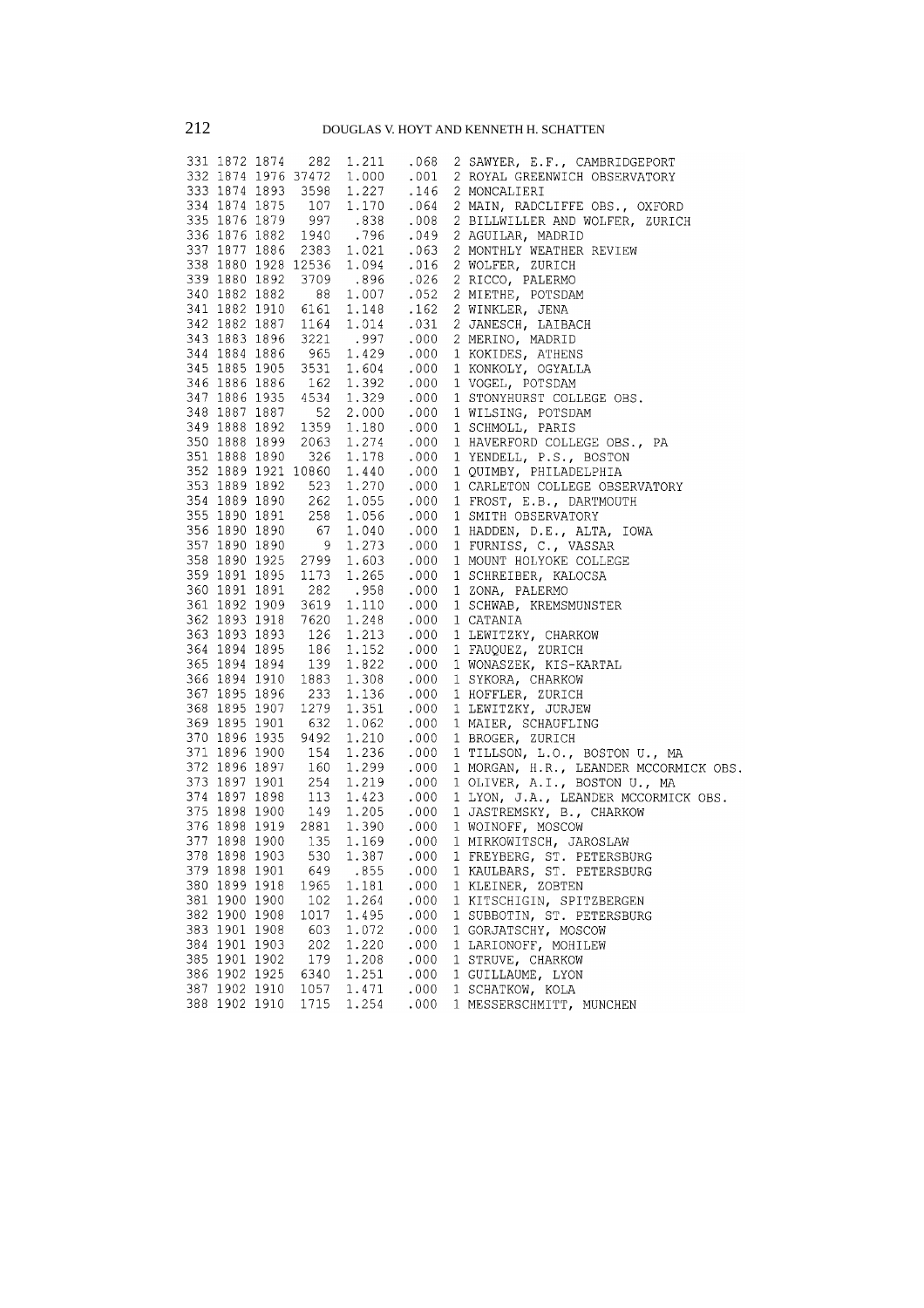|               |      |                                                                                                                                                                                                                                                                                    |      | 1 STEMPELL, HANNOVER              |
|---------------|------|------------------------------------------------------------------------------------------------------------------------------------------------------------------------------------------------------------------------------------------------------------------------------------|------|-----------------------------------|
|               |      |                                                                                                                                                                                                                                                                                    |      | 1 AMHERST COLLEGE OBSERVATORY     |
|               |      |                                                                                                                                                                                                                                                                                    |      | 1 BOSTON UNIVERSITY OBS.          |
|               |      |                                                                                                                                                                                                                                                                                    |      | 1 MOROSOFF, MOSCOW                |
|               |      |                                                                                                                                                                                                                                                                                    |      | 1 OSSIPOFF, TASCHKENT             |
|               |      |                                                                                                                                                                                                                                                                                    |      | 1 WASNETZOFF, MOSCOW              |
|               |      |                                                                                                                                                                                                                                                                                    |      | 1 BELAR, LAIBACH                  |
|               |      |                                                                                                                                                                                                                                                                                    |      | 1 HRASE, PRAGUE                   |
|               |      |                                                                                                                                                                                                                                                                                    |      | 1 BRUNNER, CHUR                   |
|               |      |                                                                                                                                                                                                                                                                                    |      | 1 BODOCS, OGYALLA                 |
|               |      |                                                                                                                                                                                                                                                                                    |      | 1 GINORI, FLORENCE                |
|               |      |                                                                                                                                                                                                                                                                                    |      | 1 SORMANO, TURIN                  |
|               |      |                                                                                                                                                                                                                                                                                    |      | 1 BEMMELEN, BATAVIA               |
|               |      |                                                                                                                                                                                                                                                                                    |      | 1 SYKORA, TASCHKENT               |
|               |      |                                                                                                                                                                                                                                                                                    |      | 1 BISKE, ZURICH                   |
|               |      |                                                                                                                                                                                                                                                                                    |      | 1 SCHONBERG, JURJEW               |
|               |      |                                                                                                                                                                                                                                                                                    |      | 1 LUCCHINI, FLORENCE              |
|               |      |                                                                                                                                                                                                                                                                                    |      | 1 GUERRIERI, CAPODIMONTE          |
|               |      |                                                                                                                                                                                                                                                                                    |      | 1 BRAAK, BATAVIA                  |
|               |      |                                                                                                                                                                                                                                                                                    |      | 1 STEFKO, LEYSIN                  |
|               |      |                                                                                                                                                                                                                                                                                    |      | 1 SCHWARZ, KREMSMUNSTER           |
|               |      |                                                                                                                                                                                                                                                                                    |      | 1 LISSAK, CHARLOTTENBURG          |
|               |      | $\begin{array}{cccc} 389 \ 1903 \ 1925 \ 2760 \ 1.815 \ 0.000 \\ 390 \ 1903 \ 1906 \ 672 \ 1.720 \ 0.000 \\ 391 \ 1903 \ 1906 \ 359 \ 1.510 \ 0.000 \\ 391 \ 1903 \ 1906 \ 359 \ 1.510 \ 0.000 \\ 392 \ 1904 \ 1909 \ 58 \ 1.301 \ 0.000 \\ 393 \ 1904 \ 1905 \ 230 \ 1.553 \ 0.0$ |      | 1 KAVAN, PRAGUE                   |
|               |      |                                                                                                                                                                                                                                                                                    |      | 1 MOYE, MONTPELLIER               |
|               |      |                                                                                                                                                                                                                                                                                    |      | 1 MILORADOWITSCH, PULKOWO         |
|               |      |                                                                                                                                                                                                                                                                                    |      | 1 BUTTLAR, SIMSDORF               |
|               |      |                                                                                                                                                                                                                                                                                    |      | 1 SCHMID, ST. GALLEN              |
|               |      |                                                                                                                                                                                                                                                                                    |      | 1 HEIMEN, FELDE                   |
|               |      | $\begin{array}{cccc} 414&1914&1925&1898&1.177&.000\\ 415&1915&1915&225&2.236&.000\\ 416&1915&1918&815&1.910&.000\\ 417&1916&1918&411&1.463&.000\\ 418&1917&1985&10890&2.257&.000\\ 419&1917&1917&33&1.739&.000\\ 420&1917&1917&181&1.885&.000\\ $                                  |      | 1 BUGOSLAWSKY, MOSCOW             |
|               |      |                                                                                                                                                                                                                                                                                    |      | 1 MT. WILSON, CENTER OF DISK      |
|               |      |                                                                                                                                                                                                                                                                                    |      | 1 REED, KENNEBUNK, MAINE          |
|               |      |                                                                                                                                                                                                                                                                                    |      | 1 TASS, OGYALLA<br>1 VOSS, ALTONA |
|               |      |                                                                                                                                                                                                                                                                                    |      | 1 MALSCH, KARLSRUHE               |
|               |      |                                                                                                                                                                                                                                                                                    |      | 1 SEIDEL, RHEINLAND               |
|               |      |                                                                                                                                                                                                                                                                                    |      | 1 WEGNER, DANZIG                  |
|               |      |                                                                                                                                                                                                                                                                                    |      | 1 KLANNICK, GOTHA                 |
|               |      |                                                                                                                                                                                                                                                                                    |      | 1 BATAVIA                         |
|               |      |                                                                                                                                                                                                                                                                                    |      | 1 MT. WILSON, FULL DISK           |
|               |      |                                                                                                                                                                                                                                                                                    |      | 1 BRUNNER, ZURICH                 |
|               |      | 425 1918 1918 103 2.243 .000<br>426 1920 1921 455 1.889 .000<br>427 1923 1958 11668 .983 .000<br>428 1926 1944 4901 1.104 .000<br>429 1928 1937 2722 1.173 .000                                                                                                                    |      | 1 BUSER, AROSA                    |
|               |      |                                                                                                                                                                                                                                                                                    |      | 1 N.A.O., JAPAN, K=0.85           |
|               |      | $\begin{array}{cccc} 430&1928&1929&450&1.346&.000\\ 431&1929&1944&3262&1.087&.000 \end{array}$                                                                                                                                                                                     |      | 1 BRUNNER, W., ZURICH             |
|               |      |                                                                                                                                                                                                                                                                                    |      | 1 N.A.O., JAPAN, K=0.75           |
|               |      | 432 1930 1930 244 1.238 .000<br>433 1931 1934 921 1.154 .000<br>434 1935 1948 1293 1.137 .000<br>435 1935 1972 8995 1.323 .000                                                                                                                                                     |      | 1 N.A.O., JAPAN, K=0.65           |
|               |      |                                                                                                                                                                                                                                                                                    |      | 1 N.A.O., JAPAN, K=0.70           |
|               |      |                                                                                                                                                                                                                                                                                    |      | 1 MADRID OBSERVATORY, MADRID      |
| 436 1936 1947 | 1615 | .994                                                                                                                                                                                                                                                                               | .000 | 1 WALDMEIER, ZURICH               |
| 437 1936 1936 | 207  | 1.019                                                                                                                                                                                                                                                                              | .000 | 1 N.A.O., JAPAN, K=0.55           |
| 438 1936 1954 | 3357 | 1.078                                                                                                                                                                                                                                                                              | .000 | 1 PROTITCH, M., BELGRADE          |
| 439 1937 1944 | 2059 | 1.047                                                                                                                                                                                                                                                                              | .000 | 1 N.A.O., JAPAN, K=0.60           |
| 440 1941 1944 | 1298 | 1.122                                                                                                                                                                                                                                                                              | .000 | 1 RAPP, LOCARNO-MONTI             |
| 441 1941 1956 | 3841 | 1.298                                                                                                                                                                                                                                                                              | .000 | 1 VALENCIA OBS., VALENCIA         |
| 442 1942 1944 | 308  | 1.207                                                                                                                                                                                                                                                                              | .000 | 1 WALDMEIER, AROSA                |
| 443 1946 1946 | 159  | 1.003                                                                                                                                                                                                                                                                              | .000 | 1 DJURKOVIC, P.M., BELGRADE       |
| 444 1947 1949 | 331  | 1.100                                                                                                                                                                                                                                                                              | .000 | 1 OSKANJAN, V., BELGRADE          |
| 445 1947 1984 | 7665 | 1.151                                                                                                                                                                                                                                                                              | .000 | 1 KOYAMA, H., TOKYO               |
| 446 1948 1956 | 3211 | 1.080                                                                                                                                                                                                                                                                              | .000 | 1 U.S. NAVAL OBSERVATORY          |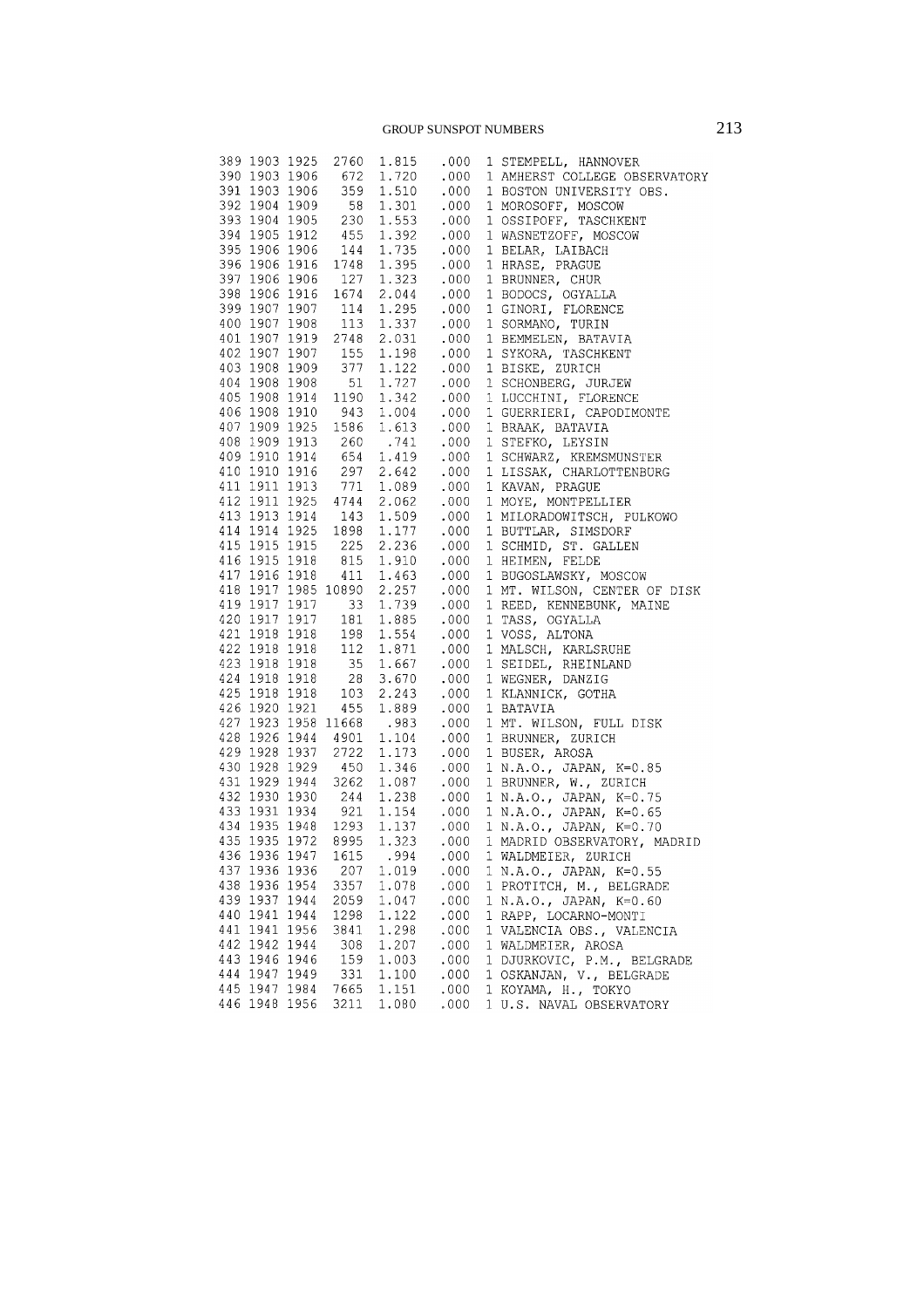|  |               |                    | 447 1949 1993 12243 1.083 | .000 | 1 NATIONAL ASTRON. OBS., JAPAN                         |
|--|---------------|--------------------|---------------------------|------|--------------------------------------------------------|
|  | 448 1949 1950 | 158                | 1.134                     | .000 | 1 SIMIC, M., BELGRADE                                  |
|  |               | 449 1949 1954 691  | 1.153                     | .000 | 1 DIZER, M., KANDILLI OBS.                             |
|  |               | 450 1949 1950 191  | 1.482                     | .000 | 1 KORT, W., ST. MARIABURG                              |
|  |               | 451 1952 1965 1274 | 1.113                     | 000. | 1 SAN MIGUEL OBS., ARGENTINA                           |
|  | 452 1955 1968 | 1931               | 1.271                     | .000 | 1 OZGUC, A., KANDILLI OBS.                             |
|  | 453 1956 1975 | 6532               | 1.230                     | .000 | 1 LEE OBSERVATORY, BIERUT                              |
|  |               |                    | 454 1958 1989 7104 1.394  |      | .000 1 ROME OBSERVATORY                                |
|  | 455 1962 1991 | 8606               | 1.059                     | .000 | 1 MT. WILSON NETWORK                                   |
|  | 456 1964 1993 | 5765               | 1.655                     | .000 | 1 TAIPEI                                               |
|  | 457 1967 1992 | 5120               | 1.287                     | .000 | 1 LUNPING OBSERVATORY, TAIWAN                          |
|  |               |                    | 458 1974 1975 455 1.213   | .000 | 1 DOGAN, N., ANKARA                                    |
|  | 459 1977 1995 |                    | 6922.989                  | .026 | 5 SPACE ENVIRONMENT LABORATORY                         |
|  |               |                    | 460 1977 1977 365 .996    | .015 | 5 DEBRECHEN HELIOPHYSICAL OBS.                         |
|  |               |                    | 461 1978 1987 3288 1.142  | .052 | 5 CATANIA OBSERVATORY                                  |
|  |               |                    | 462 1981 1991 3572 1.004  |      | .052 5 AIR FORCE NETWORK                               |
|  |               |                    |                           |      | 463 1992 1995 1002 1.298 .134 2 BRITISH ASTRON. ASSOC. |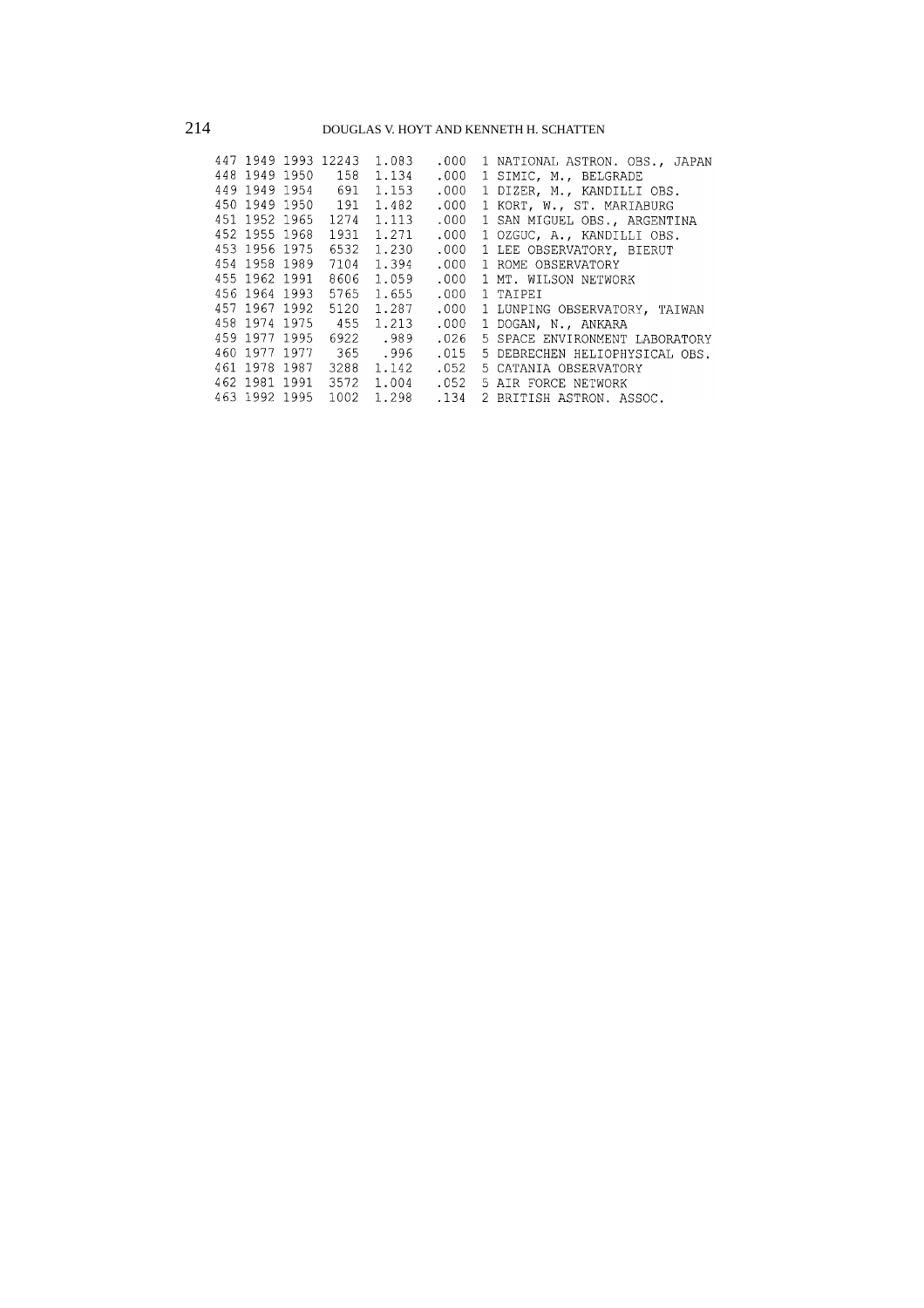| Year | D            | $R_{\scriptscriptstyle\rm G}$ | sig   | $R_{2}$ | Year | D   | $R_{\scriptscriptstyle\rm G}$ | sig | $R_{\rm z}$ |
|------|--------------|-------------------------------|-------|---------|------|-----|-------------------------------|-----|-------------|
| 1600 |              |                               |       |         | 1650 | 365 | 0.0                           | 0.0 |             |
| 1601 |              |                               |       |         | 1651 | 365 | 0.0                           | 0.0 |             |
| 1602 |              |                               |       |         | 1652 | 63  | 2.0                           | 0.2 |             |
| 1603 |              |                               |       |         | 1653 | 343 | 0.8                           | 0.0 |             |
| 1604 |              |                               |       |         | 1654 | 365 | 0.7                           | 0.0 |             |
| 1605 |              |                               |       |         | 1655 | 365 | 0.5                           | 0.0 |             |
| 1606 |              |                               |       |         | 1656 | 366 | 0.5                           | 0.0 |             |
| 1607 |              |                               |       |         | 1657 | 365 | 0.2                           | 0.0 |             |
| 1608 |              |                               |       |         | 1658 | 365 | 0.0                           | 0.0 |             |
| 1609 |              |                               |       |         | 1659 | 365 | 0.0                           | 0.0 |             |
| 1610 | $\mathbf{1}$ | 72.0                          | 4.6   |         | 1660 | 366 | 2.0                           | 0.1 |             |
| 1611 | 59           | 54.7                          | 5.9   |         | 1661 | 365 | 0.8                           | 0.0 |             |
| 1612 | 360          | 92.1                          | 2.7   |         | 1662 | 365 | 0.0                           | 0.0 |             |
| 1613 | 136          | 92.3                          | 7.8   |         | 1663 | 365 | 0.0                           | 0.0 |             |
| 1614 | 1            | 121.0                         | 15.5  |         | 1664 | 366 | 0.0                           | 0.0 |             |
| 1615 | 13           | 30.1                          | 3.7   |         | 1665 | 365 | 0.0                           | 0.0 |             |
| 1616 | 67           | 21.6                          | 2.3   |         | 1666 | 365 | 0.0                           | 0.0 |             |
|      | 219          | $0\,.8$                       | 0.0   |         | 1667 | 365 | 0.0                           | 0.0 |             |
| 1617 |              |                               |       |         |      |     |                               |     |             |
| 1618 | 365          | 1.3                           | 0.0   |         | 1668 | 366 | 0.0                           | 0.0 |             |
| 1619 | 21           | 15.0                          | 1.8   |         | 1669 | 365 | 0.0                           | 0.0 |             |
| 1620 | 45           | 15.0                          | 1.7   |         | 1670 | 365 | 0.0                           | 0.0 |             |
| 1621 | 52           | 15.0                          | 1.7   |         | 1671 | 330 | 1.0                           | 0.0 |             |
| 1622 | 34           | 15.0                          | 1.8   |         | 1672 | 366 | 0.4                           | 0.0 |             |
| 1623 | 11           | 15.0                          | 1.9   |         | 1673 | 356 | 0.0                           | 0.0 |             |
| 1624 | 61           | 11.1                          | 1.2   |         | 1674 | 215 | 0.2                           | 0.0 |             |
| 1625 | 365          | 42.4                          | 1.2   |         | 1675 | 365 | 0.0                           | 0.0 |             |
| 1626 | 302          | 26.2                          | 1.0   |         | 1676 | 352 | 1.7                           | 0.1 |             |
| 1627 | 97           | 18.2                          | 1.8   |         | 1677 | 365 | 0.3                           | 0.0 |             |
| 1628 | 25           | 21.0                          | 2.5   |         | 1678 | 365 | 0.2                           | 0.0 |             |
| 1629 | 68           | 17.2                          | 1.8   |         | 1679 | 365 | 0.0                           | 0.0 |             |
| 1630 | 14           | 0.0                           | 0.0   |         | 1680 | 366 | 0.8                           | 0.0 |             |
| 1631 | 65           | 3.2                           | 0.3   |         | 1681 | 365 | 0.0                           | 0.0 |             |
| 1632 | 366          | 0.0                           | 0.0   |         | 1682 | 365 | 0.0                           | 0.0 |             |
| 1633 | 111          | 4.3                           | 0.4   |         | 1683 | 365 | 0.0                           | 0.0 |             |
| 1634 | 339          | 1.6                           | $0.0$ |         | 1684 | 366 | 1.4                           | 0.1 |             |
| 1635 | 282          | 1.7                           | 0.1   |         | 1685 | 365 | 0.0                           | 0.0 |             |
| 1636 | 0            |                               |       |         | 1686 | 365 | 0.6                           | 0.0 |             |
| 1637 | 0            |                               |       |         | 1687 | 365 | 0.1                           | 0.0 |             |
| 1638 | 334          | 69.2                          | 2.2   |         | 1688 | 366 | 0.5                           | 0.0 |             |
| 1639 | 365          | 76.7                          | 2.2   |         | 1689 | 365 | $0.2\,$                       | 0.0 |             |
| 1640 | 2            | 15.0                          | 1.9   |         | 1690 | 365 | 0.0                           | 0.0 |             |
|      |              |                               |       |         | 1691 |     |                               | 0.0 |             |
| 1641 | 0            |                               |       |         |      | 365 | 0.0                           |     |             |
| 1642 | 37           | 50.4                          | 5.9   |         | 1692 | 358 | 0.0                           | 0.0 |             |
| 1643 | 177          | 15.4                          | 1.1   |         | 1693 | 365 | 0.0                           | 0.0 |             |
| 1644 | 250          | 12.0                          | 0.6   |         | 1694 | 365 | 0.0                           | 0.0 |             |
| 1645 | 351          | 0.0                           | 0.0   |         | 1695 | 365 | 0.1                           | 0.0 |             |
| 1646 | 365          | 0.0                           | 0.0   |         | 1696 | 366 | 0.0                           | 0.0 |             |
| 1647 | 365          | 0.0                           | 0.0   |         | 1697 | 365 | 0.0                           | 0.0 |             |
| 1648 | 366          | 0.0                           | 0.0   |         | 1698 | 365 | 0.0                           | 0.0 |             |
| 1649 | 365          | 0.0                           | 0.0   |         | 1699 | 365 | 0.0                           | 0.0 |             |

### **Appendix 2. Yearly Mean Group and Wolf Sunspot Numbers with Number of Observations (**D**) and Uncertainty (sig) for the** RG**'s**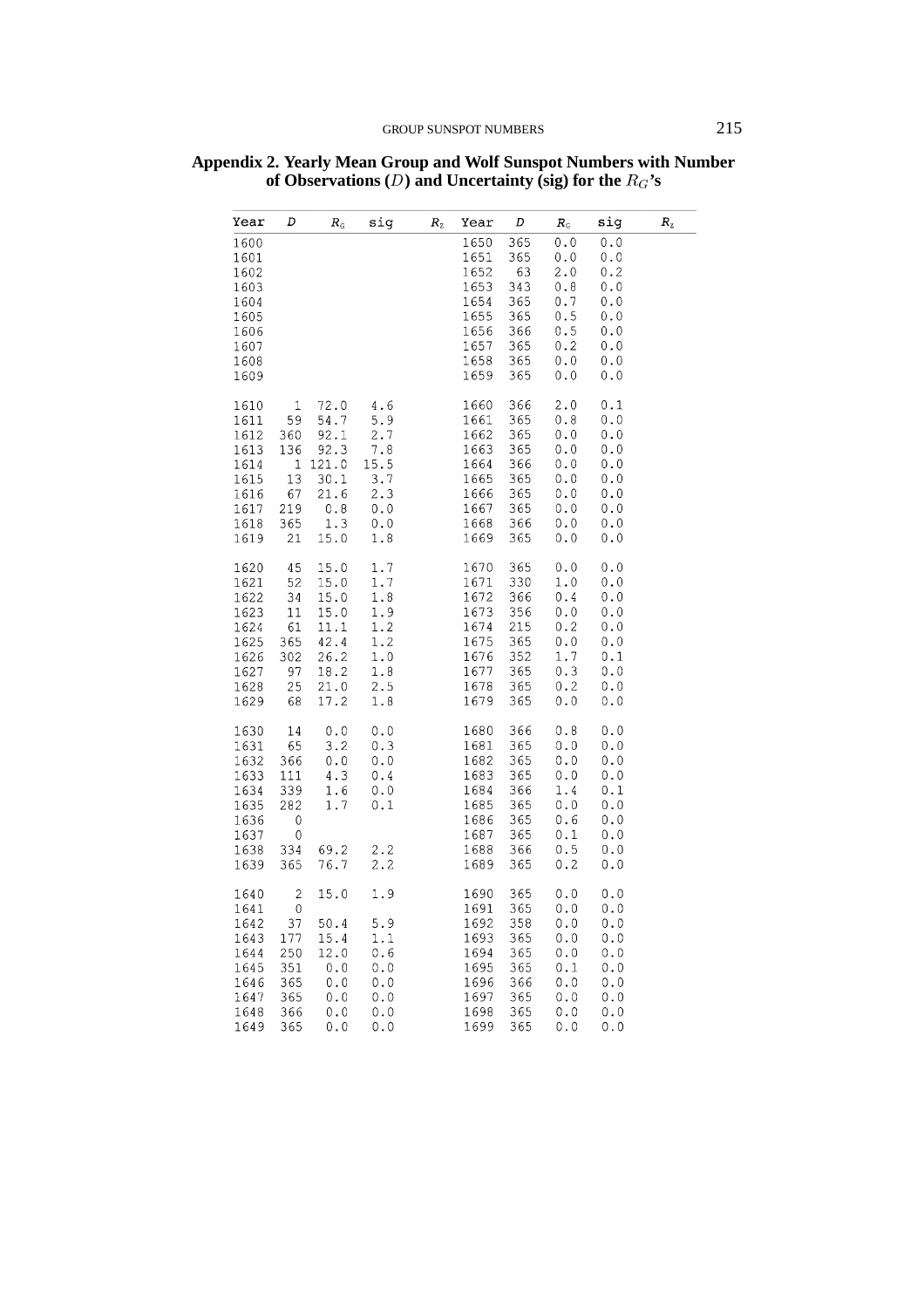| Year                                                                         | D                                                                                                                                                  | $R_{\scriptscriptstyle \rm G}$                                                                   | sig                                                                                 | $R_{\rm z}$                                                                              | Year                                                                         | D                                                                 | $R_{\scriptscriptstyle\rm G}$                                               | sig                                                                 | $R_{\rm z}$                                                                                    |  |
|------------------------------------------------------------------------------|----------------------------------------------------------------------------------------------------------------------------------------------------|--------------------------------------------------------------------------------------------------|-------------------------------------------------------------------------------------|------------------------------------------------------------------------------------------|------------------------------------------------------------------------------|-------------------------------------------------------------------|-----------------------------------------------------------------------------|---------------------------------------------------------------------|------------------------------------------------------------------------------------------------|--|
| 1700<br>1701<br>1702<br>1703<br>1704<br>1705<br>1706<br>1707                 | 365<br>365<br>365<br>365<br>358<br>365<br>365<br>365                                                                                               | 0.4<br>0.5<br>0.6<br>2.7<br>$4\,.1$<br>$5.5$<br>3.2<br>5.3                                       | $0.0$<br>0.0<br>0.0<br>$0\,\ldotp 1$<br>0.2<br>0.2<br>$0\,.1$<br>0.2                | 5.0<br>11.0<br>16.0<br>23.0<br>36.0<br>58.0<br>29.0<br>20.0                              | 1750<br>1751<br>1752<br>1753<br>1754<br>1755<br>1756<br>1757                 | 115<br>141<br>133<br>21<br>283<br>365<br>316<br>211               | 49.4<br>35.2<br>29.0<br>21.3<br>10.4<br>4.7<br>7.4<br>19.2                  | $\bf 8.1$<br>5.6<br>4.7<br>3.9<br>1.5<br>$0\,.7$<br>1.0<br>2.9      | 83.4<br>47.7<br>47.8<br>30.7<br>12.2<br>9.6<br>10.2<br>32.4                                    |  |
| 1708<br>1709<br>1710                                                         | 361<br>365<br>365                                                                                                                                  | 2.9<br>1.6<br>0.4                                                                                | 0.1<br>$\ensuremath{\text{o}} \xspace$ .<br>1<br>$0.0$                              | 10.0<br>8.0<br>3.0                                                                       | 1758<br>1759<br>1760                                                         | 107<br>17<br>88                                                   | 37.8<br>50.8<br>42.4                                                        | 6.3<br>9.4<br>7.2                                                   | 47.6<br>54.0<br>62.9                                                                           |  |
| 1711<br>1712<br>1713<br>1714<br>1715<br>1716<br>1717<br>1718<br>1719         | 365<br>366<br>365<br>346<br>354<br>353<br>365<br>254<br>342                                                                                        | 0.0<br>${\bf 0}$ . ${\bf 0}$<br>0.3<br>1.0<br>$rac{1}{3 \cdot 6}$<br>9.1<br>17.4<br>10.0<br>33.8 | 0.0<br>0.0<br>${\bf 0}$ . ${\bf 0}$<br>$0.0$<br>0.1<br>0.4<br>0.7<br>$0.6\,$<br>1.4 | 0.0<br>0.0<br>2.0<br>11.0<br>27.0<br>47.0<br>63.0<br>60.0<br>39.0                        | 1761<br>1762<br>1763<br>1764<br>1765<br>1766<br>1767<br>1768<br>1769         | 246<br>257<br>210<br>186<br>139<br>186<br>306<br>280              | 74.0<br>46.1<br>32.2<br>28.6<br>6.8<br>4.3<br>33.0<br>313 71.3<br>102.4     | 10.8<br>6.7<br>4.8<br>4.4<br>1.1<br>0.7<br>4.7<br>10.1              | 85.9<br>61.2<br>45.1<br>36.4<br>20.9<br>11.4<br>37.8<br>69.8<br>14.7 106.1                     |  |
| 1720<br>1721<br>1722<br>1723<br>1724<br>1725<br>1726<br>1727<br>1728<br>1729 | 344<br>308<br>103<br>$\overline{9}$<br>17<br>129<br>319<br>- 35<br>58<br>24                                                                        | 23.9<br>17.6<br>10.9<br>7.9<br>14.8<br>12.5<br>36.5<br>39.8<br>65.5<br>27.8                      | 1.0<br>$0\,.8$<br>$1\,.1$<br>$1.0$<br>1.9<br>1.1<br>1.6<br>$4.8$                    | 28.0<br>26.0<br>22.0<br>11.0<br>21.0<br>40.0<br>78.0<br>122.0<br>7.4 103.0<br>$3.4$ 73.0 | 1770<br>1771<br>1772<br>1773<br>1774<br>1775<br>1776<br>1777<br>1778<br>1779 | 325<br>248<br>219<br>282<br>271<br>338<br>299<br>180<br>154<br>38 | 96.3<br>82.6<br>65.3<br>30.5<br>25.1<br>5.6<br>12.5<br>34.8<br>53.1<br>80.2 | 13.6<br>12.1<br>9.7<br>4.4<br>3.6<br>1.8<br>5.4                     | 100.8<br>81.6<br>66.5<br>34.8<br>30.6<br>$0.8$ 7.0<br>19.8<br>92.5<br>8.4 154.4<br>14.4 125.9  |  |
| 1730<br>1731<br>1732<br>1733<br>1734<br>1735<br>1736<br>1737<br>1738<br>1739 | 39<br>$\overline{\phantom{a}}$<br>$\mathbf{2}$<br>365<br>$\mathbf{1}$<br>26<br>28<br>$\overline{\phantom{a}}$<br>$\overline{\mathbf{1}}$<br>$17\,$ | 84.9<br>0.0<br>18.0<br>0.0<br>0.0<br>20.3<br>53.1<br>24.0<br>17.0<br>55.8                        | 10.1<br>0.0<br>3.4<br>0.0<br>0.0<br>3.7<br>9.7<br>4.5                               | 47.0<br>35.0<br>11.0<br>5.0<br>16.0<br>34.0<br>70.0<br>81.0<br>$3.2$ 111.0<br>10.3 101.0 | 1780<br>1781<br>1782<br>1783<br>1784<br>1785<br>1786<br>1787<br>1788<br>1789 | 25<br>39<br>22<br>19<br>$-5$<br>28<br>68<br>59<br>47<br>20        | 66.0<br>70.2<br>24.0<br>22.7<br>4.8<br>21.6<br>53.3<br>85.6<br>83.2<br>78.2 | 12.6<br>4.4<br>4.2<br>0.9<br>3.9<br>9.2<br>14.4                     | 12.0 84.8<br>68.1<br>38.5<br>22.8<br>10.2<br>24.1<br>82.9<br>15.0 132.0<br>14.8 130.9<br>118.1 |  |
| 1740<br>1741<br>1742<br>1743<br>1744<br>1745<br>1746<br>1747<br>1748<br>1749 | $4\,5$<br>17<br>21<br>19<br>0<br>0<br>1<br>0<br>$\,1$<br>109                                                                                       | 12.3<br>15.1<br>11.2<br>10.8<br>0.0<br>61.0<br>65.0                                              | 2.2<br>2.8<br>2.1<br>2.0<br>0.0<br>11.5<br>10.8                                     | 73.0<br>40.0<br>20.0<br>16.0<br>5.0<br>11.0<br>22.0<br>40.0<br>60.0<br>80.9              | 1790<br>1791<br>1792<br>1793<br>1794<br>1795<br>1796<br>1797<br>1798<br>1799 | 13<br>24<br>4<br>12<br>70<br>129<br>257<br>258<br>279<br>256      | 90.5<br>44.3<br>42.0<br>19.5<br>39.4<br>22.6<br>11.9<br>6.5<br>3.4<br>4.8   | 16.8<br>8.1<br>7.9<br>3.6<br>6.8<br>3.7<br>1.7<br>0.9<br>0.2<br>0.3 | 89.9<br>66.6<br>60.0<br>46.9<br>41.0<br>21.3<br>16.0<br>6.4<br>4.1<br>6.8                      |  |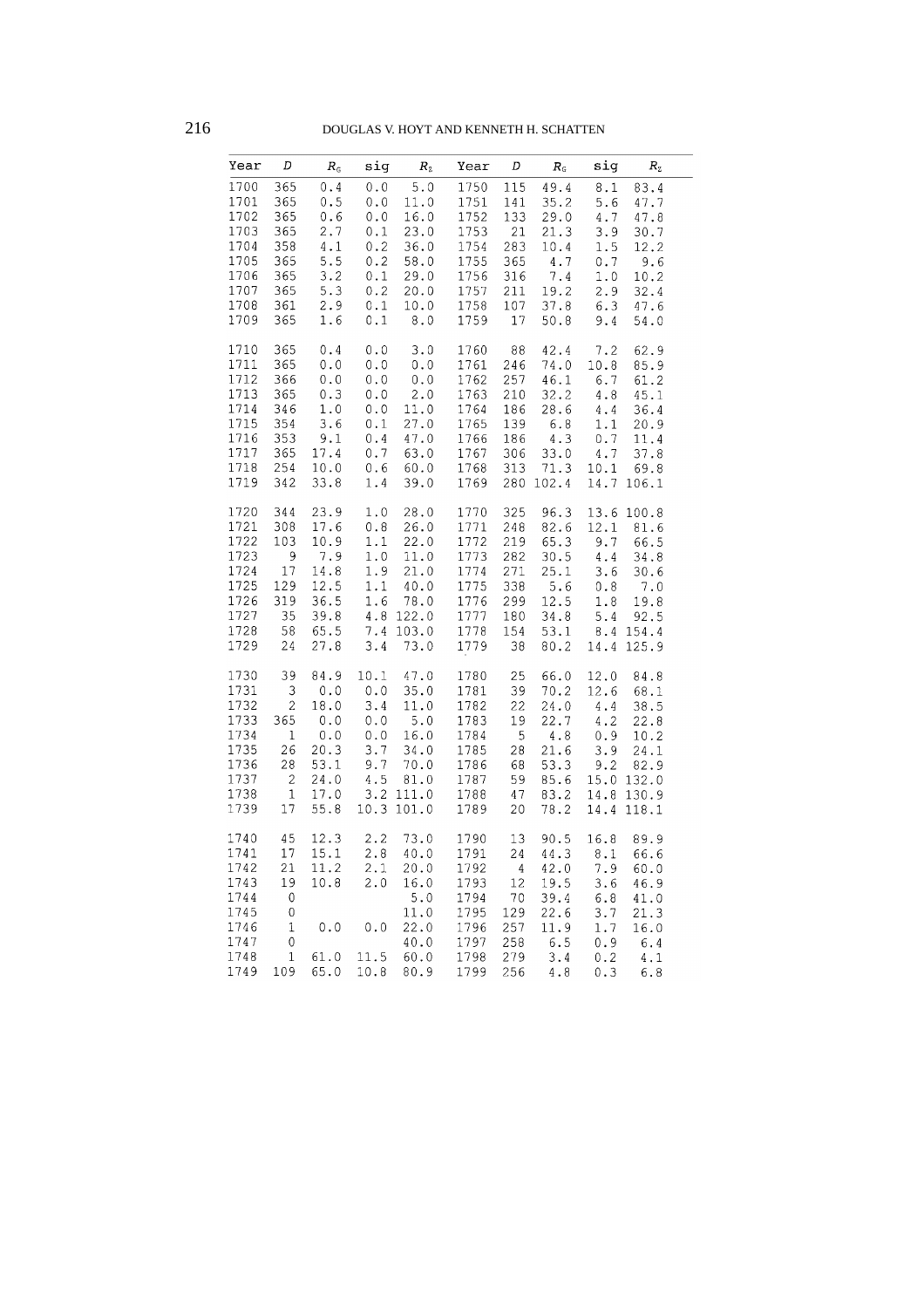| Year                                                                         | D                                                                   | $R_{\scriptscriptstyle\rm G}$                                               | siq                                                                  | $R_{\rm{Z}}$                                                                                  | Year                                                                         | D                                                                  | $R_{\rm G}$                                                                       | sig                                                                                                                  | $R_{\rm Z}$                                                                             |
|------------------------------------------------------------------------------|---------------------------------------------------------------------|-----------------------------------------------------------------------------|----------------------------------------------------------------------|-----------------------------------------------------------------------------------------------|------------------------------------------------------------------------------|--------------------------------------------------------------------|-----------------------------------------------------------------------------------|----------------------------------------------------------------------------------------------------------------------|-----------------------------------------------------------------------------------------|
| 1800<br>1801<br>1802<br>1803<br>1804<br>1805<br>1806<br>1807<br>1808<br>1809 | 243<br>328<br>257<br>252<br>266<br>184<br>- 88<br>250<br>302<br>348 | 8.6<br>49.9<br>34.0<br>18.4<br>21.4<br>19.8<br>21.0<br>2.3<br>2.8<br>1.2    | 0.5<br>2.1<br>1.9<br>1.0<br>1.1<br>1.5<br>2.2<br>0.1<br>0.1<br>0.0   | 14.5<br>34.0<br>45.0<br>43.1<br>47.5<br>42.2<br>28.1<br>10.1<br>8.1<br>2.5                    | 1850<br>1851<br>1852<br>1853<br>1854<br>1855<br>1856<br>1857<br>1858<br>1859 | 365<br>365<br>366<br>365<br>365<br>365<br>366<br>365<br>365<br>365 | 55.0<br>58.1<br>49.8<br>35.6<br>17.3<br>$\frac{4.5}{3.1}$<br>17.4<br>44.4<br>75.6 | 2.2<br>0.6<br>0.5<br>0.4<br>0.2<br>0.0<br>0.0<br>0.2<br>0.4<br>$0.8$                                                 | 66.6<br>64.5<br>54.1<br>39.0<br>20.6<br>6.7<br>4.3<br>22.7<br>54.8<br>93.8              |
| 1810<br>1811<br>1812<br>1813<br>1814<br>1815<br>1816<br>1817<br>1818<br>1819 | 365<br>365<br>352<br>365<br>347<br>332<br>336<br>355<br>358<br>365  | $0.0$<br>0.3<br>3.9<br>9.1<br>10.6<br>17.0<br>31.3<br>28.2<br>21.9<br>19.3  | $0.0$<br>0.0<br>0.2<br>0.4<br>0.4<br>0.7<br>1.3<br>1.2<br>0.9<br>0.8 | $0.0$<br>1.4<br>5.0<br>12.2<br>13.9<br>35.4<br>45.8<br>41.1<br>30.1<br>23.9                   | 1860<br>1861<br>1862<br>1863<br>1864<br>1865<br>1866<br>1867<br>1868<br>1869 | 366<br>365<br>365<br>365<br>366<br>365<br>365<br>365<br>366<br>365 | 85.6<br>70.7<br>50.5<br>40.9<br>34.5<br>22.6<br>13.7<br>6.2<br>28.9<br>62.3       | $\ensuremath{\mathbf{0}}$ . $\ensuremath{\mathbf{8}}$<br>0.7<br>0.5<br>0.4<br>0.3<br>0.2<br>0.1<br>0.1<br>0.3<br>0.6 | 95.8<br>77.2<br>59.1<br>44.0<br>47.0<br>30.5<br>16.3<br>7.3<br>37.6<br>74.0             |
| 1820<br>1821<br>1822<br>1823<br>1824<br>1825<br>1826<br>1827<br>1828<br>1829 | 338<br>352<br>365<br>365<br>330<br>365<br>365<br>365<br>366<br>365  | 10.7<br>4.1<br>3.0<br>1.2<br>4.0<br>14.5<br>28.7<br>44.4<br>57.1<br>59.3    | 0.4<br>0.2<br>0.1<br>0.0<br>0.2<br>0.6<br>1.2<br>1.8<br>2.3<br>2.4   | 15.6<br>6.6<br>4.0<br>1.8<br>8.5<br>16.6<br>36.3<br>49.6<br>64.2<br>67.0                      | 1870<br>1871<br>1872<br>1873<br>1874<br>1875<br>1876<br>1877<br>1878<br>1879 | 365<br>365<br>366<br>365<br>365<br>365<br>366<br>365<br>365<br>365 | 96.2<br>86.9<br>80.1<br>51.7<br>35.0<br>15.5<br>9.1<br>8.5<br>2.7<br>4.4          | 0.8<br>0.5<br>0.3<br>0.2<br>0.1<br>0.1<br>0.0<br>0.0                                                                 | 1.0 139.0<br>$0.9$ 111.2<br>101.6<br>66.2<br>44.7<br>17.0<br>11.3<br>12.4<br>3.4<br>6.0 |
| 1830<br>1831<br>1832<br>1833<br>1834<br>1835<br>1836<br>1837<br>1838<br>1839 | 359<br>365<br>366<br>365<br>358<br>365<br>360<br>330<br>336<br>346  | 64.0<br>39.3<br>22.6<br>6.5<br>9.4<br>46.3<br>99.5<br>109.9<br>76.8<br>65.5 | $2\,.6$<br>1.6<br>0.9<br>0.3<br>0.4<br>1.9                           | 70.9<br>47.8<br>27.5<br>8.5<br>13.2<br>56.9<br>4.0 121.5<br>4.7 138.3<br>3.2 103.2<br>2.785.7 | 1880<br>1881<br>1882<br>1883<br>1884<br>1885<br>1886<br>1887<br>1888<br>1889 | 366<br>365<br>365<br>365<br>366<br>365<br>365<br>365<br>366<br>365 | 24.8<br>45.2<br>47.9<br>54.7<br>61.7<br>47.3<br>22.6<br>12.7<br>7.6<br>5.8        | 0.2<br>$\ensuremath{0}$ . $\ensuremath{4}$<br>0.5<br>0.5<br>0.6<br>0.5<br>0.2<br>0.1<br>0.1<br>0.1                   | 32.3<br>54.3<br>59.7<br>63.7<br>63.5<br>52.2<br>25.4<br>13.1<br>6.8<br>6.3              |
| 1840<br>1841<br>1842<br>1843<br>1844<br>1845<br>1846<br>1847<br>1848<br>1849 | 360<br>365<br>365<br>355<br>366<br>365<br>347<br>352<br>366<br>365  | 47.9<br>26.6<br>18.8<br>8.2<br>11.9<br>29.8<br>43.6<br>58.9<br>86.0<br>83.4 | 1.9<br>1.1<br>0.8<br>0.3<br>0.5<br>1.2<br>1.8<br>2.4<br>3.5<br>3.4   | 64.6<br>36.7<br>24.2<br>10.7<br>15.0<br>40.1<br>61.5<br>98.5<br>124.7<br>96.3                 | 1890<br>1891<br>1892<br>1893<br>1894<br>1895<br>1896<br>1897<br>1898<br>1899 | 365<br>365<br>366<br>365<br>365<br>365<br>366<br>365<br>365<br>365 | 7.8<br>38.9<br>68.3<br>87.9<br>88.0<br>69.2<br>39.7<br>30.6<br>26.0<br>12.3       | 0.1<br>0.4<br>0.7<br>0.9<br>0.9<br>0.7<br>0.4<br>0.3<br>0.3<br>0.1                                                   | 7.1<br>35.6<br>73.0<br>85.1<br>78.0<br>64.0<br>41.8<br>26.2<br>26.7<br>12.1             |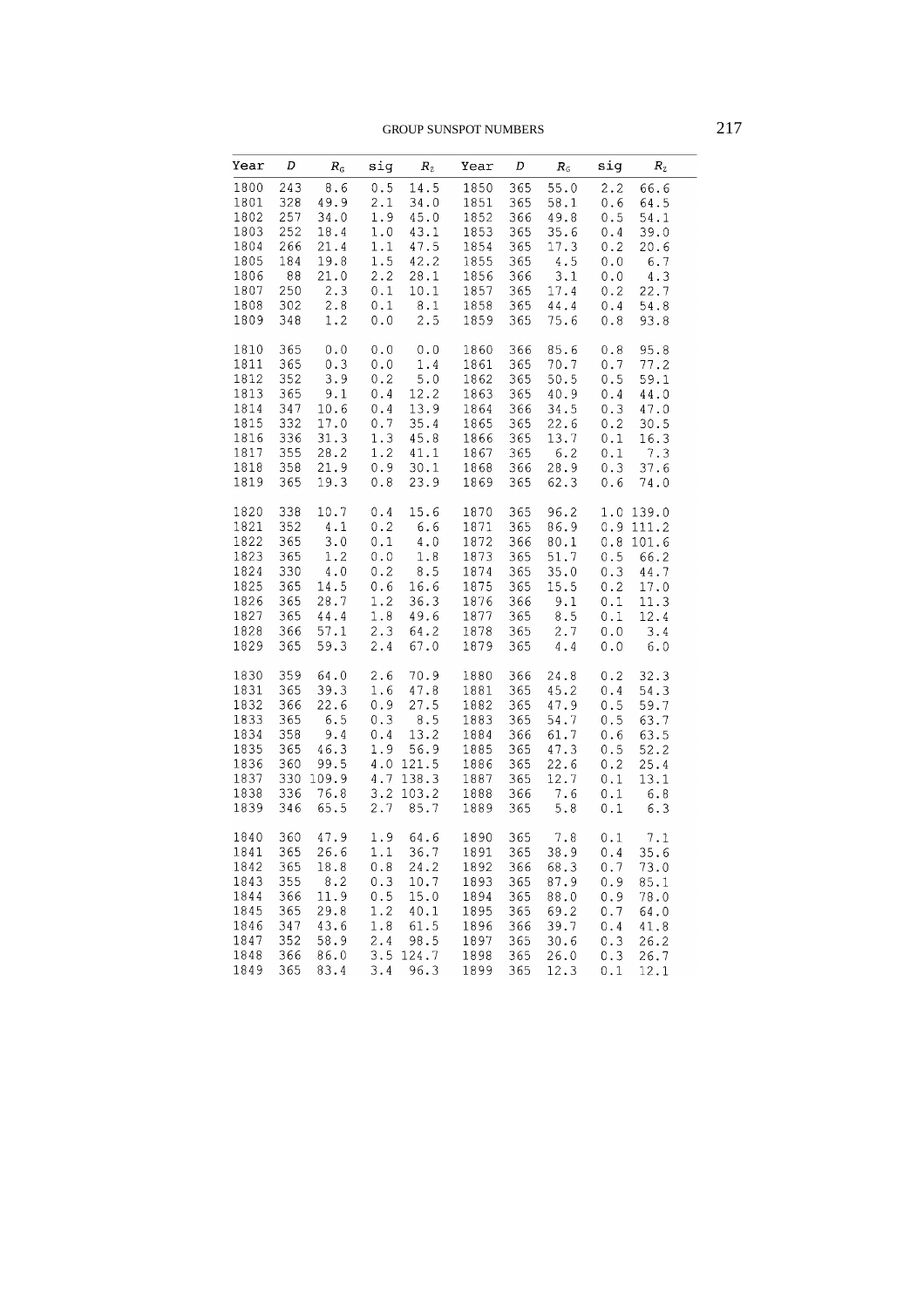## DOUGLAS V. HOYT AND KENNETH H. SCHATTEN

| Year                                                                         | D                                                                  | $R_{\scriptscriptstyle\rm G}$                                                   | siq                                                                    | $R_{\rm z}$                                                                        | Year                                                                         | D                                                                  | $R_{\rm G}$                                                                             | sig                                                                    | $R_{2}$                                                                           |
|------------------------------------------------------------------------------|--------------------------------------------------------------------|---------------------------------------------------------------------------------|------------------------------------------------------------------------|------------------------------------------------------------------------------------|------------------------------------------------------------------------------|--------------------------------------------------------------------|-----------------------------------------------------------------------------------------|------------------------------------------------------------------------|-----------------------------------------------------------------------------------|
| 1900<br>1901<br>1902<br>1903<br>1904<br>1905<br>1906<br>1907<br>1908<br>1909 | 366<br>365<br>365<br>365<br>366<br>365<br>365<br>365<br>366<br>365 | 9.1<br>2.5<br>3.8<br>24.1<br>45.3<br>61.0<br>56.2<br>61.4<br>53.1<br>46.4       | 0.1<br>0.0<br>0.0<br>0.2<br>0.4<br>0.6<br>0.6<br>0.6<br>0.5<br>0.5     | 9.5<br>2.7<br>5.0<br>24.4<br>42.0<br>63.5<br>53.8<br>62.0<br>48.5<br>43.9          | 1950<br>1951<br>1952<br>1953<br>1954<br>1955<br>1956<br>1957<br>1958<br>1959 | 365<br>365<br>366<br>365<br>365<br>365<br>365<br>365<br>365        | 76.0<br>58.3<br>29.6<br>13.6<br>$4.4\,$<br>38.1<br>366 126.2<br>165.9<br>175.1<br>149.5 | 0.8<br>0.6<br>0.3<br>0.1<br>0.0<br>0.4<br>1.3<br>1.6<br>1.7<br>1.5     | 83.9<br>69.4<br>31.5<br>13.9<br>4.4<br>38.0<br>141.7<br>190.2<br>184.8<br>159.0   |
| 1910<br>1911<br>1912<br>1913<br>1914<br>1915<br>1916<br>1917<br>1918<br>1919 | 365<br>365<br>366<br>365<br>365<br>365<br>366<br>365<br>365<br>365 | 21.5<br>8.5<br>3.6<br>1.6<br>12.4<br>50.6<br>67.1<br>110.1<br>89.2<br>71.6      | 0.2<br>0.1<br>$0.0$<br>0.0<br>0.1<br>0.5<br>0.7<br>0.9<br>0.7          | 18.6<br>5.7<br>3.6<br>1.4<br>9.6<br>47.4<br>57.1<br>1.1 103.9<br>80.6<br>63.6      | 1960<br>1961<br>1962<br>1963<br>1964<br>1965<br>1966<br>1967<br>1968<br>1969 | 366<br>365<br>365<br>365<br>366<br>365<br>365<br>365<br>366<br>365 | 103.8<br>49.1<br>31.4<br>24.5<br>10.2<br>14.6<br>43.8<br>95.8<br>98.2<br>96.0           | 1.0<br>0.5<br>0.3<br>0.2<br>0.1<br>0.1<br>$0.4\,$<br>0.9<br>1.0<br>1.0 | 112.3<br>53.9<br>37.6<br>27.9<br>10.2<br>15.1<br>47.0<br>93.8<br>105.9<br>105.5   |
| 1920<br>1921<br>1922<br>1923<br>1924<br>1925<br>1926<br>1927<br>1928<br>1929 | 366<br>365<br>365<br>365<br>366<br>365<br>365<br>365<br>366<br>365 | 43.5<br>28.6<br>15.8<br>6.9<br>18.2<br>51.2<br>70.8<br>77.6<br>82.3<br>74.4     | 0.4<br>0.3<br>0.2<br>0.1<br>0.2<br>0.5<br>$0.7\,$<br>0.8<br>0.8<br>0.7 | 37.6<br>26.1<br>14.2<br>5.8<br>16.7<br>44.3<br>63.9<br>69.0<br>77.8<br>64.9        | 1970<br>1971<br>1972<br>1973<br>1974<br>1975<br>1976<br>1977<br>1978<br>1979 | 365<br>365<br>366<br>365<br>365<br>365<br>366<br>365<br>365<br>365 | 108.5<br>73.5<br>72.0<br>39.3<br>34.0<br>15.1<br>13.5<br>30.1<br>102.7<br>155.7         | 1.1<br>0.7<br>$0.7\,$<br>0.4<br>0.3<br>0.1<br>0.1<br>0.3<br>1.0<br>1.5 | 104.5<br>66.6<br>68.9<br>38.0<br>34.5<br>15.5<br>12.6<br>27.5<br>92.5<br>155.4    |
| 1930<br>1931<br>1932<br>1933<br>1934<br>1935<br>1936<br>1937<br>1938<br>1939 | 365<br>365<br>366<br>365<br>365<br>365<br>366<br>365<br>365<br>365 | 44.2<br>26.0<br>13.5<br>5.9<br>10.4<br>42.8<br>88.8<br>120.6<br>113.6<br>97.3   | 0.4<br>0.3<br>$0.1\,$<br>0.1<br>0.1<br>0.4<br>0.9<br>1.1<br>1.0        | 35.7<br>21.2<br>11.1<br>5.7<br>8.7<br>36.1<br>79.7<br>1.2 114.4<br>109.6<br>88.8   | 1980<br>1981<br>1982<br>1983<br>1984<br>1985<br>1986<br>1987<br>1988<br>1989 | 366<br>365<br>365<br>365<br>366<br>365<br>365<br>365<br>366<br>365 | 141.1<br>140.9<br>116.4<br>71.6<br>44.0<br>16.9<br>12.1<br>27.6<br>89.3<br>147.7        | 1.4<br>1.4<br>1.2<br>0.7<br>0.4<br>0.2<br>0.1<br>0.3<br>0.9<br>1.5     | 154.6<br>140.4<br>115.9<br>66.6<br>45.9<br>17.9<br>13.4<br>29.2<br>100.2<br>157.7 |
| 1940<br>1941<br>1942<br>1943<br>1944<br>1945<br>1946<br>1947<br>1948<br>1949 | 366<br>365<br>365<br>365<br>366<br>365<br>365<br>365<br>366<br>365 | 71.7<br>49.9<br>32.8<br>15.5<br>10.7<br>37.3<br>95.2<br>144.9<br>127.5<br>129.3 | 0.7<br>0.5<br>0.3<br>0.2<br>0.1<br>$0\,.4$<br>0.9<br>1.4<br>1.3        | 67.8<br>47.5<br>30.6<br>16.3<br>9.6<br>33.2<br>92.6<br>151.6<br>136.3<br>1.3 134.7 | 1990<br>1991<br>1992<br>1993<br>1994<br>1995<br>1996<br>1997<br>1998<br>1999 | 365<br>365<br>366<br>365<br>365<br>365                             | 148.5<br>146.2<br>96.2<br>53.9<br>35.7<br>19.0                                          | 1.5<br>1.5<br>$1.0\,$<br>0.5<br>0.4<br>0.2                             | 141.8<br>145.2<br>94.4<br>54.6<br>29.9<br>19.1                                    |